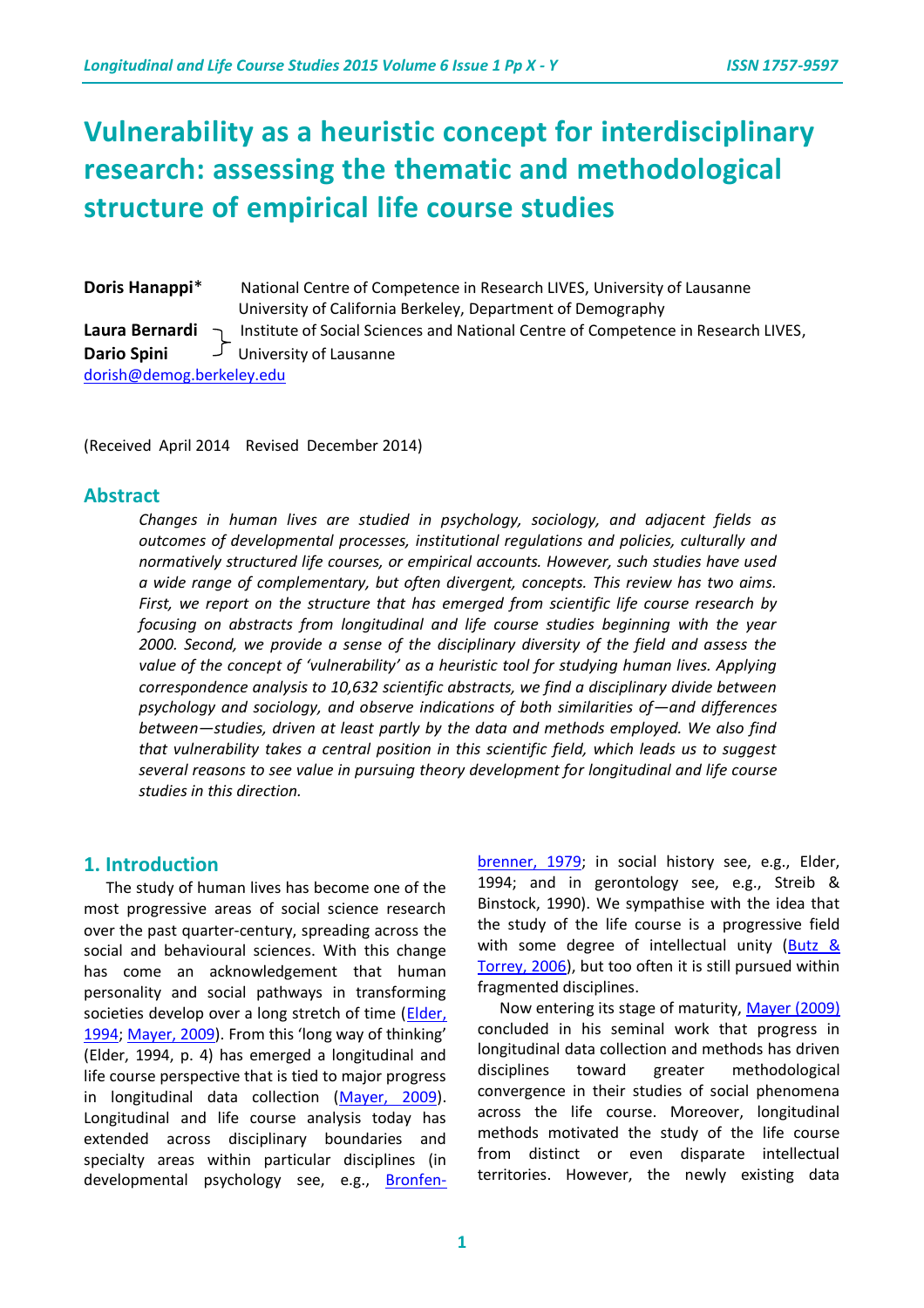sources, new methods, and potential new theory development call for a more profound assessment of larger populations over a longer stretch of time, and a systematic examination of the whole life course within and across different domains and within and across institutional contexts.

Our article has two research aims. Research Aim 1 is to empirically assess whether life course studies share thematic and methodological common ground, in terms of topics covered, life stages studied, and methods used. The Research Aim 2 is to assess the current use of the concept of vulnerability in life course studies. By now, there is consensus among life course scholars that theory development beyond orienting concepts has not yet lived up to its full potential (e.g., [Elder, 1985;](http://www.popline.org/node/421483) Mortimer & Shanahan, 2003; George, 2003; O'Rand, 2006; Heinz & Marshall, 2005; Settersten, 2003), and that the lack of interdisciplinary concepts is all the more important to scientific progress as more new data sources and longitudinal methods are available [\(Mayer, 2009\).](http://www.annualreviews.org/doi/full/10.1146/annurev.soc.34.040507.134619) Giving credit to these arguments, we assess whether the concept of vulnerability can be a viable heuristic for interdisciplinary life course research: We assess how frequently this concept is used and, more importantly, we position it into the field structure that we have explored in the first research aim, to assess whether it is used equally in terms of making reference to the same concept in the different disciplines.

We understand vulnerability as a lack of resources or as a social weakness (Ranci, 2010). [Spini, Hanappi, Bernardi, Oris, & Bickel](../../../../../AppData/Local/Temp/dx.doi.org/10.12682/lives.2296-1658.2013.27) (2013) suggested that, for individuals or groups that are in a zone in which functionality is only secured at the limits of available resources, vulnerability may be manifested if the individual or group is challenged by critical events or depleted by chronic stresses or environmental pressures. Until the limits of available resources have no observable adverse consequences, vulnerability often remains latent. Other concepts, such as insecurity, relate to welldefined insecurities; for instance, job insecurity relates to job instability and employment precariousness ([Elman & O'Rand, 2002](http://dx.doi.org/10.1006/ssre.2001.0718)). There is general agreement that this concept mainly refers to the perception that one's current job might be lost (**Esser & Olsen, 2011**) and such perception increases feelings of powerlessness and a lack of control (Greenhalg & Rosenblatt, 1984). The

concept of risks has received considerable attention in the last decade in the social sciences after the publication of the book entitled *Risk Society* by Beck (1992). Risks are indeed associated with vulnerability, but the terms are not synonyms. Following [Sirven \(2007\),](http://www.cairn.info/resume.php?ID_ARTICLE=MED_140_0009) risks are expressed by the probability that an event occurs whose consequences are generally known (for a main definition of risk see, e.g., Knight, 1921). He describes risks as the conjunction of a particular event that might possibly occur and people's vulnerability to experience such an event. Following this perspective, we can describe vulnerability in terms of what can happen to a population, given that certain events occur (i.e., events shape vulnerability), whereby the occurrence of such events is influenced by people's vulnerability itself (vulnerability shapes the probability of an event or hazard, as Sirven states).

Moreover, this concept is inextricably linked with human development at the intersection of the biological, psychological, and social domains (Baltes, Lindenberger, & Staudinger, 1998; Armingeon & Bonoli, 2006; Bronfenbrenner, 1989; Heinz & Marshall, 2005; [Kohli, 2007\)](../../../../../AppData/Local/Temp/Macintosh%20HD:/doi/10.1080-15427600701663122). We restrict ourselves to dimensions of 'vulnerability' that pertain more broadly to social science in contrast to the biological or corporeal aspects of human development. We further exclude the medical and epidemiological studies for the same reason. $1$ 

Previous applications of the concept of vulnerability can be found in various fields. However, studies have used a range of sometimes complementary, sometimes divergent concepts to express the various aspects of 'vulnerability' (e.g., [Pearlin, 1989;](http://www.jstor.org/stable/2136956) Bronfenbrenner, 1989; Lyonette, Crompton, & Wall, 2007; [McNamara,](http://dx.doi.org/10.1016/j.ssresearch.2012.10.002) Pitt-[Catsouphes, Matz-Costa, Brown, & Valcour,](http://dx.doi.org/10.1016/j.ssresearch.2012.10.002) 2007; [Scherer, 2009](http://www.readcube.com/articles/10.1007/s11205-008-9431-4)). In the study of 'new social risks', scholars have repeatedly associated vulnerability with family discontinuity and labour market uncertainty (e.g., Armingeon & Bonoli, 2006; Esping-Andersen, 1990; O'Rand, 2003; [Hanappi,](http://mesharpe.metapress.com/content/b7444431153j3422/)  [2011;](http://mesharpe.metapress.com/content/b7444431153j3422/) [Western, Bloome, Sosnaud, & Tach,](http://www.annualreviews.org/doi/abs/10.1146/annurev-soc-071811-145434) 2012). Related studies can be divided into two fields: One that emphasises the fact that individualisation trends cause new responsibilities, hardships, and stress in the life course [\(Kohli, 2007;](http://www.tandfonline.com/doi/abs/10.1080/15427600701663122#.VG46N4fgxhQ) Ehrenberg, 1995; Martucelli, 2006). The second field proposes that individualisation tends to be overstated because, according to empirical research, individual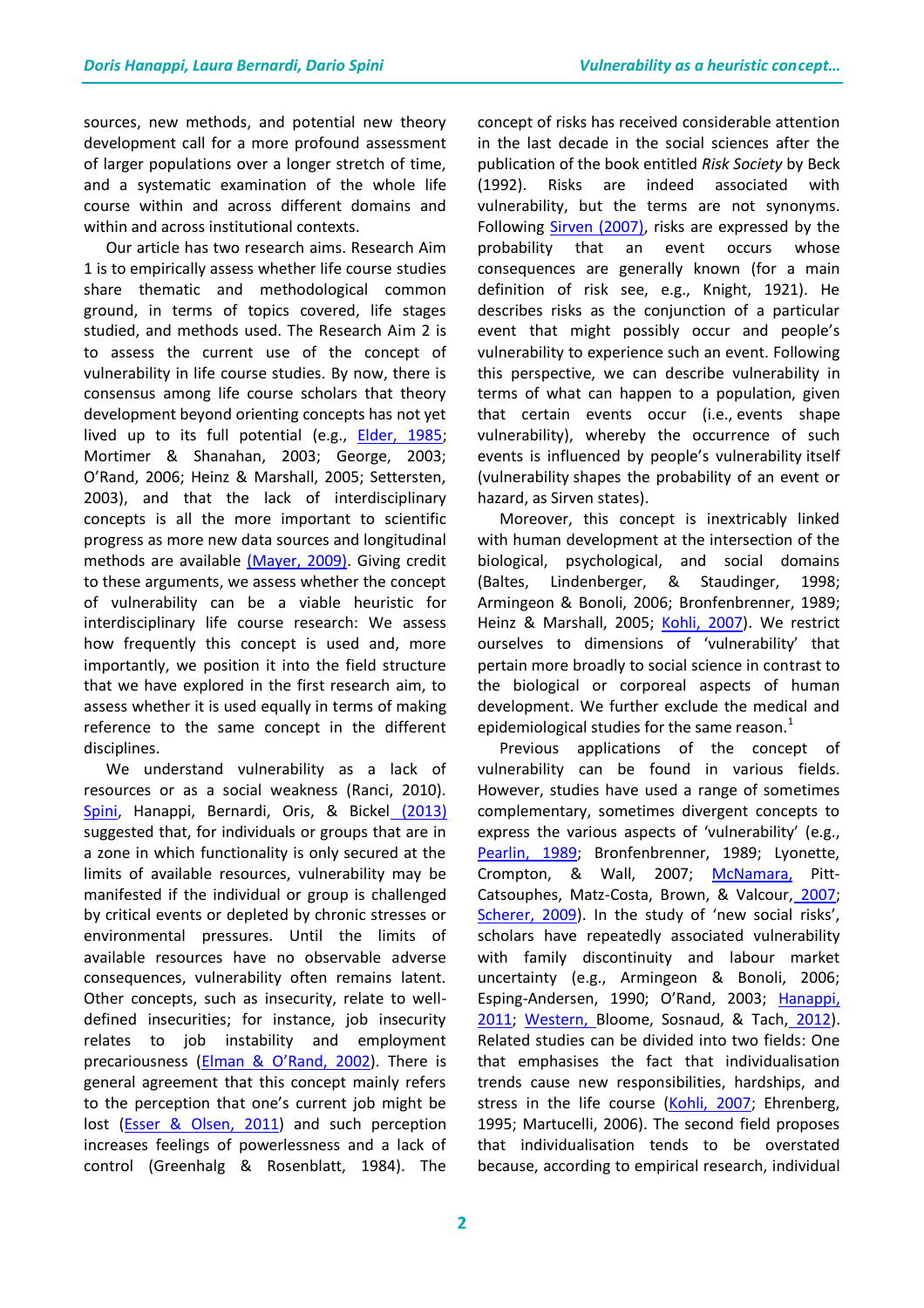risks have not replaced the risks that were experienced by entire social classes. In Ireland, Whelan and Maitre (2013) find significant interactions between social class and the life-cycle generating poverty and risk patterns of economic vulnerability - a result that is largely confirmed by a cross-sectional analysis of Ireland, the United Kingdom, Denmark, Finland, Austria, Belgium, France, Germany, and the Netherlands [\(Pintelon,](http://esp.sagepub.com/content/23/1/52.short)  [Cantillon, Bosch, & Whelan, 2013\)](http://esp.sagepub.com/content/23/1/52.short). Likewise, in a study using event history analysis of the European Community Household Panel, [Vandecasteele \(2011\)](http://esr.oxfordjournals.org/content/27/2/246.short) found structural and biographical explanations of poverty to be complementary and pointed to major poverty-triggering events such as childbirth or job loss. In the welfare state literature, the concept of vulnerability has been used to point to state insufficiencies in providing adequate solutions to social problems (Esping-Andersen, 2002; Safarti & Bonoli, 2002; Esping-Andersen, 2009). In sum, concepts that account for the vulnerabilities of groups and individuals are at the intersection of domains such as work and family in a dynamic way—across human lives. That is why we consider such concepts to be particularly promising for advancing life course research.

We empirically assess the thematic and methodological structure of life course studies by the use of correspondence analyses and provide an overview of topics and life stages covered and methods used in this field of research. Unlike classic literature reviews, empirical literature assessments based on correspondence analysis do not require prior interpretative techniques. This makes them a very flexible and efficient tool for assessing the semantic structure of any research domain. We also identify the locations of research on vulnerability in/across various disciplines, thus expanding upon noteworthy literature reviews that focus on one specific research area (e.g., [Walsh, 1996;](http://onlinelibrary.wiley.com/doi/10.1111/j.1545-5300.1996.00261.x/abstract) Paugam, 2000). We give preference to scientific material published since the year 2000, to empirical research applying longitudinal designs to study changes in human lives over a longer stretch of time or over the duration of a lifetime, or to those that focus on particular episodes (such as the transition to employment) or narrow life phases; we also include cohort studies (rather than cross-sectional designs), studies on changes of lives within or across life domains, and studies that treat life course development as an outcome of personal

characteristics and institutional or structural conditions. Finally, we add studies that locate human lives in community contexts, kinship structures, or families.

This paper is organised in three sections. In the next section, we explain how we obtained our data and describe the method that we used. In the subsequent section, we provide a shorthand overview indicating how sociologists, developmental psychologists, demographers, social historians, and gerontologists have applied a life course perspective to understand changes in human lives. For this purpose, we illustrate the location of the themes covered, methods, and data in the respective semantic field space. In the remainder, we provide a first attempt, on the basis of that evidence, to address Research Aim 1, regarding thematic and methodological common ground in empirical life course studies, and Research Aim 2, which investigates the value of 'vulnerability' as a heuristic concept that can contribute to further progress in life course studies.

## **2. Method and data**

### **2.1 Correspondence analysis**

We use correspondence analysis, which is a multivariate technique commonly employed in sociology (Bourdieu, 1977) and used for exploring textual data (Lebart & Mirkin, 1993, Lebart, Salem, & Berry, 2010; Benzecri, 1992; for applications see, e.g., Mussino & Bernardi, 2010; [Spini, Elcheroth, &](http://onlinelibrary.wiley.com/doi/10.1002/casp.991/abstract)  [Figini,](http://onlinelibrary.wiley.com/doi/10.1002/casp.991/abstract) 2008; [Salamin & Hanappi, 2014\)](http://dx.doi.org/10.1108/JGM-09-2013-0058). It is a descriptive/exploratory technique to analyse simple two-way and multi-way tables containing some measure of correspondence between the rows and columns. The results provide information that is similar to factor analysis techniques, and they allow for the exploration of the structure of categorical variables. It is a technique for describing contingency tables (or cross-tabulations) and certain binary tables (also known as presenceabsence tables) (Lebart & Mirkin, 1993; Greenacre, 2010).

We apply this technique to explore the thematic and methodological structure of empirical life course studies. In our analysis of scientific article abstracts, we construct a cross-table of frequencies by using the aforementioned disciplines in columns, and themes or methods in rows. Each crosstabulation of frequencies is first standardised so that frequencies across all cells sum to 1.0.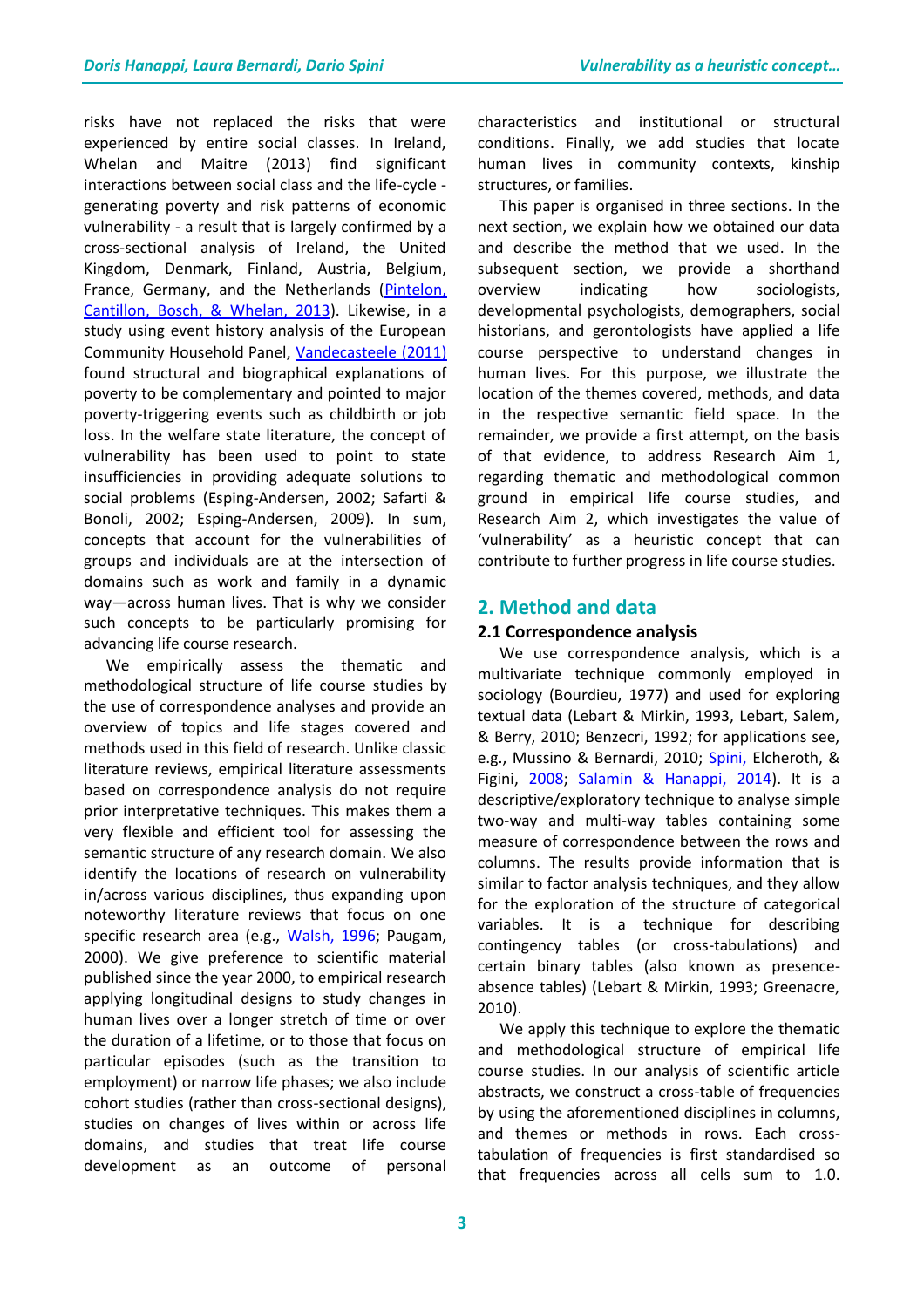Subsequently, our goal is to represent the entries in the table of relative frequencies in terms of distances between individual rows and columns. The use of this technique allows for exploration of the simultaneous contribution of themes, methods, and disciplines in the structuring of the research field. The topography of the field emergent from the year 2000 and after shows each theme or method positioned with respect to all of the others (Greenacre, 2010).

#### **2.2. Data**

Our data covers journal article abstracts from longitudinal and life course research in the social sciences from several categories: first, studies with samples composed of vulnerable populations only (for migration see, e.g., [Korinek, Entwisle, &](http://dx.doi.org/10.1177/000312240507000503)  [Jampaklay, 2005](http://dx.doi.org/10.1177/000312240507000503); for depression see, e.g., [Brockman, 2010;](http://dx.doi.org/10.1007/s11205-009-9560-4) [Kort-Butler, 2009;](http://dx.doi.org/10.1007/s10964-008-9291-x) for elderly populations see, e.g., Brockmann, 2010; [Ha, Carr,](http://dx.doi.org/10.1177/0192513X05277810)  [Utz, & Nesse,](http://dx.doi.org/10.1177/0192513X05277810) 2006; for precarious populations see, e.g., [Gangl, 2002;](http://dx.doi.org/10.1177/09500170222119254) [Brady, 2006\)](http://dx.doi.org/10.1016/j.rssm.2005.02.004); second, studies that compare vulnerable populations with the 'average' population (e.g., Klimstra, Luyckx, Hale, Goossens, [& Meeus, 2010;](http://dx.doi.org/10.1111/j.1467-6494.2010.00646.x) [Agree, Meoni, & Klag, 2010\)](http://dx.doi.org/10.1093/geronb/gbq064); and, third, studies that identify resources, factors, and processes that cause or result from vulnerability (e.g., [Hofferth & Goldcheider, 2010;](http://dx.doi.org/10.1111/j.1741-3729.2010.00617.x) [Hank, 2005;](http://dx.doi.org/10.1080/00324728.2010.506243) [Dunbar et al., 2006\)](http://dx.doi.org/10.1111/j.1545-5300.2006.00182.x). In addition, some contributions include only specific sets of actors in their samples (e.g., adolescents, families, women, and workers), but focus on issues related to vulnerability (e.g., social exclusion, unemployment, and divorce) and, thus, have been included in our

data (e.g., [Brady, 2006;](http://dx.doi.org/10.1016/j.rssm.2005.02.004) Friedman, Steinwachs, [Temkin-Greener, & Mukamel, 2006;](http://dx.doi.org/10.1093/geront/46.4.456) [Drenteea, Clay,](http://dx.doi.org/10.1016/j.socscimed.2006.02.020)  [Roth, & Mittelman, 2006\)](http://dx.doi.org/10.1016/j.socscimed.2006.02.020). Consistent with the life course perspective (e.g., [Mayer, 2009\)](http://www.annualreviews.org/doi/full/10.1146/annurev.soc.34.040507.134619), only articles adopting a longitudinal/dynamic approach have been included, that focus on situations and processes of vulnerable populations or of populations rendering them resilient or vulnerable.<sup>2</sup> Studies that mention cross-sectional designs have been excluded from this literature search.

Articles from academic and specialised journals have been considered and retrieved from two main bibliographic databases: (1) the *PsychINFO* database, which is an abstracting and indexing database with more than 3 million records devoted to peer-reviewed literature in the behavioural sciences and mental health; and (2) the *FRANCIS* database, a 2.6 million-record, bibliographic database covering humanities and social-science topics from an international perspective. The *FRANCIS* database covers also articles from the disciplinary database Sociological Abstracts, and other related areas such as education, employment, and training. The main search keys have been agreed upon by all authors in consultation with two additional experts in the field (i.e., sociology and social policy, gerontology, demography, psychology, and economics). The list of search keywords applied in our article is summarised in Table 1. The first column includes relevant themes related to vulnerability (Terms 1), while the second column lists methods or typical methodological terms indicating longitudinal designs (Terms 2).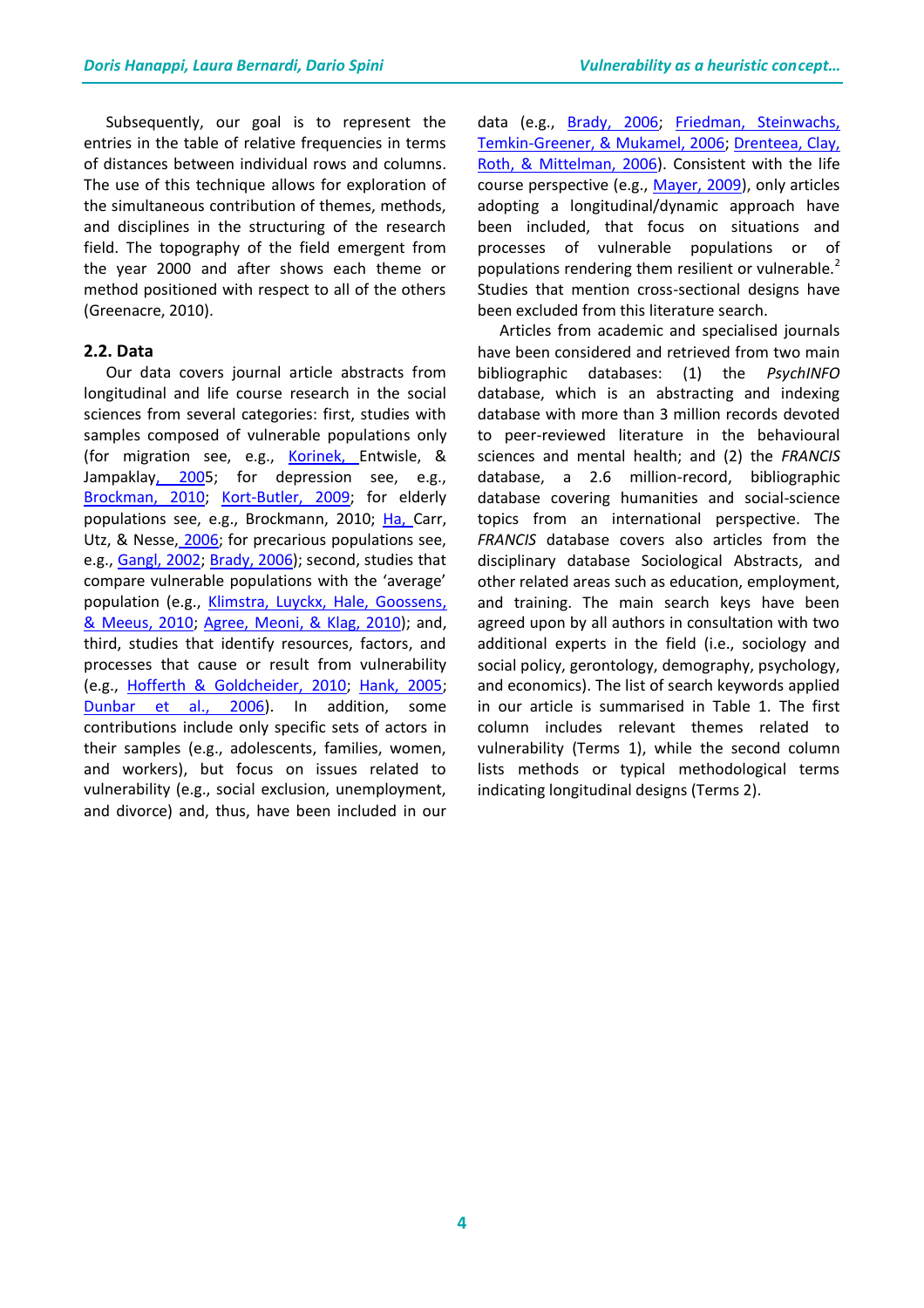| Terms 1 (themes)                                                    | Terms 2 (methods)                       |
|---------------------------------------------------------------------|-----------------------------------------|
| e.g. depression, satisfaction, victimisation, discrimination,       | optimal matching, sequence              |
| burnout, violence, illness, disease, deaths, elderly, stigma,       | analysis, sequence comparison,          |
| nursing, negative affect, psychic disorder, cumulative              | sequential pattern, sequencing,         |
| disadvantage, life sequence, work, poverty, precariety,             | sequence model, time series,            |
| precarious, employability, employment, employment, job,             | Marcovian, Marcov chain,                |
| mobility, socialbility, social change, profession, career, wage,    | Markov chain, Marcov model,             |
| earning, labor, occupation, education, school, training, income,    | Marcov model, event history,            |
| social class, wealth, justice, uncertainty, informal economy,       | history, latent growth, latent          |
| migration, retirement, pension, turnover, layoff, informal          | curve, growth curve, life story,        |
| sector, formal sector, shadow economy, institution, family,         | life calendar, diary, biographical,     |
| fertility, divorce, kinship, gender, marriage, conjugal,            | narrative, sequence mining,             |
| motherhood, father, parent, spouse, couple, partner, childcare,     | structural equation, hazard             |
| childbearing, childbirth, childless, widow, social participation,   | model, survival model, survival         |
| social network, social tie, paternity leave, maternity leave,       | analysis, survival data, survival       |
| domestic responsibility, domestic task, household                   | tree, cox model, longitudinal,          |
| responsibilities, sibling, reconciliation, work-life balance, union | prospective, retrospective, panel,      |
| formation, cognitive process, learning, memory, attention,          | transition, lifecourse, lifecycle,      |
| motivation, emotion, consciousness, cognitive development,          | lifepaths, lifepatterns, lifeskills,    |
| gerontology, interpersonal process, group process, social           | lifespan, lifestage, lifestory,         |
| perception, social representation, social cognition,                | lifestress, lifestyle, trajectory,      |
| psychological disorder, anxiety disorder, job performance,          | critical episodes, critical incident,   |
| personnel selection, skill, race, intergenerational, daily living   | critical incident, critical life event, |
| condition, social environment, hospitalisation, morality, ability,  | critical life events, critical          |
| recreation, welfare, peer groups, longevity, deviant bevavior,      | movements, critical point, critical     |
| equal opportunity, minority, community involvement, isolation,      | state (not "cross-sectional")           |
| desaffiliation, vulnerability, aging, personality, coping           |                                         |

### **Table 1. Summary of key search terms as they were searched in the databases**

*Note. The search syntax was generated in the PSYCHINFO database and adapted for the FRANCIS database. Double extractions of identical articles found in both databases were excluded from the data. English and American spellings were accounted for. Words were truncated in a semi-automatized procedure provided by the SPAD Program to allow for word variation from the root term.*

In order to reach the maximum coverage of relevant contributions, the search and extraction of articles has gone far beyond the mere one-step keyword search. The articles retrieved in the initial keyword search have been screened to identify other potentially relevant contributions for this paper and to cover the maximum possible range of methods used to study vulnerability. The initial keyword search in the two databases has resulted in a set of 20,000 articles published in 2,233 journals from all social science fields. Contributions such as literature reviews or other meta-theoretical articles, meta-analyses, short notes, and comments have been excluded. In order to limit the analysed material, we have focused on those journals that published 50% of all articles corresponding to our

search criteria. This led to a cut at 26 articles published at minimum per journal in the observation period so that data from 10,632 articles entered our textual analysis, performed with the SPAD software (Coheris, 2007; see [http://www.coheris.com/produits/analytics/logiciel](http://www.coheris.com/produits/analytics/logiciel-data-mining/) [-data-mining/\)](http://www.coheris.com/produits/analytics/logiciel-data-mining/). The software generated a comprehensive vocabulary and repeated segments of words, on the basis of which, subsequent correspondence analyses were performed (Appendix A lists all journals and the number of articles published in these journals) (Morineau & Aluja-Banet, 1998). Moreover, each article was coded according to its discipline category. The main categories of the discipline variable represent sociology, psychology, demography, gerontology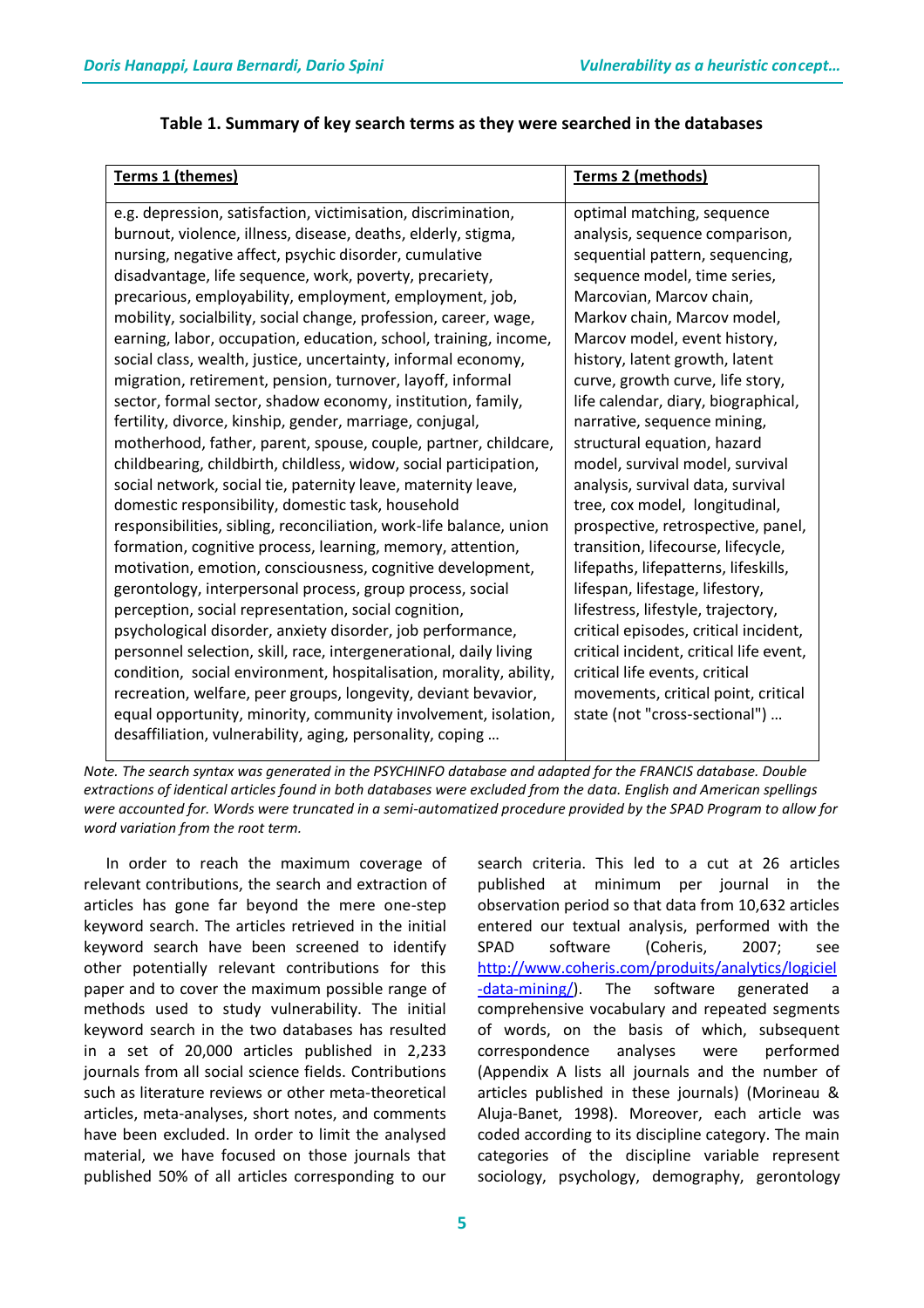and ageing, general social science (which includes specific applied studies and other multi-disciplinary journals, such as gender studies), and specialised youth studies. Indeed, the discipline variable was chosen as the main criteria to plot against the original content from the abstracts, because it appeared to be the most useful in identifying emerging disciplinary divides and directions for future research (in contrast to the year variable, which was less informative). In the next section, we present two applications of correspondence analysis: the first one shows how topics which are covered in empirical life course studies and disciplines structure the research field; the second application shows the correspondence between the used methods and the main disciplines. In both models, key terms related to the concept of vulnerability and life stages have been positioned *a posteriori* in the field space. We then interpret and discuss the results of the correspondence analysis and point to promising future directions for research.

## **3. Results, interpretation, and discussion**

We explore key research themes of longitudinal and life course studies and show how they are associated with different disciplines and where the concept of 'vulnerability' is located within the research field. The salient themes constitute the active row variables; the disciplines presented in Appendix B form the columns of a contingency table. We opted for running the analysis with most frequent repeated segments (e.g., personality disorder) in our extracted abstracts to better capture the meaning of the compound words rather than isolated single words (see also, e.g., Lebart & Mirkin, 1993; Lebart et al., 2010).

In total, 71 salient themes (i.e., repeated segments) were considered for Model 1 (Appendix B). More specifically, our analysis examines the number of times each discipline (column) coincides with particular themes (which corresponds to the value 1 for the nominal variable). It should be emphasised here that correspondence analysis, like similar methods such as principal component analysis and multi-dimensional scaling, neither generates nor requires any notion of causality between variables, instead allowing us to represent the extent to which different discipline categories "correspond" to different salient themes and the

frequency of appearance of these themes in scientific abstracts. To allow for the interpretation of the detailed results, Figure 1 provides a graphical representation of the first two axes and the location of discipline categories and selected research themes in this two-dimensional space. Moreover, selected key terms (words) have been positioned *a posteriori* into the graph, depending on their potential to ease the reading of the graph; for instance, the terms childhood, adolescence, adulthood, and the elderly are indicative of the age spectrum and life course stage of the examined populations. Their computation is executed separately for each one and they do not actively construct the axes (see the boxed elements in Figure 1). Lebart (1992, p. 60) defines those variables that have only an illustrative purpose as supplementary elements.

In this first analysis, the percentages of variance of the eigenvalues were 67.5% and 15.0%, respectively, for the first two axes. Factor three carried only 9.1% of variance, followed by two additional axes with negligible inertias of 4.7% for the fourth, and 3.7% for the fifth. These results suggest a two-factor solution in which 82.5% of the overall variance of our model is explained. The overall structure of the graphical representation suggests an interpretation of the organization of the field along two main dimensions (i.e., the axes in Figure 1). We find that longitudinal and life course studies are well expressed on the first axis on a continuum from a more psychological pole to more sociological, demographic, and general social science research, $3$  and youth studies. Here psychology loads positively, while all other disciplines load negatively, and gerontology and youth studies take a middle position by adopting either an interdisciplinary or disciplinary approach. It is within this distinction that the difference between themes further accentuates this disciplinary divide.

The second axis established the distinction between childhood and old age—in particular, it showed a clear succession along the axis of the different life stages, from childhood to adolescence, midlife and old age (represented here by the single term elderly)<sup>4</sup>. Once isolating the examined age groups of older and younger people, which are highly correlated with gerontology and youth studies, the second axis ranges from the disproportionately fast-growing epidemiological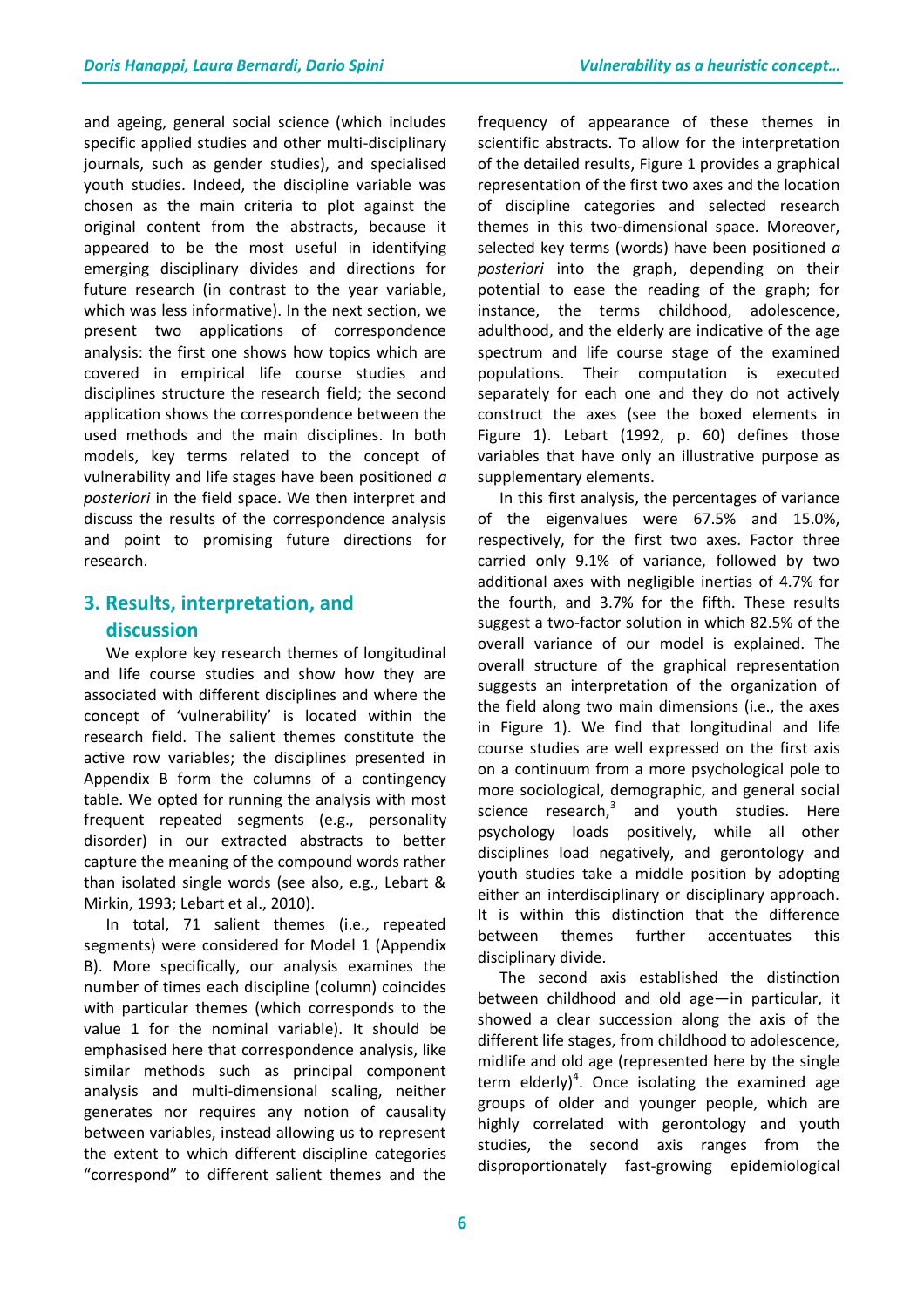studies that capture individual processes related to macro-structural outcomes (e.g., on mental health, health services, and social support) to individuallevel research in which the standard disciplines psychology and social sciences dominate. Most interestingly, none of the salient themes (active variables) indicating the life stage of adulthood entered the most frequent words, while the

opposite was true for younger and older age groups. Thus, we can assume that many abstracts deal with the life stage of adolescence, including children, or the elderly, but omit adulthood as an important stage in the life course. We briefly describe and discuss these key dimensions of longitudinal and life course research within disciplines below.

## **Figure 1. Simultaneous representation in correspondence analysis of disciplines (active column variables) and themes (active row variables)**



#### **Themes in psychology**

In psychology, research focused, to a large extent, on vulnerable individuals suffering from bipolar disorder, depressive episodes, posttraumatic stress, or personality disorder<sup>5</sup>. Within the discipline we can further distinguish clinical studies and social psychological studies that are closely related to life-span psychology. One can also

note that the life-span psychology is closely associated with older ages, as could be expected from its historical origins.

#### **Themes in sociology and demography**

 General themes in sociology and demography focused on family formation, education (human capital), the labour market, and the welfare state.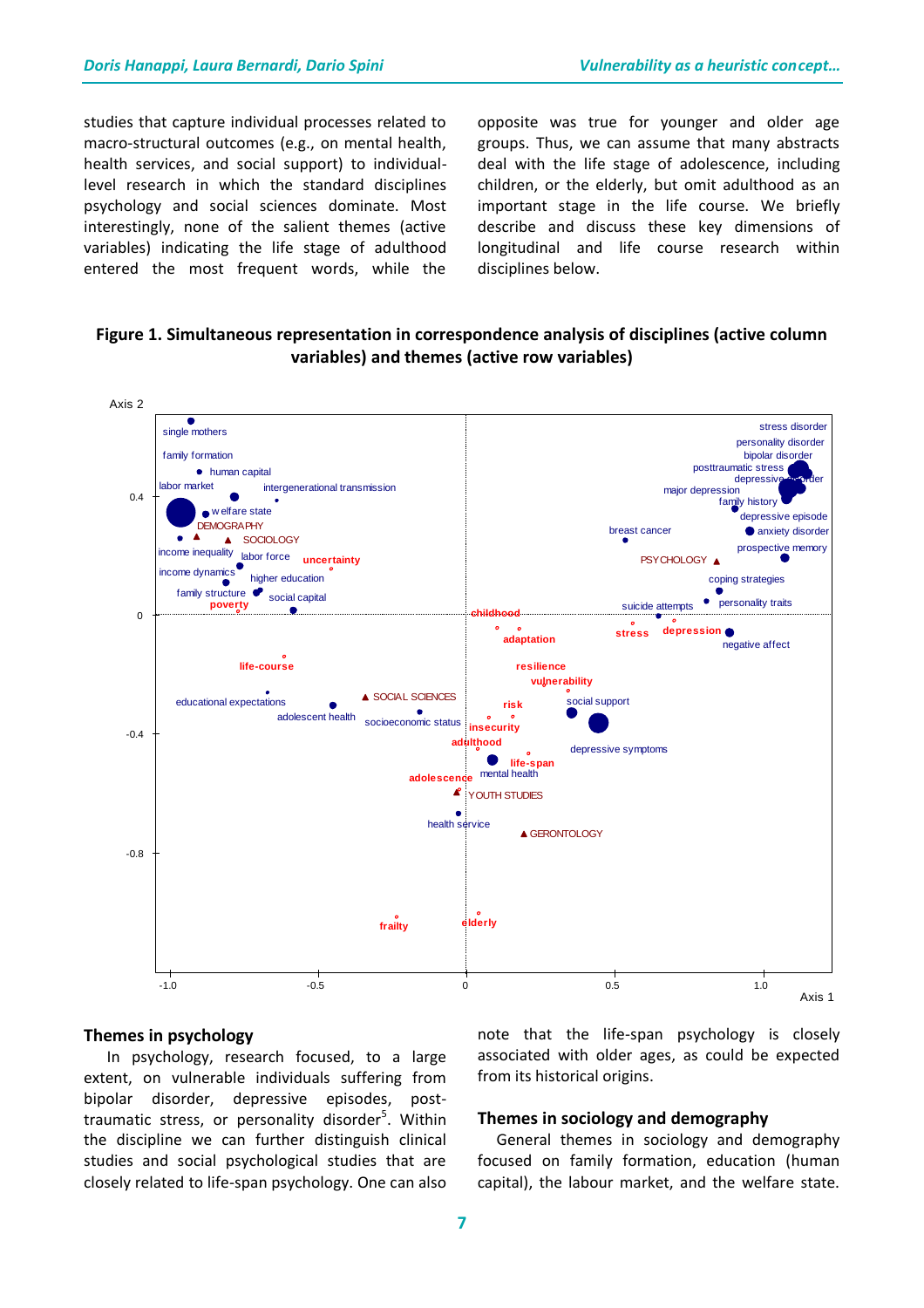The position of life course research in the vector space showed its proximity to its American roots and its disciplinary openness for social science disciplines, such as sociology and demography, and applied research, primarily labour market and youth studies (including research on childhood).

#### **Themes in gerontology**

We found that gerontological abstracts strongly determined the second axis, as expressed by a naturally clear dedication to studying people in old age. Thus, abstracts in gerontology often studied frailty in old age and health services rather than all other life stages.

 In Model 2 we explore, using the same data set, how common forms of data (active row variables) are associated with disciplines (active column variables), where the frequencies for the number of times each discipline coincides with particular forms of data (Figure 2; Appendix C). In total, 17 salient forms of data or methods entered our second model. For example, the input data would list the number of times one discipline would be related to a specific form of data, such as experimental data or panel data, and would also contain the same information for all other disciplines. For the column variables, 'psychology' determines almost 70% of the first axis, and only 0.3% of the second axis; for sociology, the corresponding values would be 15.4% and 6.0%. The second axis represents social sciences (35.9%), youth studies (27.0%), and gerontology (18.5%). For the row variables, we observe that data forms such as experimental data (indicated by the repeated segment 'control group') determine 20.8% of the first axis and only 4.3% of the second, while longitudinal data, life stories, and qualitative data mainly contribute to the second axis (the corresponding contributions are 32.1%, 17.5%, and 6.7%).

This second analysis also results in a two-factor solution: the first factor explains 65.1% of the model variance, followed by 17.9% for the second (see also Appendix C). The other three axes carry altogether less than 20% of the total variance; thus, they are dropped from the analyses and graphical representation. The overall structure of the graphical representation suggests an interpretation of the field structure along two main dimensions

(i.e., axes in Figure 2). We find that the first axis spreads along a continuum that ranges from the analysis of small samples, corresponding, for instance, to experimental designs on the one end to the analyses of larger samples using panel data and event history data on the other. We observe that the disciplines of psychology and sociology explain most of the variance of the first axis, while social sciences, gerontology, and youth studies make up for most of the variance of the second axis. We recall that, in Model 1, the first axis represented the disciplinary divide. Model 2 supports the findings from Model 1 by showing that this disciplinary distinction between psychology and sociology is, to some extent, driven by the data and methods used. For example, experimental data mainly used in psychology loads negatively (in the coordinates section, column 1), while panel data and all other structural forms of data load positively. In addition, we account for the different terminology used for the same analysis techniques in various disciplines. For instance, survival analyses techniques are specifically designed to estimate risks (in the lowerleft quadrant, Figure 2) and are used as a synonym for event history models that are more common in sociology (in the lower-right quadrant, Figure 2). The second axis, which explains considerably less of the model variance (17.9%), aligns research areas with the use of particular data that are used to analyse relevant phenomena in the respective fields.

#### **Oppositions among disciplines**

 Figure 2 illustrates that there is a core of data that forms the characteristics of the disciplines. Not all methods or data, however, are equally important in pointing out the differences by discipline. Significantly, experimental data, prospective studies, and retrospective data determine the first axis to almost 50% with a combined absolute contribution of 49.4%. These are opposed to the set of structural and panel data $<sup>6</sup>$ </sup> that also load higher on the first than on the second axis. From gerontological and life-span abstracts, we see that these make use of qualitative data (e.g., life stories, in-depth interviews, and focus groups) and, to a lesser extent, use national longitudinal data sets.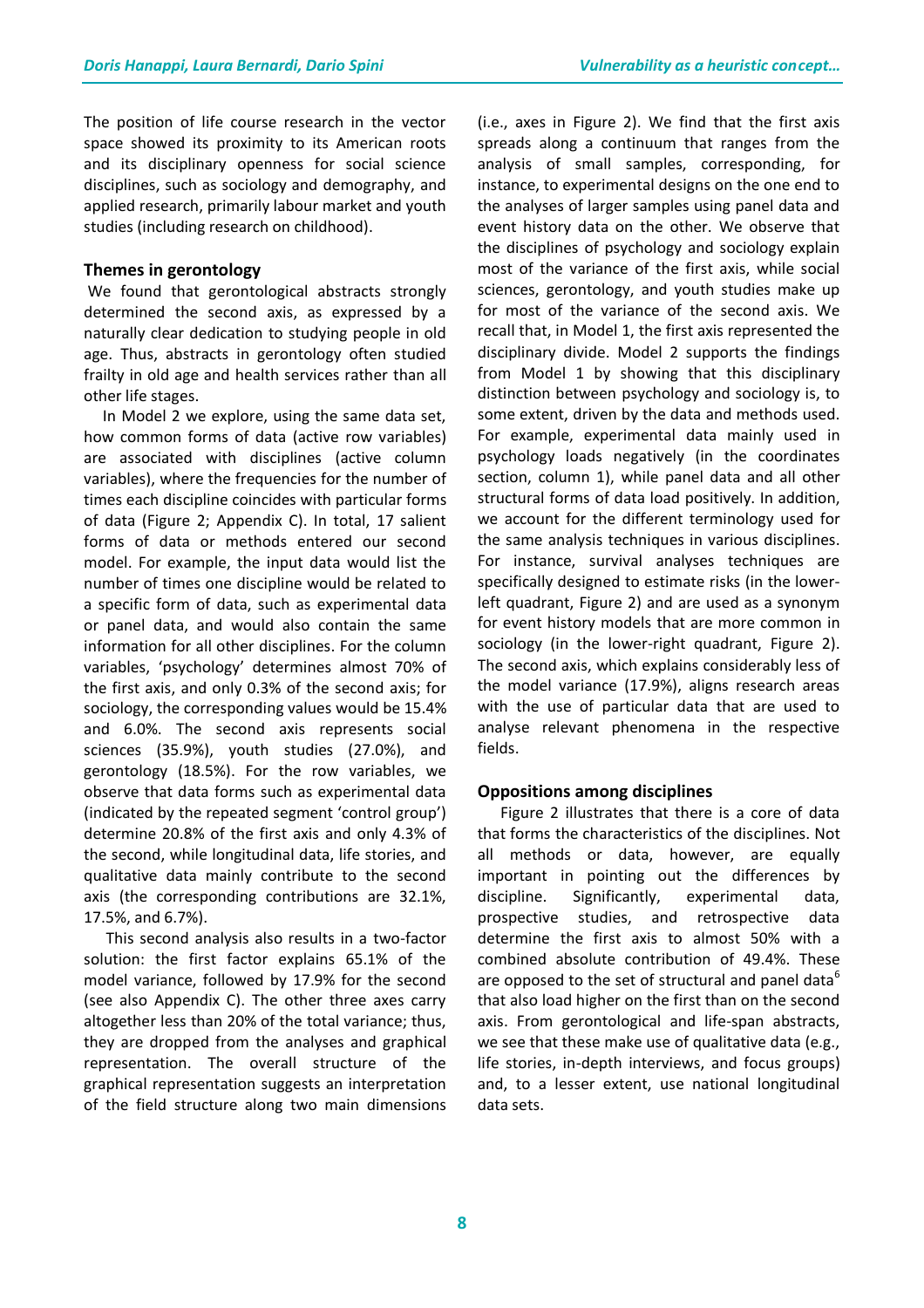

**Figure 2. Simultaneous representation of correspondence analysis of disciplines (active column variables) and data forms (active row variables)**

#### **Data used across disciplines**

 Longitudinal data, life history, nationally representative surveys, time series, and cohort studies in particular are more likely to be equally employed across disciplines, though their relative weight varies substantially (with the cohort data label being far more employed than the life history label). However, both models show that each discipline may be more focused on specific social phenomena and mechanisms (micro vs. macro). Model 2 also shows that only the second and less important axis differentiates very specific data formats. There is a concentration of individual-level data in the upper part of the graph, where we find diary studies and experimental data (mainly used in disciplinary sub-fields, such as life-span psychology), but also micro qualitative data such as life stories, focus groups, in-depth interviews, and case study designs (mostly in gerontology and social sciences). Towards the centre of the graph, at the crossroad of the axes, we find, instead, the data formats that are most commonly used by all disciplines, such as

cohort and life history data and longitudinal data from nationally representative surveys. The proximity of terms such as retrospective and prospective datasets to psychology and of event history and survival analysis to demography, respectively, seem to reflect labelling habits for similar data formats. All in all, the field provides evidence that longitudinal data especially facilitates the use of common methods of causal modelling.

 Finally, to aid interpretation, we highlighted some key concepts being illustrative variables and thus having a contribution of 0 for the construction of the vector space of model 2. This enabled us to locate the key concepts between the prior identified spectrum of disciplines. The psychology pole is characterized by four main concepts: personality, disorder, depression, and coping. This result corroborates another analysis of social psychology literature performed by [Spini, Elcheroth,](http://onlinelibrary.wiley.com/doi/10.1002/casp.991/abstract)  [& Figini \(2008\),](http://onlinelibrary.wiley.com/doi/10.1002/casp.991/abstract) which showed that personality was a main field of social psychology analysing individual development. On the sociological pole,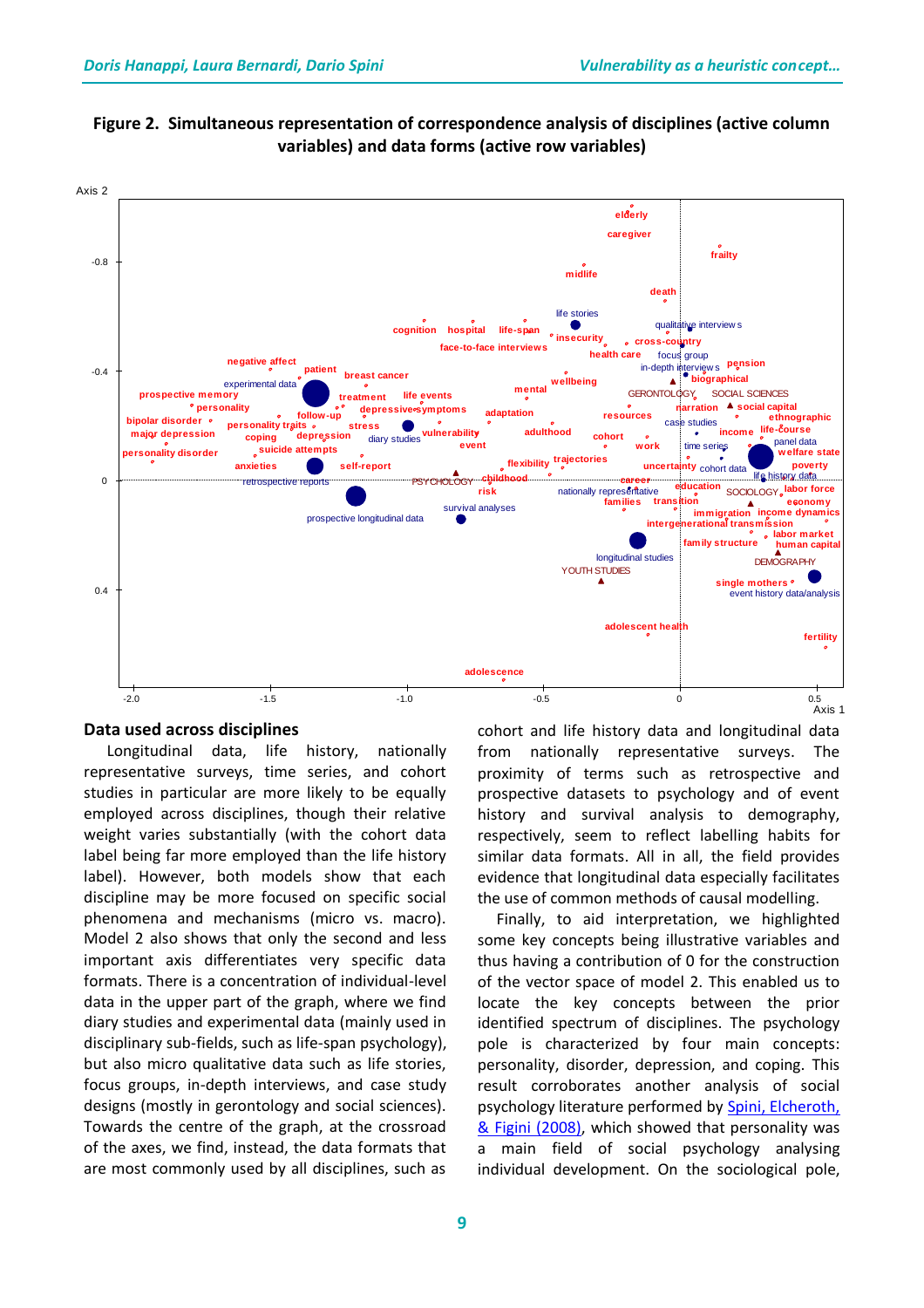we find other concepts like poverty, migration, the labour market, education, welfare, families, work, transition, and life course. On the top of Figure 2, we find concepts associated with the elderly: frailty, life span, health care, cognition, and pension. We clearly find here main issues related to the gerontological field and the overarching theme of frailty, which can be defined as a health syndrome of decreased reserves and resistance to stressors, resulting from senescence, which is associated with a lack of resilience that affects individuals' capacity to recover from loss (Spini, Ghisletta, Guilley, & Lalive d'Epinay, 2007).

 The concept of vulnerability, even if it stands closer to the psychological pole, has an intermediate position between the three poles (psychology, sociology, and gerontology). It is associated with the concepts of adaptation, events, trajectories, and flexibility, and the methods of daily diaries and longitudinal studies. Concerning age stages, both childhood and adulthood are closely associated with vulnerability.

## **4. Summary and directions for future research**

This paper has two aims. One is to report on the structure that emerges from scientific life course research and related areas. For that purpose, we have focused on scientific journal abstracts of the year 2000 and after. The other aim is to provide a sense of the disciplinary diversity of the field and and to make a brief assessment of the value that the 'vulnerability' concept may have in the study of human lives.

In highlighting the structure in terms of research themes that emerge from scientific life course research, our findings corroborate the argument that psychological and sociological traditions remain separated when it comes to examining issues related to vulnerability—and this is best exemplified by scientific output in life course sociology and life-span psychology [\(Mayer, 2009\)](http://www.annualreviews.org/doi/full/10.1146/annurev.soc.34.040507.134619); these disciplines structure the two poles of the main axis of the correspondence analysis. The third pole is represented by gerontology, which covers the fields of ageing studies and youth studies, drawing from all the leading disciplines of the social sciences. Among the life stages—childhood, adolescence, adulthood (including midlife), and old age—we found that adulthood was the least invested period of life, whereas younger and older

ages were heavily studied. In particular, many life course sociologists and lifespan psychologists have considered early and late adulthood as marked by critical transitions and events (e.g., labour market entry, transition to marriage and parenthood, entry into retirement), but thought of middle adulthood as a less turbulent period. Yet, the 'tripartite' life course is eroding and 'adulthood' as a life stage will need to be re-defined. Lives are increasingly interwoven with one another, life course transitions get postponed, unions dissolve, migration trajectories increase, and generally—with the biographization of the life course—middle adulthood will certainly deserve more attention in the future.

In exploring the emergent structure of a discipline in terms of longitdudinal data and methods, this paper observes a clear divide concerning data and methods employed according to the field of study and the discipline. Prospective longitudinal studies, experimental data, and retrospective reports are clustering around the psychological pole, while household panel data, national surveys, and event history analysis are more specific for the socio-demographic pole. Gerontology appears to be more associated with qualitative methods than other poles: life stories, focus groups, and in-depth interviews. Finally, let us note that longitudinal studies, which clearly form an overarching category, bridge the discursive and theoretical spaces between psychology, gerontology, and sociology, showing that all three disciplines are concerned with longitudinal studies. In this regard, the distinction between panel studies and prospective studies may actually denote only one type of study, that is named differently in the respective traditions.

Regarding the second aim of this review, the assessment of the conceptual value of 'vulnerability', the view is that 'vulnerability' is located in the middle between the three poles of psychology, sociology, and gerontology. According to this view, vulnerability is a major concept for interdisciplinary research and potential theory development. Not only is it not yet part of the intellectual territory of any particular discipline, but also, given its closeness to the neglected middleadulthood life stage, it is a good concept with which to start re-thinking the adult life stage. On the basis of the evidence reviewed above, we argue that longitudinal and life course studies might gain from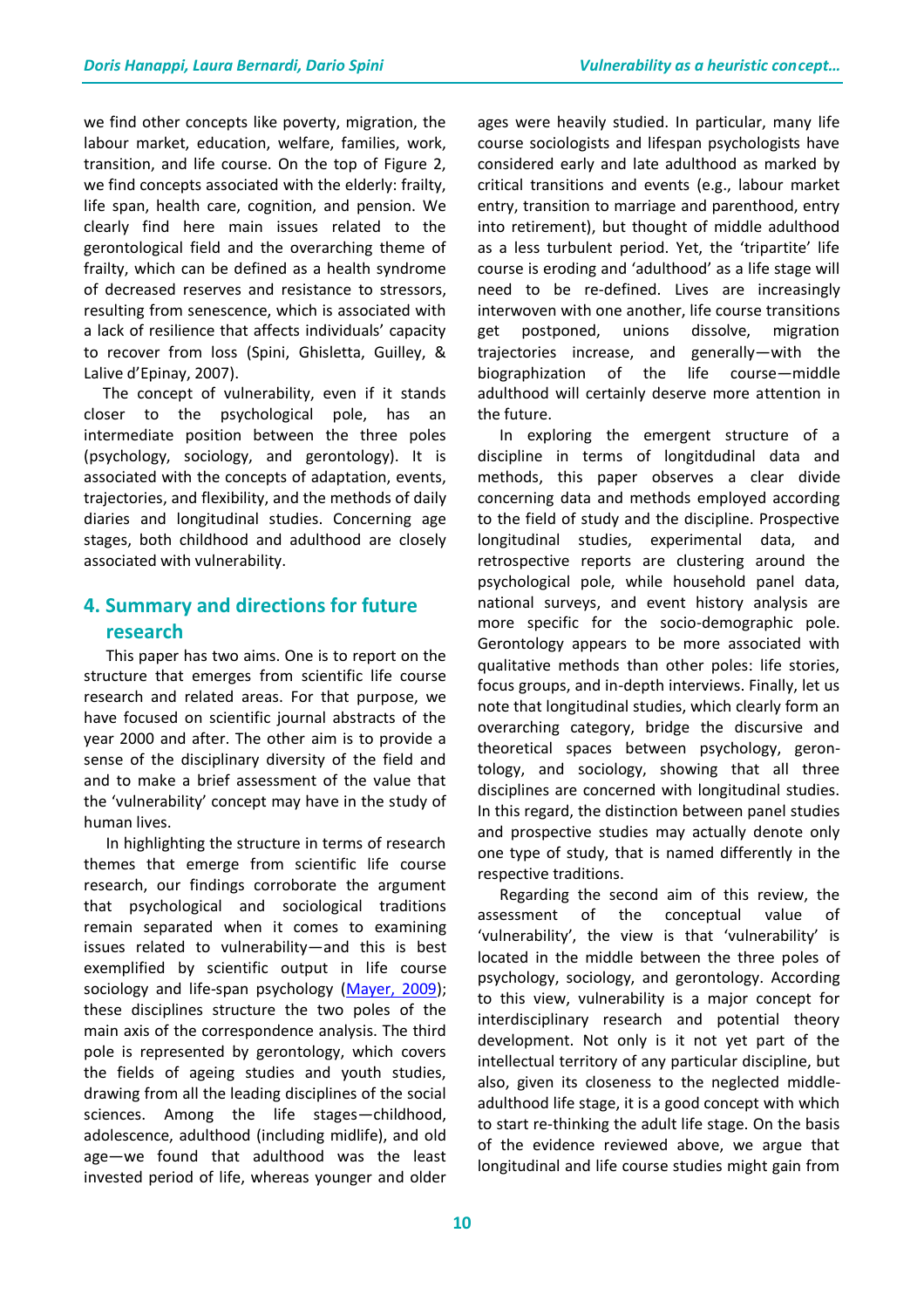orienting their empirical work towards vulnerability, for at least four key reasons.

a) First, vulnerability is a micro as well as a macro concept. We can talk about individual vulnerabilities and population vulnerabilities. It also allows us to model population behaviour as individual and group responses to structural forces (e.g., changed risk structures) and normative pressures. Central to the concept of vulnerability is the idea of how individuals, groups, and entire populations can adapt to life circumstances, overcome adversities, or recover from them by making use of resources they have or that are made accessible to them. As such, adopting the vulnerability concept can help bridge the disciplinary divide between, in particular, psychological life-span and sociological life course research, and can enhance the perspectives also of demographic researchers by providing a balanced approach integrating individual, group, and macro frames.

b) Second, vulnerability has a *static* and a *dynamic dimension* (Spini et al., 2013). Its dynamic dimension provides social scientists with a heuristic to deal with dominant claims, mainly from life course sociologists, that human lives have become de-institutionalized through the *internalization* of rules and norms of conduct and behaviour. If structural contexts (institutional conditions) are shaping individual cognitive biographical scripts that guide behaviour and that exert more and more impact within individuals as they advance in age (Kohli, 2007), the study of vulnerability allows a dynamic multi-level approach. For instance, various demographic behaviours (e.g., fertility, mortality, and migration) can be modelled by assigning timevarying, life course, and group-specific weights to individual characteristics, ideational factors, and institutional conditions.

c) Third, analysing different forms of behaviour (social, economic, and demographic) and their

outcomes benefits from the increasing availability of longitudinal individual-level data covering multiple life-stages and life-domains (e.g., education, work, family, retirement, and health). Though not exhaustive, various countries provide longitudinal data for cross-national comparison, such as Great Britain (BHPS—British Household Panel), Germany (GSOEP—German Socio-economic Panel), Switzerland (SHP—Swiss Household Panel), and the United States (The Panel Study of Income Dynamics, PSID). Here, the 'vulnerability' concept may prove a useful tool for a two- to three-country comparison rather than a simplified tool often required to enable aggregating a larger number of institutional regime types. Vulnerability may be modelled to develop country-specific causal effects with the purpose to propose preventive policy implications and recommendations.

d) Fourth, vulnerability is commonly researched across disciplines. Health topics emerged most recently, which are closely related to morbidity and mortality. Main emerging research tracks concern the relationship between early conditions and later life health and mortality, as well as the variation of health of specific sub-groups in the population, and mortality risks by social class. Integrating the concept of 'vulnerability' in such research streams seems to be more promising than following discipline-specific approaches stressing either individual factors (such as age-specific risks) or structural factors (e.g., socio-economic determinants of health inequalities) for population studies. The fact that vulnerability accumulates across generations (Spini et al., 2007) makes it valuable for research on inter-generational transfers (as well as limited transfer or lack of transfer due to geographical mobility or parents' separation). Inter-generational vulnerability hence can be analysed as an individual or group (i.e., couple, family, or ethnic minority) response to existing social structures and chances of mobility.

### **Acknowledgements**

 This publication benefited from the support of the Swiss National Centre of Competence in Research LIVES – Overcoming vulnerability: life course perspectives, which is financed by the Swiss National Science Foundation. We thank the editor of this journal and the two anonymous reviewers for their valuable comments on earlier versions of the manuscript.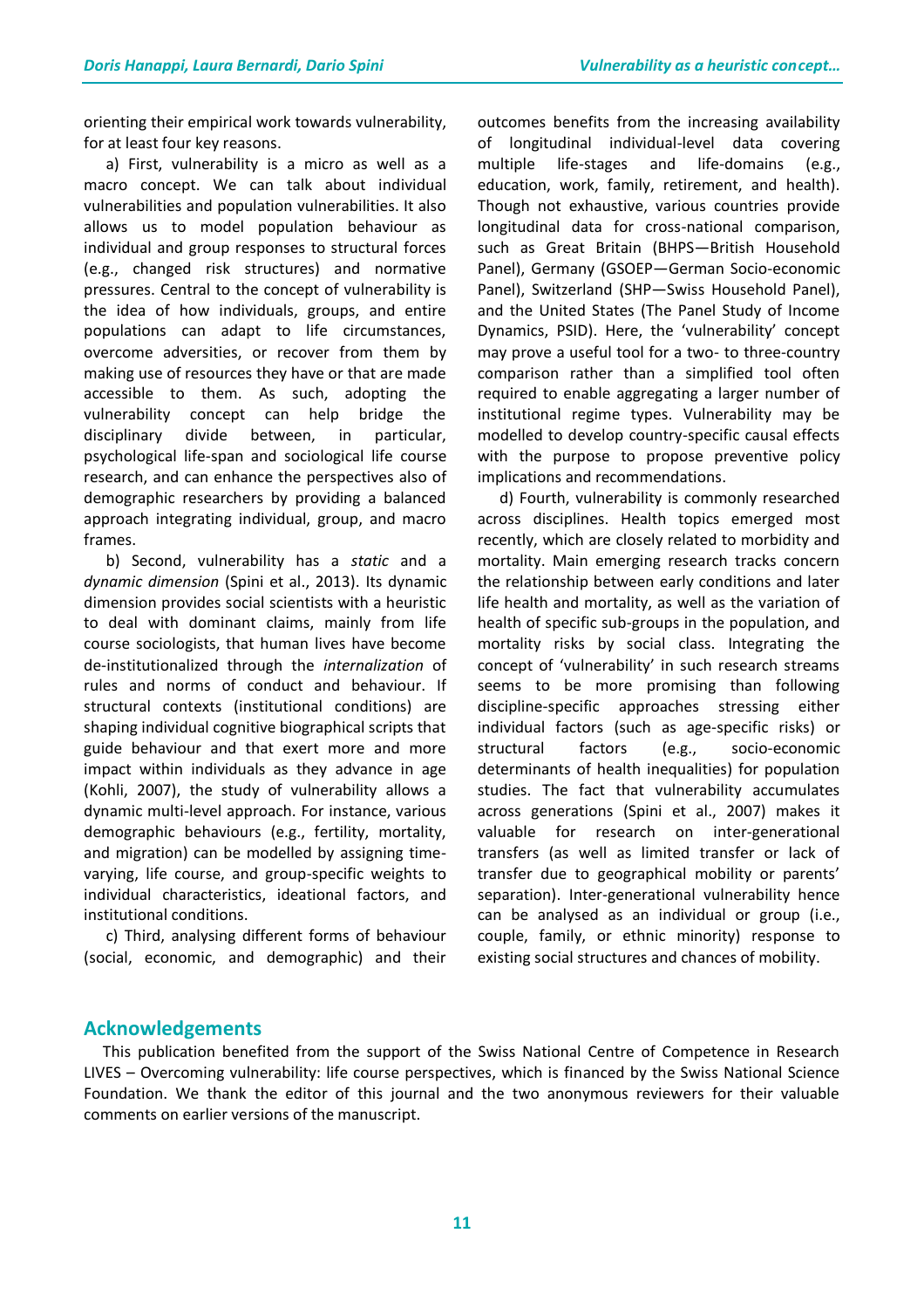## **Appendix A**

## **List of journals and number of selected articles**

| social science and medicine                                                       | 646 |
|-----------------------------------------------------------------------------------|-----|
| journal of affective disorders                                                    | 332 |
| journal of marriage and family                                                    | 308 |
| journal of youth and adolescence                                                  | 208 |
| reflections: narratives of professional helping                                   | 199 |
| journal of adolescent health                                                      | 195 |
| developmental psychology                                                          | 183 |
| personality and individual differences                                            | 162 |
| social indicators research                                                        | 158 |
| the journals of gerontology. series b, psychological sciences and social sciences | 153 |
| social forces                                                                     | 148 |
| journal of family psychology                                                      | 146 |
| journal of family issues                                                          | 143 |
| journal of psychosomatic research                                                 | 136 |
| children and youth services review                                                | 135 |
| social science research                                                           | 127 |
| journal of personality and social psychology                                      | 116 |
| social science quarterly                                                          | 113 |
| qualitative inquiry                                                               | 112 |
| health psychology (hillsdale, n.j.)                                               | 112 |
| demography                                                                        | 108 |
| journal of adolescence                                                            | 103 |
| european sociological review                                                      | 96  |
| journal of applied psychology                                                     | 95  |
| journal of health and social behavior                                             | 93  |
| journal of abnormal psychology (1965)                                             | 90  |
| american sociological review                                                      | 90  |
| psychology and aging                                                              | 89  |
| forum qualitative sozialforschung/forum: qualitative social research              | 88  |
| journal of educational psychology                                                 | 88  |
| the gerontologist                                                                 | 85  |
| ageing and society                                                                | 85  |
| journal of research on adolescence                                                | 83  |
| international journal of behavioral development (print)                           | 76  |
| social science and medicine (1982)                                                | 71  |
| sociology of health and illness                                                   | 71  |
| journal of traumatic stress                                                       | 70  |
| research on aging                                                                 | 69  |
| sex roles: a journal of research                                                  | 69  |
| demographic research                                                              | 68  |
| journal of social and personal relationships                                      | 67  |
| journals of gerontology series b: psychological sciences and social sciences      | 67  |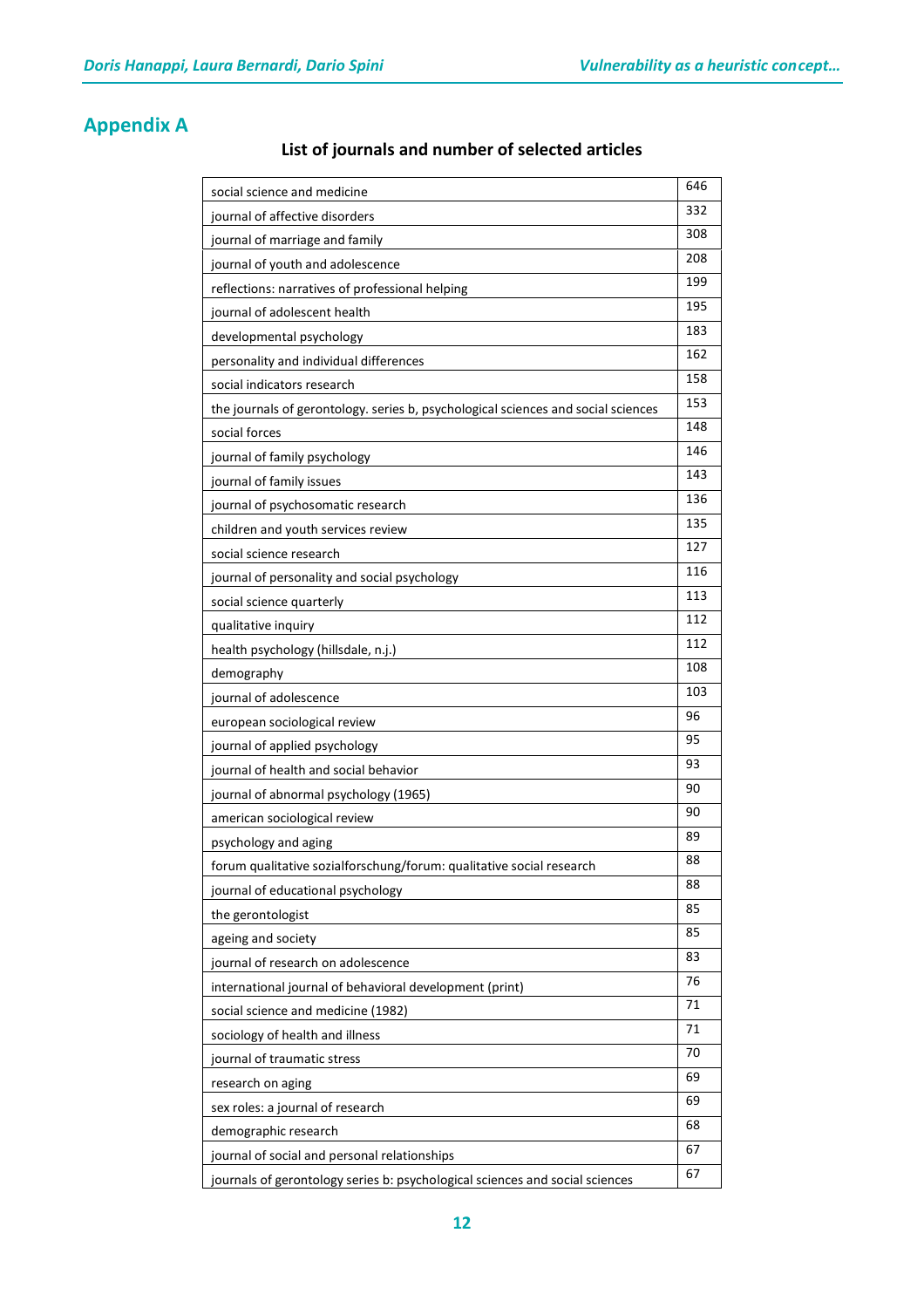| aids care                                               | 66 |
|---------------------------------------------------------|----|
| journal of personality                                  | 65 |
| american journal of community psychology                | 63 |
| sociological research online                            | 61 |
| sociology of education                                  | 60 |
| family relations                                        | 60 |
| industrial and labor relations review                   | 57 |
| aids and behavior                                       | 57 |
| women's studies international forum                     | 56 |
| american journal of sociology                           | 54 |
| british journal of health psychology                    | 54 |
| journal of social and clinical psychology               | 54 |
| journal of adolescent research                          | 53 |
| social problems                                         | 52 |
| journal of occupational and organizational psychology   | 52 |
| sex roles                                               | 52 |
| international journal of sociology                      | 51 |
| the sociological quarterly                              | 51 |
| labour                                                  | 50 |
| international journal of aging and human development    | 50 |
| sociology                                               | 50 |
| families in society                                     | 50 |
| the british journal of social work                      | 49 |
| marriage and family review                              | 49 |
| british journal of educational psychology               | 49 |
| journal of family and economic issues                   | 48 |
| the journal of development studies                      | 47 |
| population research and policy review                   | 47 |
| gender and education                                    | 47 |
| journal of youth studies                                | 47 |
| kolner zeitschrift fur soziologie und sozialpsychologie | 47 |
| work and stress                                         | 46 |
| american behavioral scientist                           | 46 |
| british journal of sociology of education               | 46 |
| journal of biosocial science                            | 46 |
| journal of personality disorders                        | 45 |
| journal of aging and health                             | 45 |
| journal of counseling psychology                        | 45 |
| qualitative research                                    | 45 |
| journal of applied developmental psychology             | 44 |
| reflections                                             | 44 |
| population studies                                      | 44 |
| journal of behavioral medicine                          | 43 |
| family process                                          | 43 |
| sotsiologicheskie issledovaniya                         | 43 |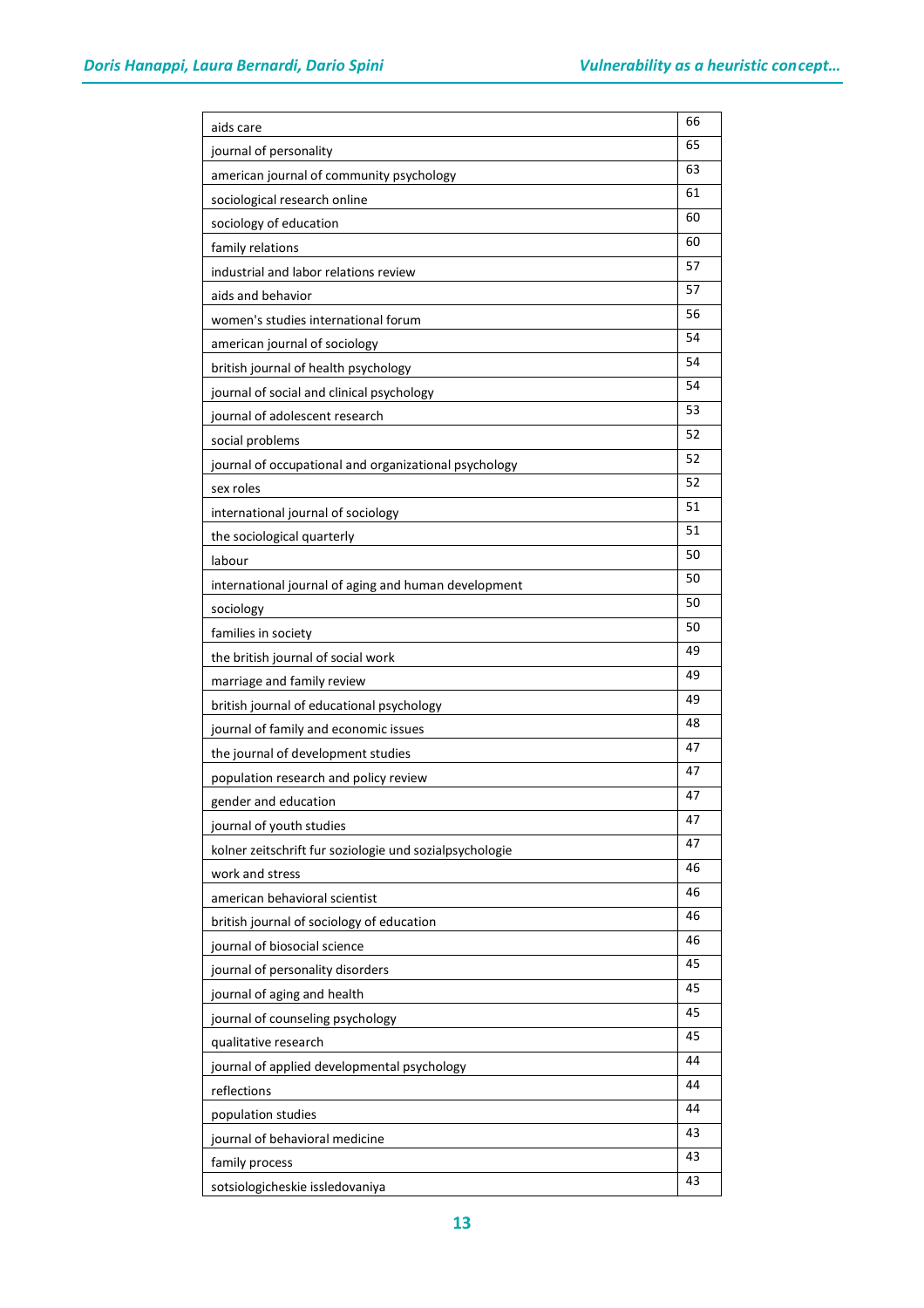| european journal of population/revue europeenne de demographie     | 42 |
|--------------------------------------------------------------------|----|
| zeitschrift fur soziologie                                         | 42 |
| psychology, health and medicine                                    | 42 |
| journal of ethnic and migration studies                            | 42 |
| women and health                                                   | 41 |
| journal of aging studies                                           | 41 |
| quality and quantity                                               | 41 |
| the journal of socio-economics                                     | 41 |
| youth and society                                                  | 41 |
| world development                                                  | 41 |
| journal of family violence                                         | 41 |
| social service review                                              | 41 |
| social work research                                               | 40 |
| international journal of social research methodology               | 39 |
| journal of comparative family studies                              | 39 |
| historical social research/historische sozialforschung             | 39 |
| sociological methods and research                                  | 39 |
| journal of social history                                          | 38 |
| journal of contemporary ethnography                                | 38 |
| research on social work practice                                   | 38 |
| advances in life course research                                   | 38 |
| social behavior and personality                                    | 37 |
| work, employment and society                                       | 37 |
| journal of sociology and social welfare                            | 37 |
| sociological perspectives                                          | 37 |
| memory and cognition                                               | 36 |
| race, ethnicity and education                                      | 36 |
| qualitative social work                                            | 36 |
| research in social stratification and mobility                     | 35 |
| gender, place and culture                                          | 35 |
| social psychology quarterly                                        | 35 |
| canadian journal on aging/la revue canadienne du vieillissement    | 35 |
| british journal of clinical psychology                             | 34 |
| the annals of the american academy of political and social science | 34 |
| psychosomatics (washington, dc)                                    | 34 |
| journal of anxiety disorders                                       | 34 |
| journal of community and applied social psychology                 | 34 |
| industrial relations                                               | 33 |
| journal of divorce and remarriage                                  | 33 |
| signs                                                              | 33 |
| health                                                             | 33 |
| health and social care in the community                            | 33 |
| adolescence                                                        | 33 |
| international migration review                                     | 32 |
| suicide and life-threatening behavior                              | 32 |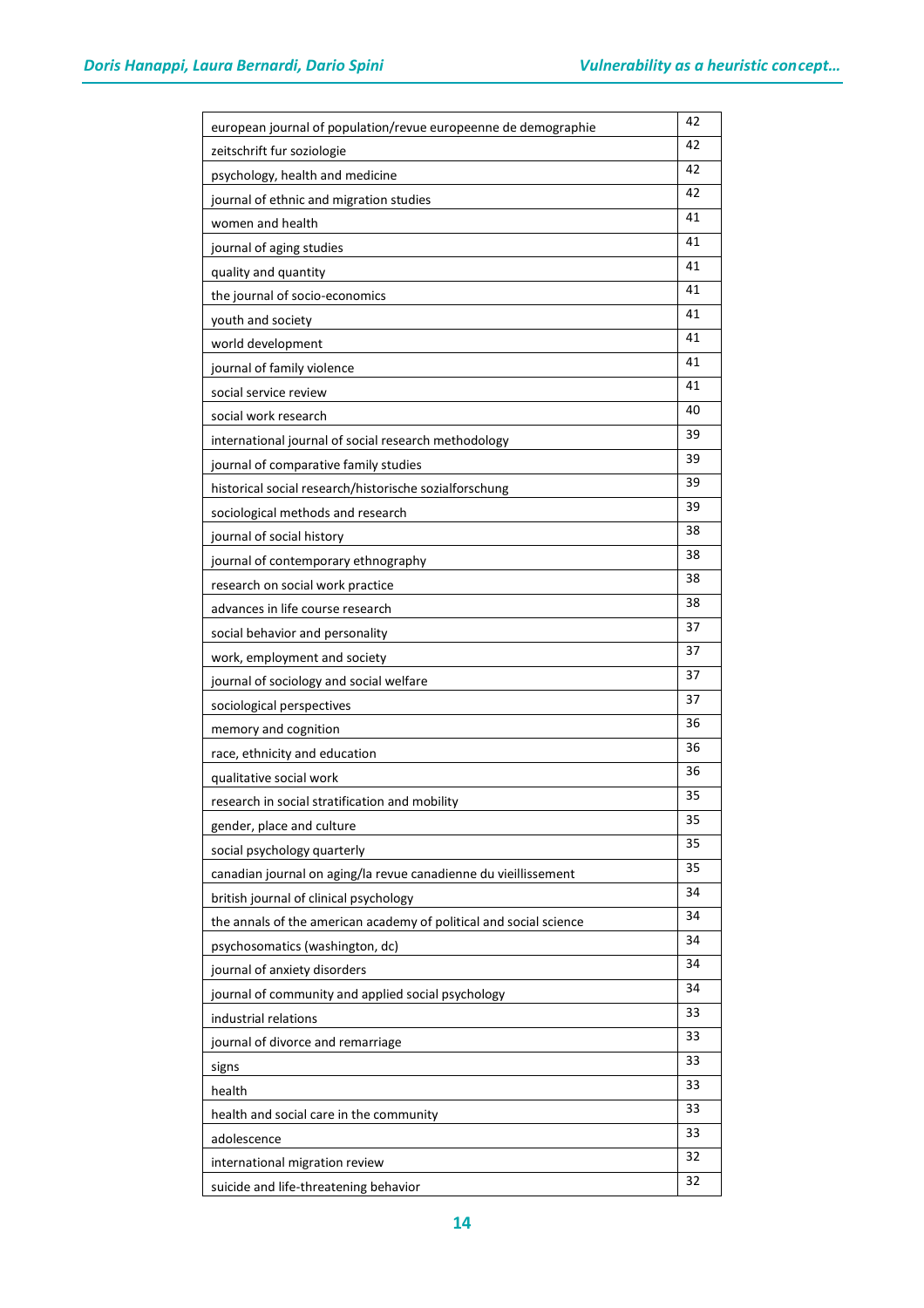| revista espanola de investigaciones sociologicas | 32 |
|--------------------------------------------------|----|
| deviant behavior                                 | 32 |
| sociological quarterly                           | 31 |
| sociological spectrum                            | 31 |
| studies in symbolic interaction                  | 31 |
| stress and health                                | 31 |
| international migration                          | 30 |
| longitudinal surveys of australian youth         | 30 |
| international journal of intercultural relations | 30 |
| journal of health psychology                     | 30 |
| psychological assessment                         | 30 |
| journal of social policy                         | 30 |
| psychopathology                                  | 30 |
| qualitative report                               | 29 |
| child and family social work                     | 29 |
| european psychologist                            | 29 |
| ethnography                                      | 29 |
| sociology of sport journal                       | 29 |
| social identities                                | 28 |
| the sociological review                          | 28 |
| social work in health care                       | 28 |
| work and occupations                             | 28 |
| aids education and prevention                    | 28 |
| sociological forum                               | 28 |
| women's studies quarterly                        | 27 |
| acta sociologica                                 | 27 |
| culture and psychology                           | 27 |
| schmollers jahrbuch                              | 27 |
| anthropology and medicine                        | 27 |
| women's history review                           | 27 |
| qualitative sociology                            | 27 |
| journal of aggression, maltreatment and trauma   | 27 |
| international journal of social welfare          | 27 |
| applied cognitive psychology                     | 27 |
| gender and society                               | 27 |
| canadian studies in population                   | 27 |
| european journal of social psychology            | 26 |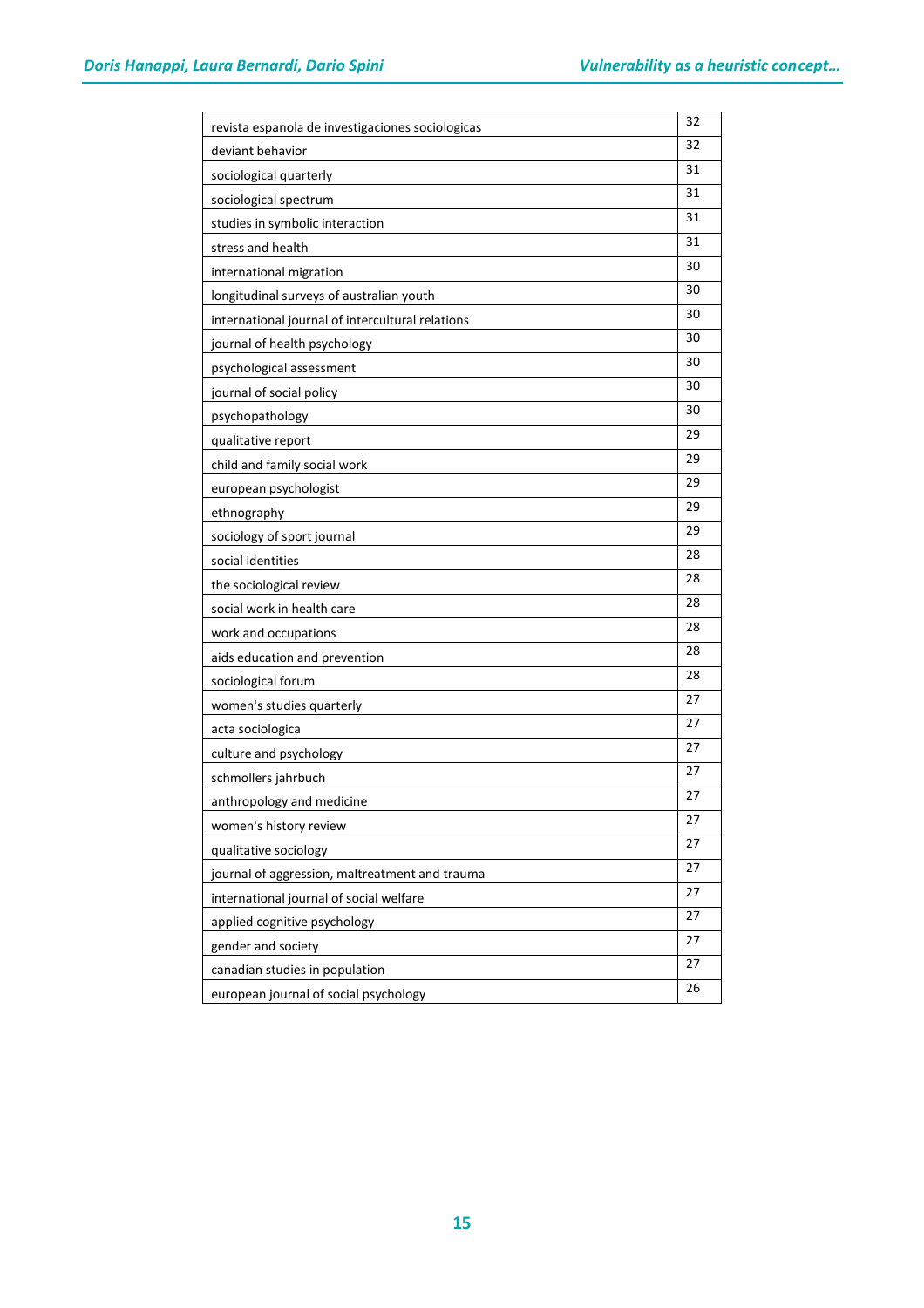## **Appendix B**

**SIMPLE CORRESPONDENCE ANALYSIS EIGENVALUES COMPUTATIONS PRECISION SUMMARY: TRACE BEFORE DIAGONALISATION. 0.7277 SUM OF EIGENVALUES............ 0.7277** 

#### **FIRST 5 EIGENVALUES**

| <b>NUMBER</b>                                                     | <b>EIGEN-</b><br><b>VALUE</b>   | <b>PERCENT-</b><br><b>AGE</b> | <b>CUMULATED</b><br><b>PERCENTAGE</b> |                             |                                  |                                  |                                  |                                  |
|-------------------------------------------------------------------|---------------------------------|-------------------------------|---------------------------------------|-----------------------------|----------------------------------|----------------------------------|----------------------------------|----------------------------------|
| $\mathbf{1}$                                                      | 0.4909                          | 67.46                         |                                       | 67.46                       |                                  |                                  |                                  |                                  |
| $\overline{2}$                                                    | 0.1094                          | 15.03                         | 82.49                                 |                             |                                  |                                  |                                  |                                  |
| 3                                                                 | 0.066                           | 9.08                          |                                       | 91.57                       |                                  |                                  |                                  |                                  |
| 4                                                                 | 0.0343                          | 4.71                          |                                       | 96.28                       |                                  |                                  |                                  |                                  |
| 5                                                                 | 0.0271                          | 3.72                          |                                       | 100                         |                                  |                                  |                                  |                                  |
|                                                                   |                                 |                               |                                       |                             |                                  |                                  |                                  |                                  |
| Khi-2 TEST FOR AXIS CHOICE                                        |                                 |                               |                                       |                             |                                  |                                  |                                  |                                  |
| (USING USUAL THRESHOLD, YOU CAN GO TO THE FIRST TEST-VALUE > 2.0) |                                 |                               |                                       |                             |                                  |                                  |                                  |                                  |
| <b>NUMBER OF AXES</b>                                             | <b>STAT</b><br>KHI <sub>2</sub> | DEG. OF<br><b>FREEDOM</b>     | PROB.<br>X > KH12                     | <b>TEST</b><br><b>VALUE</b> |                                  |                                  |                                  |                                  |
| 1                                                                 | 2571.61                         | 272                           | 0                                     | $-41.11$                    | $\ast$                           |                                  |                                  |                                  |
| $\overline{2}$                                                    | 1383.57                         | 201                           | 0                                     | $-28.22$                    | $\ast$                           |                                  |                                  |                                  |
|                                                                   |                                 |                               |                                       |                             |                                  |                                  |                                  |                                  |
| <b>COORDINATES, CONTRIBUTIONS OF FREQUENCIES ON AXES 1 TO 2</b>   |                                 |                               |                                       |                             |                                  |                                  |                                  |                                  |
| <b>ACTIVE</b><br><b>FREQUENCIES</b>                               |                                 |                               |                                       |                             |                                  |                                  |                                  |                                  |
|                                                                   | <b>FREQUENCIES</b>              |                               | <b>COORDINATES</b>                    |                             | <b>CONTRIBU-</b><br><b>TIONS</b> |                                  | <b>SQUARED</b><br><b>COSINES</b> |                                  |
| <b>IDEN - SHORT</b>                                               | <b>REL.WT</b>                   | <b>DISTO</b>                  | $\mathbf{1}$                          | $\overline{2}$              | $\mathbf{1}$                     | $\overline{2}$                   | $\mathbf{1}$                     | $\overline{2}$                   |
| <b>LABEL</b>                                                      |                                 |                               |                                       |                             |                                  |                                  |                                  |                                  |
| $m1 - 1$                                                          |                                 |                               | 0.84                                  |                             | 52.60                            | 10.90                            |                                  | 0.04                             |
|                                                                   | 36.45                           | 0.74                          |                                       | 0.18                        |                                  |                                  | 0.96                             |                                  |
| $m2 - 2$                                                          | 27.20                           | 0.75                          | $-0.81$                               | 0.25                        | 36.00                            | 15.90                            | 0.87                             | 0.09                             |
| $m3 - 3$                                                          | 17.80                           | 0.33                          | $-0.34$                               | $-0.27$                     | 4.30                             | 12.30                            | 0.35                             | 0.23                             |
| $m4 - 4$                                                          | 3.90                            | 1.78                          | $-0.91$                               | 0.27                        | 6.60                             | 2.50                             | 0.47                             | 0.04                             |
| $m5 - 5$                                                          | 6.43                            | 0.91                          | 0.19                                  | $-0.74$                     | 0.50                             | 31.90                            | 0.04                             | 0.60                             |
| $m7 - 7$                                                          | 8.22                            | 0.82                          | $-0.04$                               | $-0.59$                     | 0.00                             | 26.50                            | 0.00                             | 0.43                             |
|                                                                   |                                 |                               |                                       |                             |                                  |                                  |                                  |                                  |
| <b>SUPPLEMENTARY FREQUENCIES</b>                                  |                                 |                               |                                       |                             |                                  |                                  |                                  |                                  |
| <b>FREQUENCIES</b>                                                |                                 |                               | <b>COORDINATES</b>                    |                             |                                  | <b>CONTRIBU-</b><br><b>TIONS</b> |                                  | <b>SQUARED</b><br><b>COSINES</b> |
| <b>IDEN - SHORT</b>                                               | <b>REL.WT</b>                   | <b>DISTO</b>                  | $\mathbf{1}$                          | $\mathbf{2}$                | $\mathbf{1}$                     | $\overline{2}$                   | $\mathbf{1}$                     | $\overline{2}$                   |
| <b>LABEL</b>                                                      |                                 |                               |                                       |                             |                                  |                                  |                                  |                                  |
| $m1 - 2000$                                                       | 3.32                            | 0.89                          | $-0.49$                               | $-0.07$                     | 0.00                             | 0.00                             | 0.27                             | 0.01                             |
| m2 - 2001                                                         | 7.03                            | 0.34                          | 0.00                                  | 0.14                        | 0.00                             | 0.00                             | 0.00                             | 0.06                             |
| m3 - 2002<br>m4 - 2003                                            | 6.76<br>7.25                    | 0.22<br>0.26                  | $-0.05$<br>$-0.12$                    | $-0.05$<br>0.05             | 0.00<br>0.00                     | 0.00<br>0.00                     | 0.01<br>0.05                     | 0.01<br>0.01                     |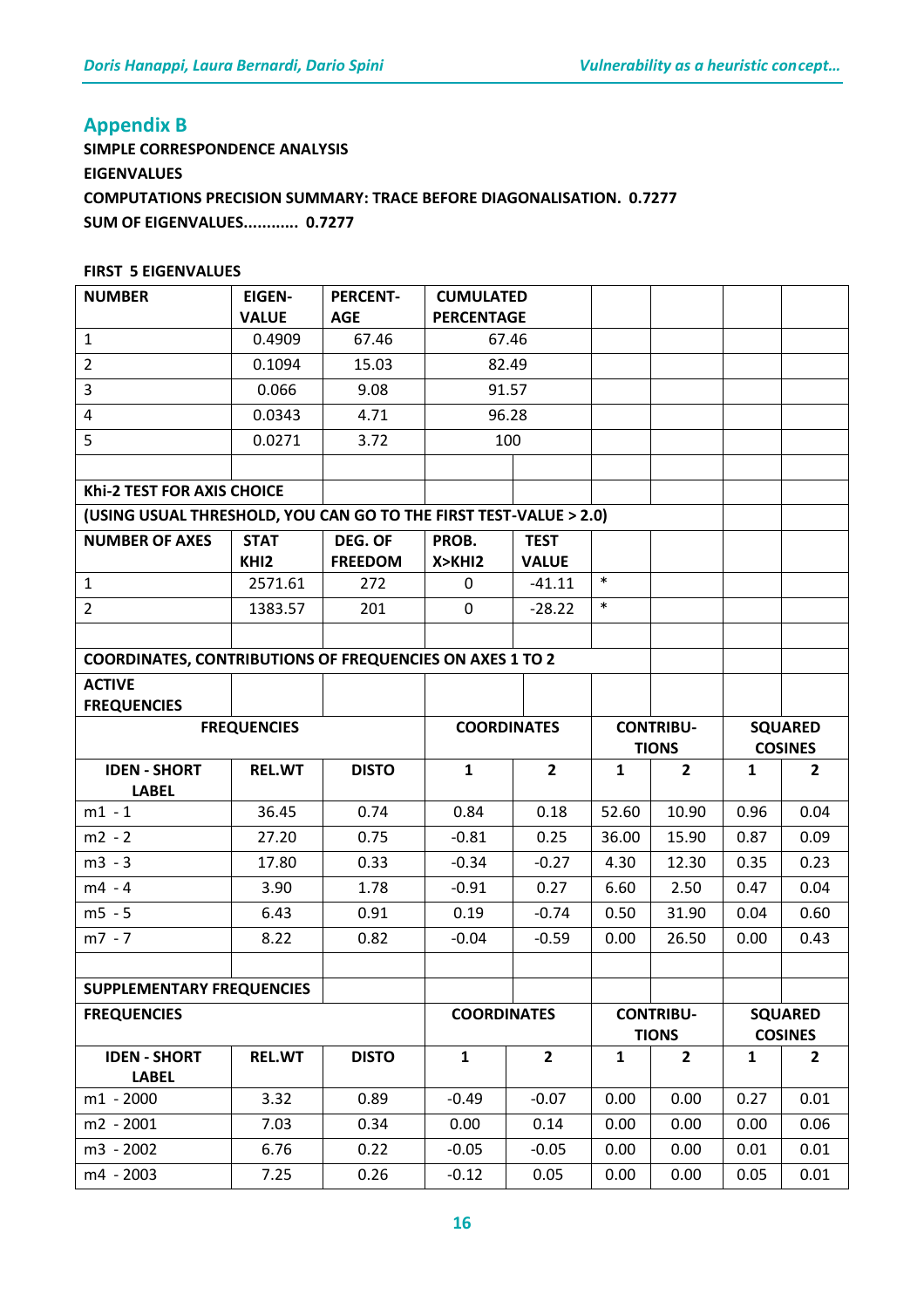| m5 - 2004                                                      | 8.74    | 0.16         | 0.05               | $-0.02$        | 0.00         | 0.00                 | 0.02         | 0.00           |
|----------------------------------------------------------------|---------|--------------|--------------------|----------------|--------------|----------------------|--------------|----------------|
| m6 - 2005                                                      | 9.73    | 0.12         | 0.05               | $-0.04$        | 0.00         | 0.00                 | 0.02         | 0.02           |
| m7 - 2006                                                      | 11.47   | 0.16         | $-0.03$            | $-0.04$        | 0.00         | 0.00                 | 0.01         | 0.01           |
| m8 - 2007                                                      | 12.15   | 0.11         | 0.02               | $-0.01$        | 0.00         | 0.00                 | 0.00         | 0.00           |
| m9 - 2008                                                      | 12.92   | 0.16         | 0.11               | 0.02           | 0.00         | 0.00                 | 0.07         | 0.00           |
| m10 - 2009                                                     | 9.82    | 0.30         | $-0.31$            | $-0.17$        | 0.00         | 0.00                 | 0.31         | 0.10           |
| m11 - 2010                                                     | 13.21   | 0.23         | 0.23               | 0.01           | 0.00         | 0.00                 | 0.24         | 0.00           |
| $m6 - 6$                                                       | 2.41    | 5.43         | $-0.21$            | $-0.70$        | 0.00         | 0.00                 | 0.01         | 0.09           |
|                                                                |         |              |                    |                |              |                      |              |                |
| <b>COORDINATES, CONTRIBUTIONS AND SQUARED COSINES OF CASES</b> |         |              |                    |                |              |                      |              |                |
| <b>ACTIVE CASES (AXES 1 TO 2)</b>                              |         |              |                    |                |              |                      |              |                |
| <b>CASES</b>                                                   |         |              | <b>COORDINATES</b> |                |              | <b>CONTRIBUTIONS</b> |              | <b>SQUARED</b> |
|                                                                |         |              |                    |                |              |                      |              | <b>COSINES</b> |
| <b>IDENTIFIER</b>                                              | REL.WT. | <b>DISTO</b> | $\mathbf{1}$       | $\overline{2}$ | $\mathbf{1}$ | $\overline{2}$       | $\mathbf{1}$ | $\overline{2}$ |
| adolescent health                                              | 3.47    | 1.01         | $-0.45$            | $-0.31$        | 1.40         | 3.00                 | 0.20         | 0.09           |
| anxiety disorder                                               | 1.29    | 1.04         | 0.96               | 0.28           | 2.40         | 0.90                 | 0.88         | 0.08           |
| bipolar disorder                                               | 1.72    | 1.52         | 1.13               | 0.49           | 4.50         | 3.80                 | 0.84         | 0.16           |
| black women                                                    | 0.52    | 1.19         | $-0.91$            | 0.47           | 0.90         | 1.00                 | 0.70         | 0.19           |
| breast cancer                                                  | 1.30    | 0.52         | 0.54               | 0.25           | 0.80         | 0.70                 | 0.55         | 0.12           |
| coping strategies                                              | 1.20    | 0.74         | 0.85               | 0.08           | 1.80         | 0.10                 | 0.98         | 0.01           |
| depressive disorder                                            | 0.99    | 1.47         | 1.13               | 0.42           | 2.50         | 1.60                 | 0.86         | 0.12           |
| depressive episode                                             | 1.21    | 1.36         | 1.08               | 0.39           | 2.90         | 1.70                 | 0.86         | 0.11           |
| depressive                                                     | 9.87    | 0.36         | 0.45               | $-0.37$        | 4.00         | 12.10                | 0.56         | 0.38           |
| symptoms                                                       |         |              |                    |                |              |                      |              |                |
| economic resources                                             | 0.48    | 0.79         | $-0.83$            | 0.21           | 0.70         | 0.20                 | 0.88         | 0.06           |
| education                                                      | 0.55    | 0.76         | $-0.76$            | 0.19           | 0.70         | 0.20                 | 0.76         | 0.05           |
| longitudinal<br>educational                                    | 2.53    | 0.23         | $-0.45$            | 0.09           | 1.10         | 0.20                 | 0.90         | 0.04           |
| attainment                                                     |         |              |                    |                |              |                      |              |                |
| educational                                                    | 0.50    | 1.99         | $-0.67$            | $-0.26$        | 0.50         | 0.30                 | 0.23         | 0.04           |
| expectations                                                   |         |              |                    |                |              |                      |              |                |
| european                                                       | 0.62    | 1.27         | $-1.00$            | 0.37           | 1.30         | 0.80                 | 0.79         | 0.11           |
| community                                                      |         |              |                    |                |              |                      |              |                |
| european countries                                             | 0.46    | 0.91         | $-0.82$            | 0.29           | 0.60         | 0.40                 | 0.74         | 0.09           |
| family background                                              | 0.62    | 0.54         | $-0.71$            | 0.09           | 0.60         | 0.10                 | 0.92         | 0.02           |
| family formation                                               | 0.54    | 1.15         | $-0.90$            | 0.48           | 0.90         | 1.10                 | 0.70         | 0.20           |
| family history                                                 | 0.77    | 0.95         | 0.91               | 0.36           | 1.30         | 0.90                 | 0.86         | 0.13           |
| family life                                                    | 0.64    | 0.34         | $-0.54$            | 0.02           | 0.40         | 0.00                 | 0.85         | 0.00           |
| family structure                                               | 1.92    | 0.55         | $-0.71$            | 0.07           | 2.00         | 0.10                 | 0.91         | 0.01           |
| force participation                                            | 0.72    | 1.19         | $-0.96$            | 0.49           | 1.40         | 1.60                 | 0.78         | 0.20           |
| health service                                                 | 1.18    | 0.69         | $-0.03$            | $-0.67$        | 0.00         | 4.80                 | 0.00         | 0.65           |
| higher education                                               | 1.34    | 0.65         | $-0.69$            | 0.08           | 1.30         | 0.10                 | 0.74         | 0.01           |
| household income                                               | 0.69    | 0.63         | $-0.75$            | 0.07           | 0.80         | 0.00                 | 0.89         | 0.01           |
| human capital                                                  | 1.61    | 0.79         | $-0.78$            | 0.39           | 2.00         | 2.30                 | 0.77         | 0.20           |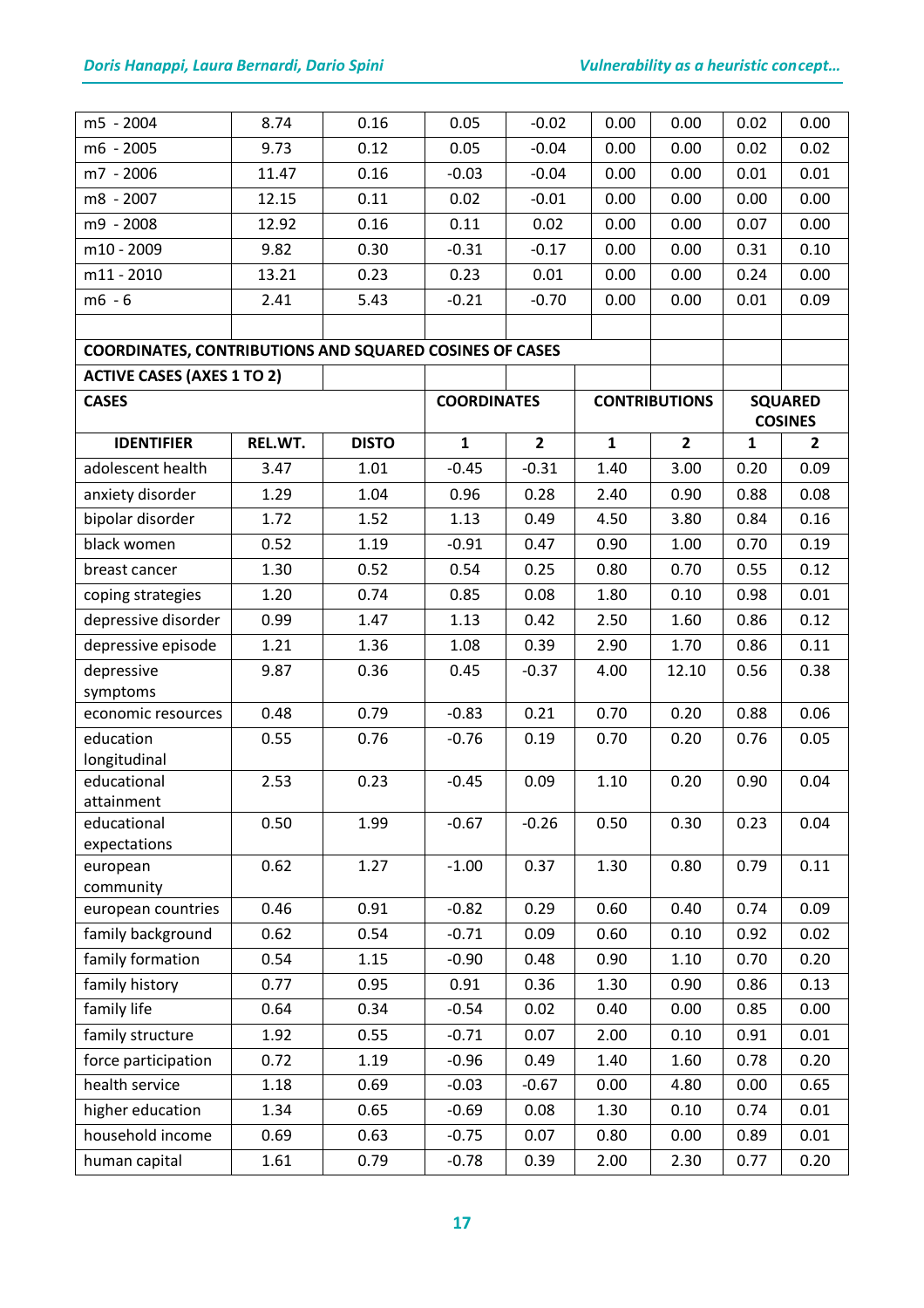| income dynamics             | 1.59 | 0.78 | $-0.81$ | 0.11    | 2.10 | 0.20  | 0.84 | 0.01 |
|-----------------------------|------|------|---------|---------|------|-------|------|------|
| income inequality           | 0.60 | 1.27 | $-0.96$ | 0.26    | 1.10 | 0.40  | 0.73 | 0.05 |
| intergenerational           | 0.56 | 0.68 | $-0.64$ | 0.38    | 0.50 | 0.70  | 0.60 | 0.22 |
| transmiss.                  |      |      |         |         |      |       |      |      |
| job demands                 | 0.50 | 1.46 | 1.12    | 0.44    | 1.30 | 0.90  | 0.86 | 0.14 |
| labor force                 | 1.56 | 0.73 | $-0.76$ | 0.16    | 1.80 | 0.40  | 0.80 | 0.04 |
| labor market                | 4.81 | 1.08 | $-0.96$ | 0.34    | 9.00 | 5.20  | 0.86 | 0.11 |
| life expectancy             | 0.48 | 2.35 | $-0.61$ | $-0.39$ | 0.40 | 0.60  | 0.16 | 0.06 |
| living arrangements         | 0.72 | 1.09 | $-0.66$ | $-0.41$ | 0.60 | 1.10  | 0.40 | 0.15 |
| major depression            | 2.38 | 1.37 | 1.09    | 0.43    | 5.70 | 3.90  | 0.86 | 0.13 |
| married women               | 0.66 | 0.67 | $-0.72$ | 0.22    | 0.70 | 0.30  | 0.76 | 0.08 |
| mean age                    | 1.55 | 0.73 | 0.58    | $-0.38$ | 1.00 | 2.10  | 0.46 | 0.20 |
| mental health               | 6.87 | 0.26 | 0.09    | $-0.49$ | 0.10 | 15.10 | 0.03 | 0.93 |
| mental illness              | 0.69 | 0.36 | $-0.32$ | 0.01    | 0.10 | 0.00  | 0.28 | 0.00 |
| middle class                | 1.13 | 0.76 | $-0.70$ | 0.18    | 1.10 | 0.30  | 0.64 | 0.04 |
| negative affect             | 1.79 | 0.93 | 0.89    | $-0.06$ | 2.90 | 0.10  | 0.85 | 0.00 |
| negative effect             | 1.68 | 0.25 | $-0.40$ | 0.22    | 0.60 | 0.80  | 0.66 | 0.21 |
| outcome measures            | 0.85 | 0.91 | 0.91    | 0.25    | 1.40 | 0.50  | 0.91 | 0.07 |
| parental divorce            | 0.54 | 0.66 | $-0.63$ | 0.07    | 0.40 | 0.00  | 0.61 | 0.01 |
| partially mediated          | 0.85 | 0.67 | 0.75    | 0.01    | 1.00 | 0.00  | 0.85 | 0.00 |
| personality                 | 1.55 | 1.47 | 1.11    | 0.48    | 3.90 | 3.30  | 0.83 | 0.16 |
| disorder                    |      |      |         |         |      |       |      |      |
| personality traits          | 1.04 | 0.67 | 0.81    | 0.04    | 1.40 | 0.00  | 0.97 | 0.00 |
| positive effect             | 1.57 | 0.24 | $-0.40$ | 0.19    | 0.50 | 0.50  | 0.65 | 0.15 |
| posttraumatic<br>stress     | 0.95 | 1.54 | 1.15    | 0.47    | 2.50 | 1.90  | 0.85 | 0.14 |
| prospective<br>memory       | 0.91 | 1.27 | 1.07    | 0.19    | 2.10 | 0.30  | 0.91 | 0.03 |
| psychological               | 0.79 | 1.74 | 1.20    | 0.55    | 2.30 | 2.20  | 0.83 | 0.17 |
| association<br>rating scale | 0.58 | 1.43 | 1.12    | 0.42    | 1.50 | 0.90  | 0.88 | 0.12 |
| rural areas                 | 0.43 | 1.23 | $-0.60$ | $-0.24$ | 0.30 | 0.20  | 0.29 | 0.05 |
| single mothers              | 0.67 | 1.44 | $-0.93$ | 0.65    | 1.20 | 2.60  | 0.60 | 0.29 |
| social assistance           | 0.42 | 1.55 | $-1.01$ | 0.43    | 0.90 | 0.70  | 0.66 | 0.12 |
| social capital              | 2.64 | 0.52 | $-0.58$ | 0.01    | 1.80 | 0.00  | 0.65 | 0.00 |
| social change               | 0.61 | 0.58 | $-0.59$ | 0.17    | 0.40 | 0.20  | 0.60 | 0.05 |
| social class                | 1.35 | 0.36 | $-0.40$ | $-0.14$ | 0.40 | 0.20  | 0.44 | 0.05 |
| social networks             | 2.04 | 0.21 | $-0.32$ | $-0.23$ | 0.40 | 1.00  | 0.50 | 0.26 |
| social services             | 0.24 | 0.97 | $-0.45$ | $-0.67$ | 0.10 | 1.00  | 0.21 | 0.46 |
|                             |      |      | 0.36    |         |      |       |      |      |
| social support              | 6.65 | 0.33 |         | $-0.33$ | 1.70 | 6.60  | 0.38 | 0.33 |
| socioeconomic<br>status     | 2.70 | 0.16 | $-0.16$ | $-0.33$ | 0.10 | 2.70  | 0.15 | 0.67 |
| stress disorder             | 0.91 | 1.53 | 1.13    | 0.50    | 2.40 | 2.10  | 0.83 | 0.16 |
| suicidal behavior           | 0.55 | 1.11 | 0.93    | 0.20    | 1.00 | 0.20  | 0.79 | 0.04 |
|                             |      |      |         |         |      |       |      |      |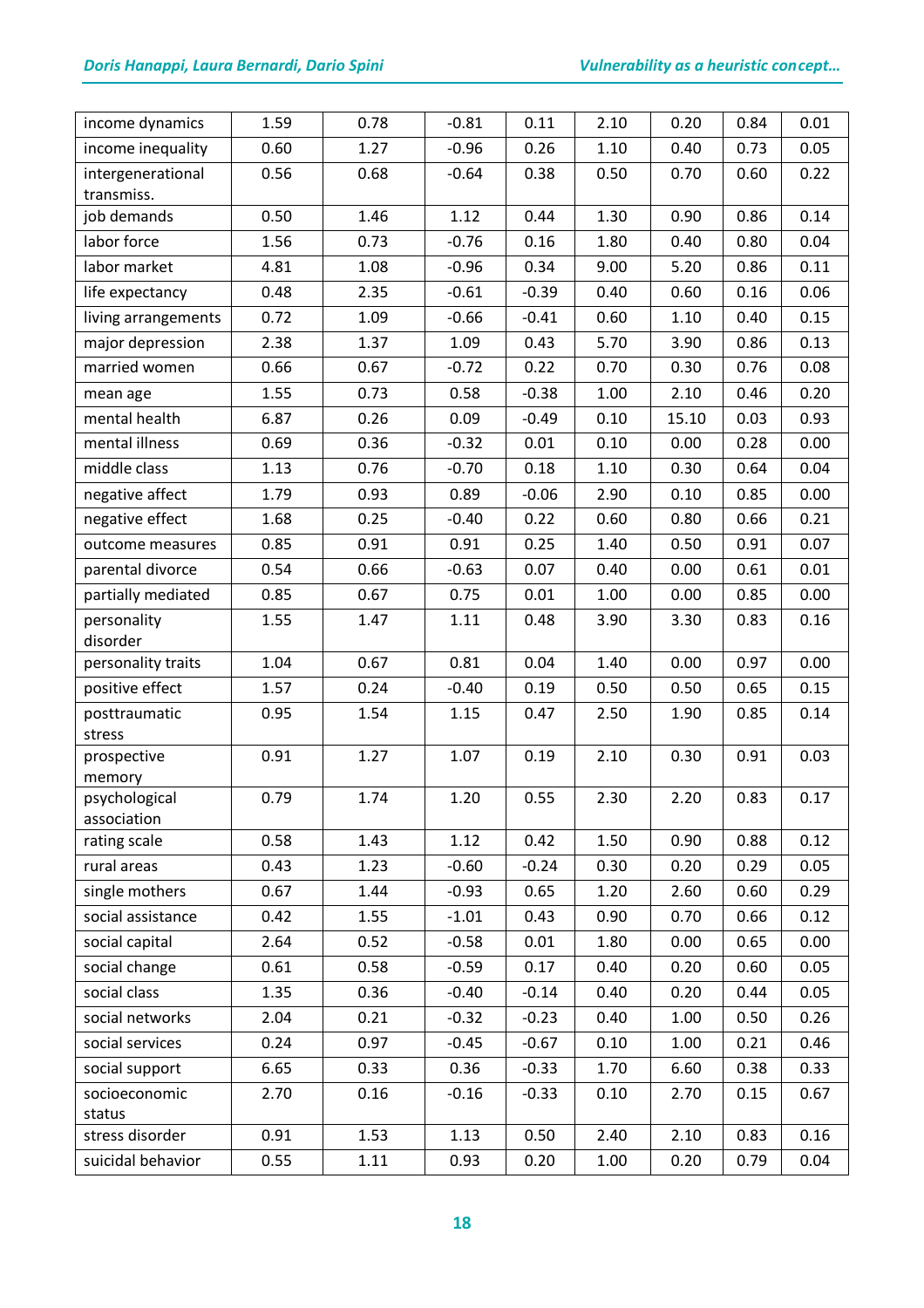| suicide attempts                         | 1.11         | 0.57         | 0.65               | 0.00           | 1.00                 | 0.00           | 0.73         | 0.00           |
|------------------------------------------|--------------|--------------|--------------------|----------------|----------------------|----------------|--------------|----------------|
| symptom severity                         | 0.48         | 1.46         | 1.10               | 0.47           | 1.20                 | 1.00           | 0.84         | 0.15           |
| united states                            | 2.77         | 0.31         | $-0.49$            | $-0.12$        | 1.30                 | 0.40           | 0.77         | 0.05           |
| welfare recipients                       | 0.35         | 0.55         | $-0.62$            | 0.17           | 0.30                 | 0.10           | 0.70         | 0.05           |
| welfare state                            | 0.84         | 0.98         | $-0.88$            | 0.34           | 1.30                 | 0.90           | 0.79         | 0.12           |
| west germany                             | 0.56         | 2.55         | $-0.85$            | 0.30           | 0.80                 | 0.50           | 0.29         | 0.04           |
| young men                                | 0.75         | 0.52         | $-0.62$            | $-0.10$        | 0.60                 | 0.10           | 0.75         | 0.02           |
|                                          |              |              |                    |                |                      |                |              |                |
| <b>SUPPLEMENTARY CASES (AXES 1 TO 2)</b> |              |              |                    |                |                      |                |              |                |
|                                          | <b>CASES</b> |              | <b>COORDINATES</b> |                | <b>CONTRIBUTIONS</b> |                |              | <b>SQUARED</b> |
|                                          |              |              |                    |                |                      |                |              | <b>COSINES</b> |
| <b>IDENTIFIER</b>                        | REL.WT.      | <b>DISTO</b> | $\mathbf{1}$       | $\overline{2}$ | $\mathbf{1}$         | $\overline{2}$ | $\mathbf{1}$ | $\overline{2}$ |
| adaptation                               | 3.04         | 0.05         | 0.18               | $-0.05$        | 0.00                 | 0.00           | 0.69         | 0.05           |
| adolescence                              | 44.33        | 1.86         | $-0.02$            | $-0.59$        | 0.00                 | 0.00           | 0.00         | 0.19           |
| adult                                    | 27.77        | 0.31         | 0.04               | $-0.45$        | 0.00                 | 0.00           | 0.01         | 0.65           |
| anxieties                                | 9.25         | 0.74         | 0.84               | 0.15           | 0.00                 | 0.00           | 0.95         | 0.03           |
| biographical                             | 5.36         | 0.45         | $-0.44$            | $-0.08$        | 0.00                 | 0.00           | 0.44         | 0.01           |
| care                                     | 19.17        | 0.77         | $-0.10$            | $-0.75$        | 0.00                 | 0.00           | 0.01         | 0.74           |
| career                                   | 5.52         | 0.21         | $-0.35$            | 0.23           | 0.00                 | 0.00           | 0.58         | 0.26           |
| caregiver                                | 7.48         | 3.15         | 0.06               | $-1.10$        | 0.00                 | 0.00           | 0.00         | 0.38           |
| childhood                                | 9.16         | 0.06         | 0.10               | $-0.05$        | 0.00                 | 0.00           | 0.18         | 0.03           |
| clinical                                 | 9.72         | 0.55         | 0.70               | 0.13           | 0.00                 | 0.00           | 0.89         | 0.03           |
| cognition                                | 11.17        | 1.28         | 0.53               | $-0.54$        | 0.00                 | 0.00           | 0.22         | 0.23           |
| cohort                                   | 9.95         | 0.11         | $-0.16$            | $-0.24$        | 0.00                 | 0.00           | 0.24         | 0.52           |
| coping                                   | 9.01         | 0.58         | 0.76               | 0.07           | 0.00                 | 0.00           | 0.99         | 0.01           |
| cross-country                            | 0.64         | 0.41         | $-0.26$            | $-0.30$        | 0.00                 | 0.00           | 0.17         | 0.22           |
| cross-cultural                           | 0.44         | 0.36         | 0.50               | 0.21           | 0.00                 | 0.00           | 0.68         | 0.13           |
| cross-section                            | 1.25         | 0.09         | 0.26               | 0.05           | 0.00                 | 0.00           | 0.76         | 0.02           |
| death                                    | 4.32         | 0.80         | $-0.19$            | $-0.51$        | 0.00                 | 0.00           | 0.05         | 0.33           |
| demographic                              | 5.29         | 0.51         | $-0.13$            | $-0.12$        | 0.00                 | 0.00           | 0.04         | 0.03           |
| depression                               | 40.75        | 0.49         | 0.70               | $-0.02$        | 0.00                 | 0.00           | 1.00         | 0.00           |
| disorder                                 | 15.92        | 1.09         | 0.98               | 0.32           | 0.00                 | 0.00           | 0.88         | 0.10           |
| divorce                                  | 6.99         | 0.51         | $-0.63$            | 0.31           | 0.00                 | 0.00           | 0.78         | 0.19           |
| economy                                  | 14.04        | 0.68         | $-0.78$            | 0.23           | 0.00                 | 0.00           | 0.89         | 0.08           |
| education                                | 27.88        | 0.26         | $-0.50$            | $-0.03$        | 0.00                 | 0.00           | 0.97         | 0.00           |
| ehist                                    | 2.10         | 1.60         | $-0.93$            | 0.40           | 0.00                 | 0.00           | 0.54         | 0.10           |
| elderly                                  | 4.01         | 2.93         | 0.04               | $-1.01$        | 0.00                 | 0.00           | 0.00         | 0.35           |
| episode                                  | 4.92         | 0.74         | 0.84               | 0.17           | 0.00                 | 0.00           | 0.96         | 0.04           |
| ethnographic                             | 2.31         | 0.84         | $-0.75$            | 0.16           | 0.00                 | 0.00           | 0.67         | 0.03           |
| event                                    | 10.52        | 0.05         | 0.20               | 0.03           | 0.00                 | 0.00           | 0.83         | 0.02           |
| face-to-face                             | 0.47         | 1.06         | 0.21               | $-0.66$        | 0.00                 | 0.00           | 0.04         | 0.41           |
| families                                 | 46.34        | 0.12         | $-0.30$            | $-0.01$        | 0.00                 | 0.00           | 0.74         | 0.00           |
| fatherhood                               | 1.05         | 0.77         | $-0.65$            | 0.50           | 0.00                 | 0.00           | 0.54         | 0.32           |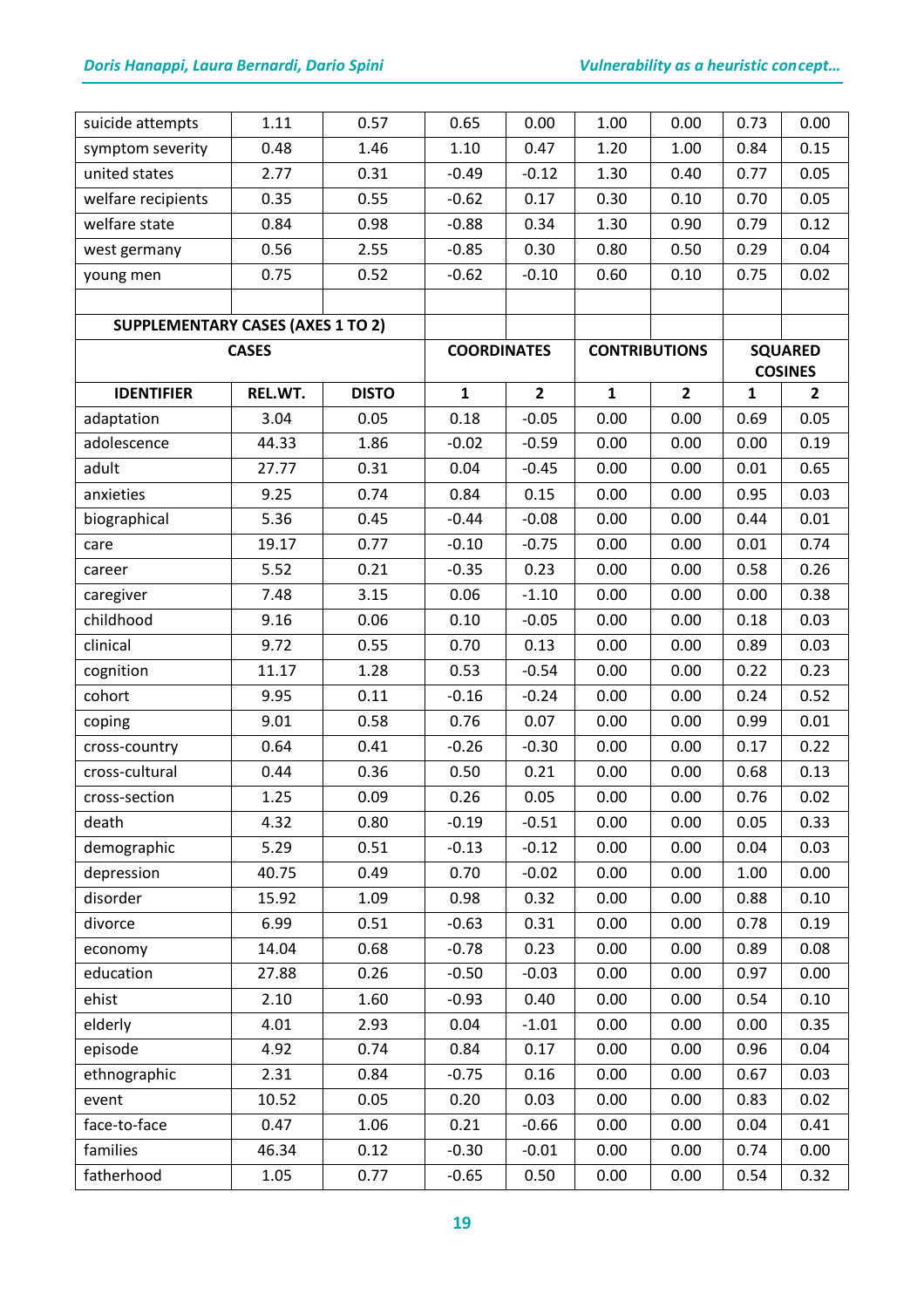## *Doris Hanappi, Laura Bernardi, Dario Spini Vulnerability as a heuristic concept…*

| fertility        | 4.19  | 7.89 | $-0.95$ | 0.54    | 0.00 | 0.00 | 0.12 | 0.04 |
|------------------|-------|------|---------|---------|------|------|------|------|
| flexibility      | 1.22  | 0.11 | $-0.08$ | 0.30    | 0.00 | 0.00 | 0.06 | 0.80 |
| follow-up        | 6.62  | 0.45 | 0.66    | $-0.12$ | 0.00 | 0.00 | 0.96 | 0.03 |
| frail            | 0.87  | 3.41 | $-0.24$ | $-1.02$ | 0.00 | 0.00 | 0.02 | 0.30 |
| graduate         | 1.39  | 0.40 | $-0.45$ | 0.26    | 0.00 | 0.00 | 0.50 | 0.18 |
| health           | 57.61 | 0.41 | $-0.06$ | $-0.55$ | 0.00 | 0.00 | 0.01 | 0.74 |
| hiv-related      | 1.69  | 0.82 | 0.14    | $-0.33$ | 0.00 | 0.00 | 0.02 | 0.14 |
| hospital         | 4.59  | 0.42 | 0.34    | $-0.40$ | 0.00 | 0.00 | 0.27 | 0.39 |
| household        | 10.95 | 0.60 | $-0.67$ | 0.00    | 0.00 | 0.00 | 0.74 | 0.00 |
| immigration      | 8.87  | 1.27 | $-0.72$ | 0.14    | 0.00 | 0.00 | 0.41 | 0.01 |
| income           | 13.20 | 0.51 | $-0.65$ | $-0.03$ | 0.00 | 0.00 | 0.82 | 0.00 |
| individual-level | 1.08  | 0.33 | $-0.44$ | $-0.16$ | 0.00 | 0.00 | 0.58 | 0.08 |
| labor            | 11.72 | 1.03 | $-0.91$ | 0.41    | 0.00 | 0.00 | 0.80 | 0.16 |
| lifco            | 4.99  | 0.41 | $-0.61$ | $-0.14$ | 0.00 | 0.00 | 0.91 | 0.05 |
| lifsp            | 0.79  | 0.63 | 0.21    | $-0.47$ | 0.00 | 0.00 | 0.07 | 0.35 |
| lihist           | 2.22  | 0.50 | $-0.69$ | 0.01    | 0.00 | 0.00 | 0.96 | 0.00 |
| listo            | 1.22  | 0.37 | 0.03    | $-0.45$ | 0.00 | 0.00 | 0.00 | 0.55 |
| manic            | 1.88  | 1.74 | 1.20    | 0.55    | 0.00 | 0.00 | 0.83 | 0.17 |
| market           | 7.03  | 1.05 | $-0.95$ | 0.36    | 0.00 | 0.00 | 0.86 | 0.12 |
| marriage         | 15.29 | 0.58 | $-0.60$ | 0.32    | 0.00 | 0.00 | 0.62 | 0.18 |
| mental           | 10.69 | 0.17 | 0.11    | $-0.37$ | 0.00 | 0.00 | 0.07 | 0.81 |
| midlife          | 1.35  | 1.14 | 0.09    | $-0.60$ | 0.00 | 0.00 | 0.01 | 0.32 |
| migration        | 9.74  | 2.49 | $-0.93$ | 0.33    | 0.00 | 0.00 | 0.35 | 0.04 |
| narration        | 24.76 | 0.36 | $-0.44$ | $-0.05$ | 0.00 | 0.00 | 0.54 | 0.01 |
| partnership      | 12.07 | 0.05 | 0.08    | $-0.06$ | 0.00 | 0.00 | 0.15 | 0.07 |
| patient          | 20.78 | 0.68 | 0.76    | 0.12    | 0.00 | 0.00 | 0.86 | 0.02 |
| pension          | 0.73  | 1.47 | $-0.47$ | $-0.36$ | 0.00 | 0.00 | 0.15 | 0.09 |
| personality      | 8.77  | 1.07 | 0.99    | 0.28    | 0.00 | 0.00 | 0.92 | 0.07 |
| poverty          | 5.86  | 0.88 | $-0.77$ | 0.01    | 0.00 | 0.00 | 0.67 | 0.00 |
| professionals    | 5.30  | 0.29 | $-0.31$ | $-0.34$ | 0.00 | 0.00 | 0.33 | 0.39 |
| reports          | 24.18 | 0.26 | 0.26    | $-0.31$ | 0.00 | 0.00 | 0.26 | 0.38 |
| self-report      | 5.73  | 0.38 | 0.55    | $-0.19$ | 0.00 | 0.00 | 0.80 | 0.10 |
| services         | 9.50  | 0.61 | $-0.15$ | $-0.70$ | 0.00 | 0.00 | 0.04 | 0.82 |
| sociological     | 4.86  | 1.35 | $-0.93$ | 0.42    | 0.00 | 0.00 | 0.64 | 0.13 |
| stress           | 16.65 | 0.34 | 0.56    | $-0.03$ | 0.00 | 0.00 | 0.92 | 0.00 |
| survey           | 19.62 | 0.27 | $-0.40$ | $-0.13$ | 0.00 | 0.00 | 0.61 | 0.06 |
| trajectories     | 7.06  | 0.16 | $-0.05$ | $-0.34$ | 0.00 | 0.00 | 0.01 | 0.70 |
| transition       | 11.12 | 0.26 | $-0.44$ | $-0.07$ | 0.00 | 0.00 | 0.74 | 0.02 |
| treatment        | 13.85 | 0.45 | 0.61    | 0.11    | 0.00 | 0.00 | 0.83 | 0.02 |
| uncertain        | 1.29  | 0.40 | $-0.46$ | 0.15    | 0.00 | 0.00 | 0.52 | 0.06 |
| vulnerability    | 3.61  | 0.22 | 0.35    | $-0.26$ | 0.00 | 0.00 | 0.55 | 0.31 |
| wages            | 3.75  | 1.43 | $-1.03$ | 0.53    | 0.00 | 0.00 | 0.74 | 0.20 |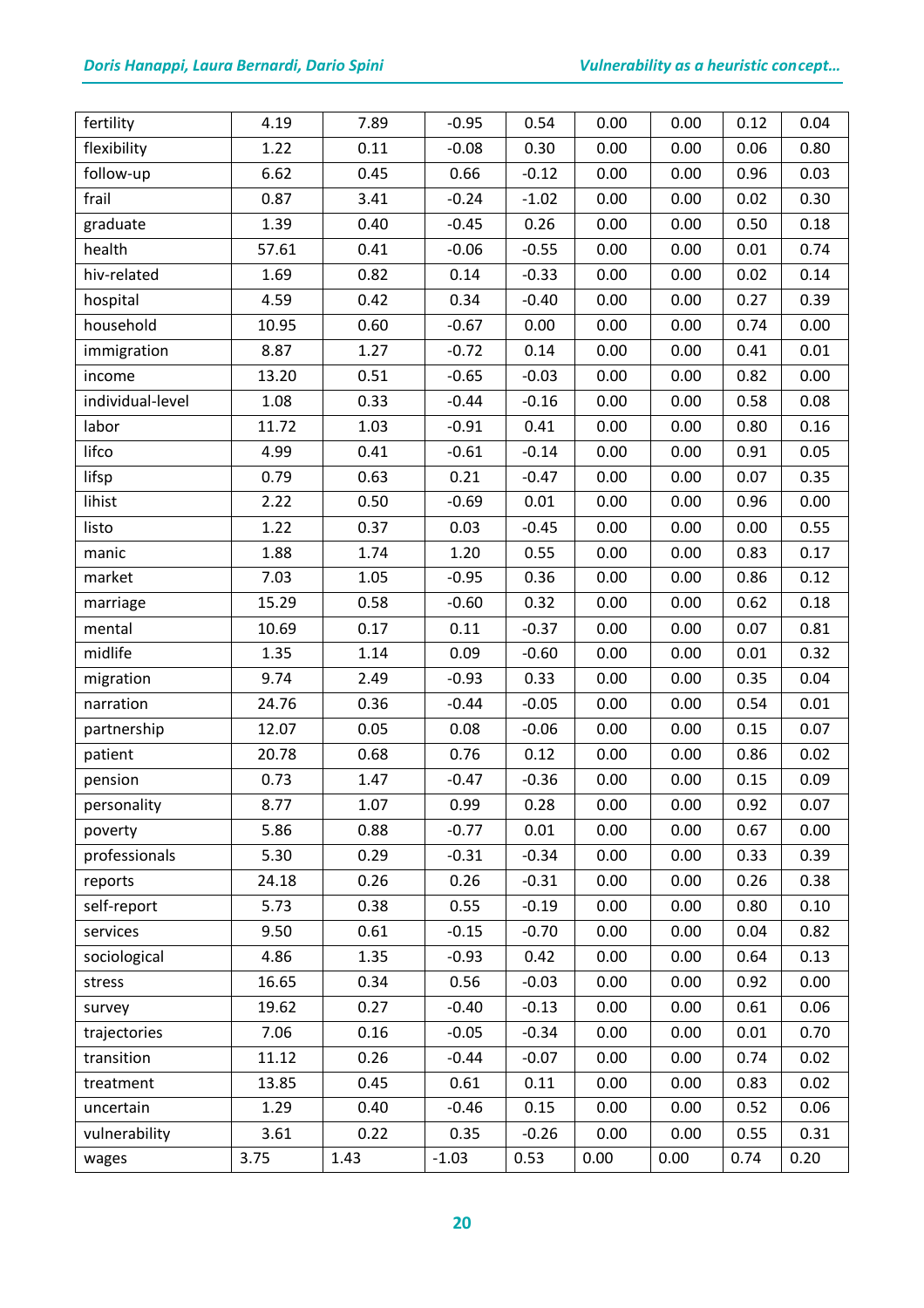| <b>CASES</b>                |         |              |              | <b>COORDINATES</b> |              | <b>CONTRIBUTIONS</b> | <b>SQUARED</b><br><b>COSINES</b> |                |
|-----------------------------|---------|--------------|--------------|--------------------|--------------|----------------------|----------------------------------|----------------|
| <b>IDENTIFIER</b>           | REL.WT. | <b>DISTO</b> | $\mathbf{1}$ | $\overline{2}$     | $\mathbf{1}$ | $\overline{2}$       | 1                                | $\overline{2}$ |
| welfare                     | 7.13    | 0.62         | $-0.66$      | $-0.04$            | 0.00         | 0.00                 | 0.69                             | 0.00           |
| work                        | 42.69   | 0.16         | $-0.33$      | 0.05               | 0.00         | 0.00                 | 0.68                             | 0.02           |
| birth cohort                | 0.85    | 0.36         | $-0.53$      | $-0.12$            | 0.00         | 0.00                 | 0.80                             | 0.04           |
| case studies                | 0.41    | 0.30         | $-0.47$      | 0.00               | 0.00         | 0.00                 | 0.71                             | 0.00           |
| control group               | 0.95    | 0.59         | 0.73         | 0.00               | 0.00         | 0.00                 | 0.89                             | 0.00           |
| daily diary                 | 0.64    | 0.20         | 0.41         | 0.05               | 0.00         | 0.00                 | 0.85                             | 0.01           |
| first birth                 | 0.55    | 6.21         | $-0.86$      | 0.44               | 0.00         | 0.00                 | 0.12                             | 0.03           |
| focus group                 | 0.99    | 0.58         | $-0.32$      | $-0.44$            | 0.00         | 0.00                 | 0.18                             | 0.33           |
| household panel             | 1.66    | 0.84         | $-0.87$      | 0.12               | 0.00         | 0.00                 | 0.91                             | 0.02           |
| in-depth interviews         | 1.07    | 0.35         | $-0.38$      | $-0.18$            | 0.00         | 0.00                 | 0.40                             | 0.09           |
| later life                  | 0.99    | 4.68         | 0.08         | $-1.18$            | 0.00         | 0.00                 | 0.00                             | 0.30           |
| life events                 | 2.39    | 0.20         | 0.40         | $-0.13$            | 0.00         | 0.00                 | 0.83                             | 0.09           |
| logistic regression         | 2.75    | 0.52         | 0.05         | $-0.63$            | 0.00         | 0.00                 | 0.01                             | 0.76           |
| longitudinal studies        | 7.80    | 0.08         | $-0.17$      | $-0.02$            | 0.00         | 0.00                 | 0.39                             | 0.00           |
| multiple regression         | 0.89    | 0.27         | 0.46         | $-0.24$            | 0.00         | 0.00                 | 0.77                             | 0.22           |
| national longitudinal       | 6.75    | 0.55         | $-0.58$      | $-0.04$            | 0.00         | 0.00                 | 0.60                             | 0.00           |
| national survey             | 0.86    | 0.60         | $-0.69$      | 0.09               | 0.00         | 0.00                 | 0.80                             | 0.01           |
| panel survey                | 1.49    | 0.60         | $-0.64$      | $-0.18$            | 0.00         | 0.00                 | 0.68                             | 0.05           |
| prospective cohort          | 0.68    | 0.43         | 0.42         | $-0.27$            | 0.00         | 0.00                 | 0.42                             | 0.17           |
| prospective<br>longitudinal | 0.90    | 0.39         | 0.53         | $-0.06$            | 0.00         | 0.00                 | 0.71                             | 0.01           |
| prospective studies         | 0.49    | 1.04         | 0.96         | 0.32               | 0.00         | 0.00                 | 0.89                             | 0.10           |
| qualitative<br>interviews   | 0.50    | 0.66         | $-0.33$      | $-0.47$            | 0.00         | 0.00                 | 0.16                             | 0.33           |
| regression analyses         | 2.08    | 0.30         | 0.33         | $-0.31$            | 0.00         | 0.00                 | 0.36                             | 0.33           |
| retrospective<br>reports    | 0.59    | 0.53         | 0.64         | 0.28               | 0.00         | 0.00                 | 0.77                             | 0.15           |
| social work                 | 1.14    | 0.67         | $-0.69$      | $-0.01$            | 0.00         | 0.00                 | 0.70                             | 0.00           |
| socio-economic<br>panel     | 1.05    | 1.03         | $-0.85$      | 0.06               | 0.00         | 0.00                 | 0.70                             | 0.00           |
| time series                 | 1.92    | 0.47         | $-0.57$      | 0.17               | 0.00         | 0.00                 | 0.68                             | 0.06           |
| young adulthood             | 2.03    | 1.64         | $-0.04$      | $-0.57$            | 0.00         | 0.00                 | 0.00                             | 0.19           |
| young people                | 3.43    | 1.55         | $-0.39$      | $-0.50$            | 0.00         | 0.00                 | 0.10                             | 0.16           |
| young women                 | 1.71    | 0.51         | $-0.47$      | $-0.13$            | 0.00         | 0.00                 | 0.44                             | 0.03           |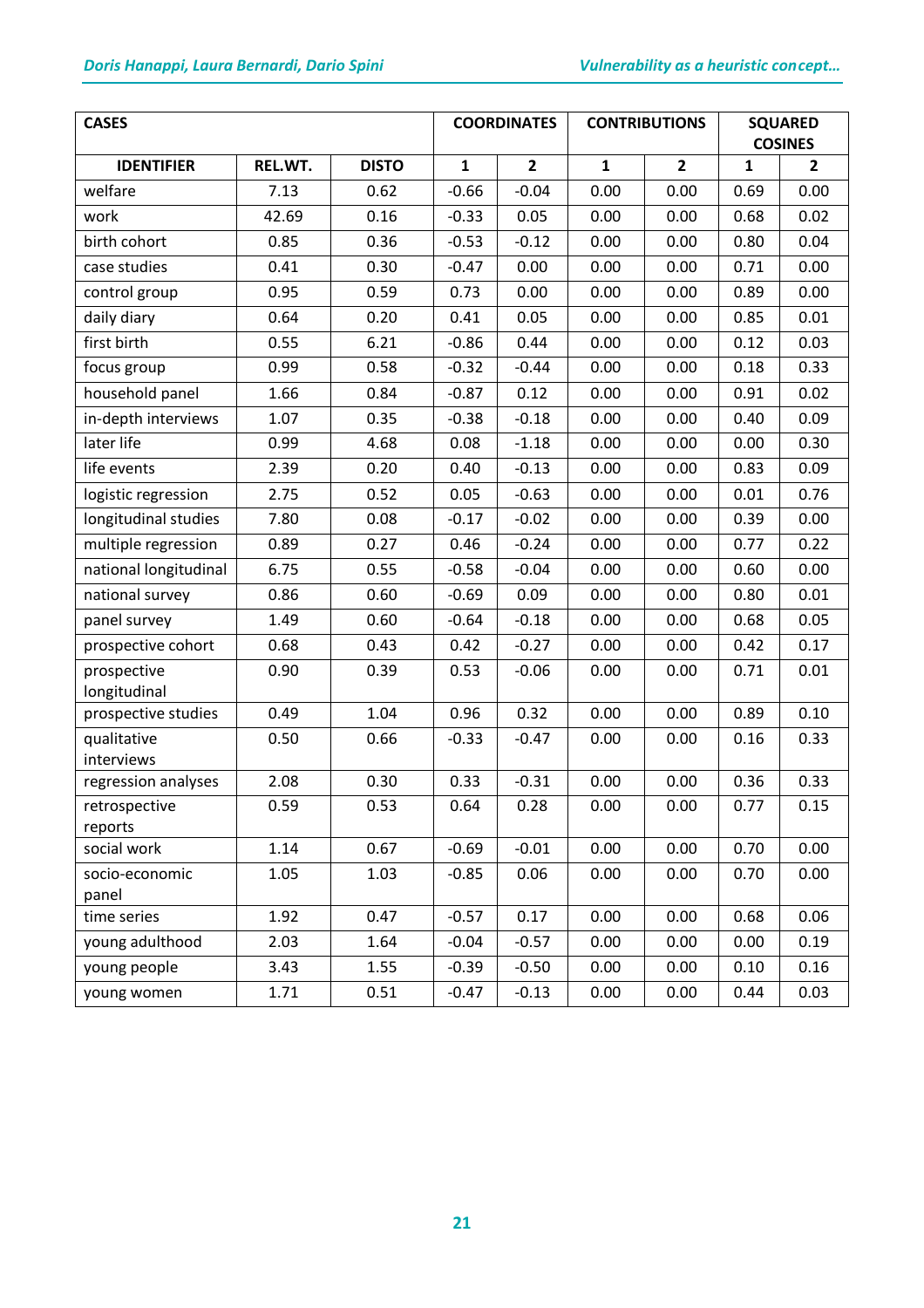## **Appendix C**

**SIMPLE CORRESPONDENCE ANALYSIS** 

**EIGEN-VALUES** 

**COMPUTATIONS PRECISION SUMMARY: TRACE BEFORE DIAGONALISATION..** 

**0.2511** 

**SUM OF EIGENVALUES............ 0.2511** 

| HISTOGRAM OF THE FIRST 5 EIGENVALUES                                |                  |                 |                               |                |              |                  |                |                |
|---------------------------------------------------------------------|------------------|-----------------|-------------------------------|----------------|--------------|------------------|----------------|----------------|
| <b>NUMBER</b>                                                       | <b>EIGEN-</b>    | <b>PERCENT-</b> | <b>CUMUL-</b>                 |                |              |                  |                |                |
|                                                                     | <b>VALUE</b>     | <b>AGE</b>      | <b>ATED</b>                   |                |              |                  |                |                |
|                                                                     |                  |                 | <b>PERCENT-</b><br><b>AGE</b> |                |              |                  |                |                |
| $\mathbf{1}$                                                        | 0.1636           | 65.14           | 65.14                         |                |              |                  |                |                |
| $\overline{2}$                                                      | 0.045            | 17.93           | 83.07                         |                |              |                  |                |                |
| $\overline{3}$                                                      | 0.0282           | 11.25           | 94.32                         |                |              |                  |                |                |
| 4                                                                   | 0.0075           | 2.99            | 97.31                         |                |              |                  |                |                |
| 5                                                                   | 0.0067           | 2.69            | 100                           |                |              |                  |                |                |
|                                                                     |                  |                 |                               |                |              |                  |                |                |
| Khi-2 TEST FOR AXIS CHOICE                                          |                  |                 |                               |                |              |                  |                |                |
|                                                                     |                  |                 |                               |                |              |                  |                |                |
| (USING USUAL THRESHOLD, YOU CAN GO TO THE FIRST TEST-VALUE<br>> 2.0 |                  |                 |                               |                |              |                  |                |                |
| <b>NUMBER</b>                                                       | <b>STAT</b>      | DEG. OF         | PROB.                         | <b>TEST</b>    |              |                  |                |                |
| <b>OF AXIS</b>                                                      | KHI <sub>2</sub> | <b>FREEDOM</b>  | X > KH12                      | <b>VALUE</b>   |              |                  |                |                |
| $\mathbf{1}$                                                        | 471.61           | 60              | $\mathbf 0$                   | $-17.01$       | $\ast$       |                  |                |                |
|                                                                     |                  |                 |                               |                |              |                  |                |                |
| <b>COORDINATES, CONTRIBUTIONS OF FREQUENCIES ON AXES 1 TO 2</b>     |                  |                 |                               |                |              |                  |                |                |
| <b>FREQUENCIES</b>                                                  |                  |                 | <b>COORDINATES</b>            |                |              | <b>CONTRIBU-</b> | <b>SQUARED</b> |                |
|                                                                     |                  |                 |                               |                |              | <b>TIONS</b>     |                | <b>COSINES</b> |
| <b>IDEN - SHORT</b>                                                 | <b>REL.WT</b>    | <b>DISTO</b>    | $\mathbf{1}$                  | $\overline{2}$ | $\mathbf{1}$ | $\overline{2}$   | $\mathbf{1}$   | $\overline{2}$ |
| <b>LABEL</b>                                                        |                  |                 |                               |                |              |                  |                |                |
| $m1 - 1$                                                            | 16.76            | 0.70            | $-0.82$                       | $-0.03$        | 69.10        | 0.30             | 0.97           | 0.00           |
| $m2 - 2$                                                            | 38.16            | 0.08            | 0.26                          | 0.08           | 15.40        | 6.00             | 0.81           | 0.09           |
| $m3 - 3$                                                            | 21.55            | 0.13            | 0.18                          | $-0.27$        | 4.30         | 35.90            | 0.26           | 0.59           |
| $m4 - 4$                                                            | 8.07             | 0.33            | 0.36                          | 0.26           | 6.30         | 12.40            | 0.39           | 0.21           |
| $m5 - 5$                                                            | 6.33             | 0.22            | $-0.03$                       | $-0.36$        | 0.00         | 18.50            | 0.00           | 0.60           |
| $m7 - 7$                                                            | 9.13             | 0.39            | $-0.29$                       | 0.36           | 4.70         | 27.00            | 0.22           | 0.34           |

| <b>SUPPLEMENTARY</b> |               |                    |      |                  |      |                |                |      |
|----------------------|---------------|--------------------|------|------------------|------|----------------|----------------|------|
| <b>FREQUENCIES</b>   |               |                    |      |                  |      |                |                |      |
| <b>FREQUENCIES</b>   |               | <b>COORDINATES</b> |      | <b>CONTRIBU-</b> |      | <b>SQUARED</b> |                |      |
|                      |               |                    |      |                  |      | <b>TIONS</b>   | <b>COSINES</b> |      |
| <b>IDEN - SHORT</b>  | <b>REL.WT</b> | <b>DISTO</b>       | 1    | 2                | 1    | 2              | 1              | 2    |
| <b>LABEL</b>         |               |                    |      |                  |      |                |                |      |
| $m1 - 2000$          | 4.77          | 0.11               | 0.18 | 0.10             | 0.00 | 0.00           | 0.31           | 0.10 |
| $m2 - 2001$          | 6.31          | 0.05               | 0.03 | 0.01             | 0.00 | 0.00           | 0.01           | 0.00 |
| $m3 - 2002$          | 7.16          | 0.08               | 0.03 | 0.02             | 0.00 | 0.00           | 0.02           | 0.00 |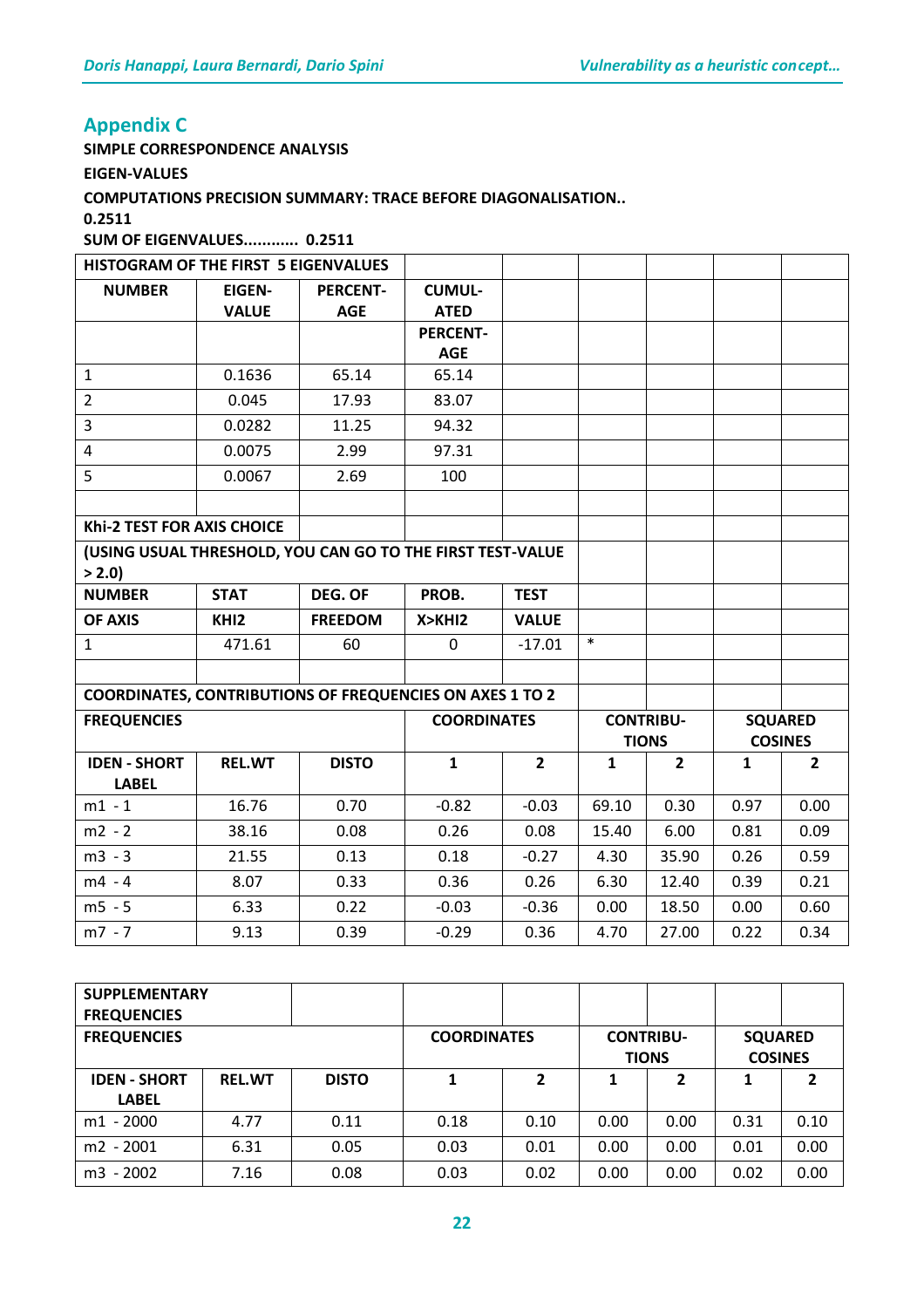| m4 - 2003                                                      | 7.70    | 0.08         | $-0.05$            | 0.03           | 0.00         | 0.00                 | 0.03                             | 0.01         |
|----------------------------------------------------------------|---------|--------------|--------------------|----------------|--------------|----------------------|----------------------------------|--------------|
| m5 - 2004                                                      | 8.05    | 0.07         | $-0.04$            | $-0.09$        | 0.00         | 0.00                 | 0.03                             | 0.12         |
| m6 - 2005                                                      | 9.37    | 0.06         | 0.06               | $-0.10$        | 0.00         | 0.00                 | 0.05                             | 0.16         |
| m7 - 2006                                                      | 10.49   | 0.07         | $-0.07$            | 0.07           | 0.00         | 0.00                 | 0.07                             | 0.07         |
| m8 - 2007                                                      | 12.23   | 0.03         | $-0.06$            | 0.05           | 0.00         | 0.00                 | 0.13                             | 0.09         |
| m9 - 2008                                                      | 12.01   | 0.06         | 0.00               | $-0.01$        | 0.00         | 0.00                 | 0.00                             | 0.00         |
| m10 - 2009                                                     | 11.34   | 0.05         | 0.05               | $-0.03$        | 0.00         | 0.00                 | 0.05                             | 0.02         |
| $m11 - 2010$                                                   | 12.75   | 0.04         | $-0.04$            | 0.00           | 0.00         | 0.00                 | 0.04                             | 0.00         |
| $m6 - 6$                                                       | 2.19    | 0.39         | $-0.17$            | 0.09           | 0.00         | 0.00                 | 0.07                             | 0.02         |
| <b>COORDINATES, CONTRIBUTIONS AND SQUARED COSINES OF CASES</b> |         |              |                    |                |              |                      |                                  |              |
| <b>ACTIVE CASES (AXES 1 TO 2)</b>                              |         |              |                    |                |              |                      |                                  |              |
| <b>CASES</b>                                                   |         |              | <b>COORDINATES</b> |                |              | <b>CONTRIBUTIONS</b> |                                  |              |
|                                                                |         |              |                    |                |              |                      | <b>SQUARED</b><br><b>COSINES</b> |              |
| <b>IDENTIFIER</b>                                              | REL.WT. | <b>DISTO</b> | $\mathbf{1}$       | $\overline{2}$ | $\mathbf{1}$ | $\overline{2}$       | 1                                | $\mathbf{2}$ |
| event history                                                  | 4.23    | 0.55         | 0.49               | 0.35           | 6.30         | 11.70                | 0.44                             | 0.23         |
| life history                                                   | 4.47    | 0.11         | 0.31               | 0.00           | 2.50         | 0.00                 | 0.83                             | 0.00         |
| life story                                                     | 2.47    | 0.50         | $-0.38$            | $-0.57$        | 2.20         | 17.50                | 0.29                             | 0.64         |
| panel data                                                     | 35.91   | 0.10         | 0.30               | $-0.09$        | 19.30        | 5.90                 | 0.89                             | 0.08         |
| survival                                                       | 1.67    | 0.87         | $-0.80$            | 0.14           | 6.60         | 0.80                 | 0.74                             | 0.02         |
| analyses                                                       |         |              |                    |                |              |                      |                                  |              |
| birth cohort                                                   | 1.71    | 0.05         | 0.15               | $-0.08$        | 0.20         | 0.20                 | 0.50                             | 0.13         |
| case studies                                                   | 0.84    | 0.10         | 0.06               | $-0.17$        | 0.00         | 0.50                 | 0.04                             | 0.30         |
| control gr.                                                    | 1.91    | 2.07         | $-1.33$            | $-0.32$        | 20.80        | 4.30                 | 0.86                             | 0.05         |
| (experiments)<br>daily diary                                   | 1.28    | 1.12         | $-0.99$            | $-0.20$        | 7.70         | 1.10                 | 0.88                             | 0.03         |
| focus group                                                    | 2.00    | 0.38         | 0.01               | $-0.49$        | 0.00         | 10.80                | 0.00                             | 0.63         |
| in-depth                                                       | 2.15    | 0.18         | 0.02               | $-0.39$        | 0.00         | 7.10                 | 0.00                             | 0.81         |
| interviews                                                     |         |              |                    |                |              |                      |                                  |              |
| longitudinal                                                   | 29.32   | 0.09         | $-0.15$            | 0.22           | 4.30         | 32.10                | 0.28                             | 0.57         |
| studies                                                        |         |              |                    |                |              |                      |                                  |              |
| nationally                                                     | 4.16    | 0.19         | $-0.19$            | 0.03           | 0.90         | 0.10                 | 0.18                             | 0.00         |
| representative                                                 |         |              |                    |                |              |                      |                                  |              |
| prospective<br>longitudinal                                    | 1.82    | 1.44         | $-1.19$            | 0.06           | 15.60        | 0.10                 | 0.98                             | 0.00         |
| qualitative                                                    | 1.00    | 0.44         | 0.04               | $-0.55$        | 0.00         | 6.70                 | 0.00                             | 0.68         |
| interviews                                                     |         |              |                    |                |              |                      |                                  |              |
| retrospective                                                  | 1.19    | 2.08         | $-1.34$            | $-0.05$        | 13.00        | 0.10                 | 0.86                             | 0.00         |
| reports                                                        |         |              |                    |                |              |                      |                                  |              |
| time series                                                    | 3.86    | 0.13         | 0.16               | $-0.11$        | 0.60         | 1.00                 | 0.21                             | 0.09         |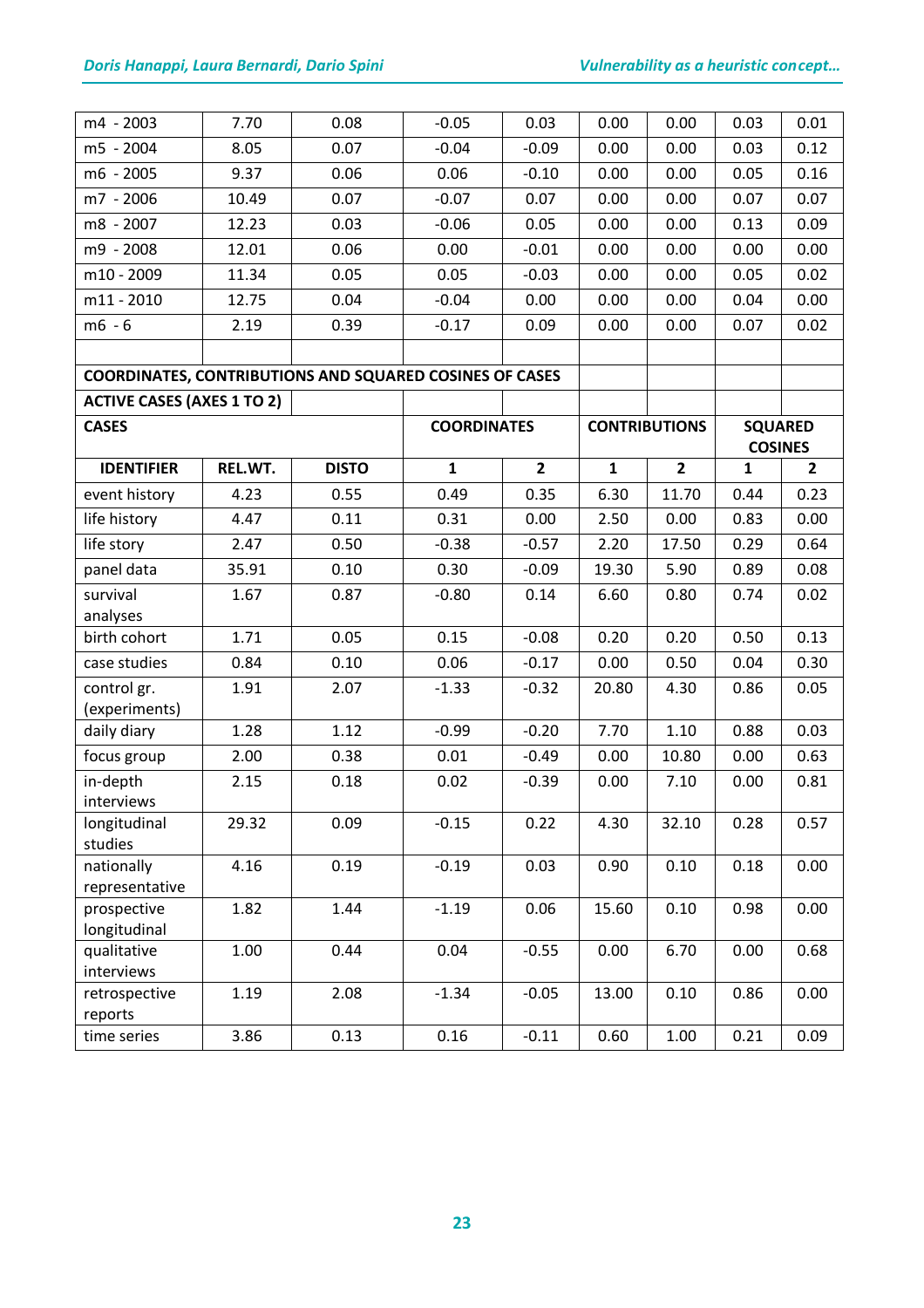| <b>SUPPLEMENTARY CASES (AXES 1 TO 2)</b> |         |                    |              |                  |              |                |                |                |
|------------------------------------------|---------|--------------------|--------------|------------------|--------------|----------------|----------------|----------------|
| <b>CASES</b>                             |         | <b>COORDINATES</b> |              | <b>CONTRIBU-</b> |              | <b>SQUARED</b> |                |                |
|                                          |         |                    |              |                  | <b>TIONS</b> |                | <b>COSINES</b> |                |
| <b>IDENTIFIER</b>                        | REL.WT. | <b>DISTO</b>       | $\mathbf{1}$ | $\overline{2}$   | $\mathbf{1}$ | $\overline{2}$ | 1              | $\overline{2}$ |
| adaptation                               | 6.12    | 0.56               | $-0.70$      | $-0.21$          | 0.00         | 0.00           | 0.87           | 0.08           |
| adolescence                              | 89.35   | 1.75               | $-0.64$      | 0.73             | 0.00         | 0.00           | 0.24           | 0.31           |
| adult                                    | 55.98   | 0.49               | $-0.47$      | $-0.21$          | 0.00         | 0.00           | 0.45           | 0.09           |
| anxieties                                | 18.65   | 2.60               | $-1.55$      | $-0.09$          | 0.00         | 0.00           | 0.93           | 0.00           |
| biographical                             | 10.80   | 0.23               | 0.09         | $-0.39$          | 0.00         | 0.00           | 0.04           | 0.66           |
| care                                     | 38.64   | 0.75               | $-0.19$      | $-0.50$          | 0.00         | 0.00           | 0.05           | 0.33           |
| career                                   | 11.12   | 0.14               | $-0.16$      | 0.03             | 0.00         | 0.00           | 0.18           | 0.01           |
| caregiver                                | 15.07   | 3.23               | $-0.19$      | $-0.98$          | 0.00         | 0.00           | 0.01           | 0.30           |
| childhood                                | 18.47   | 0.46               | $-0.65$      | $-0.04$          | 0.00         | 0.00           | 0.92           | 0.00           |
| clinical                                 | 19.60   | 2.10               | $-1.34$      | $-0.28$          | 0.00         | 0.00           | 0.86           | 0.04           |
| cognition                                | 22.51   | 2.02               | $-0.94$      | $-0.58$          | 0.00         | 0.00           | 0.43           | 0.17           |
| cohort                                   | 20.06   | 0.12               | $-0.27$      | $-0.12$          | 0.00         | 0.00           | 0.61           | 0.12           |
| coping                                   | 18.15   | 2.18               | $-1.42$      | $-0.18$          | 0.00         | 0.00           | 0.92           | 0.02           |
| cross-country                            | 1.28    | 0.31               | $-0.04$      | $-0.54$          | 0.00         | 0.00           | 0.01           | 0.94           |
| cross-cultural                           | 0.89    | 1.56               | $-1.11$      | $-0.27$          | 0.00         | 0.00           | 0.79           | 0.05           |
| cross-section                            | 2.52    | 0.77               | $-0.82$      | $-0.16$          | 0.00         | 0.00           | 0.87           | 0.03           |
| death                                    | 8.70    | 0.69               | $-0.05$      | $-0.65$          | 0.00         | 0.00           | 0.00           | 0.62           |
| demographic                              | 10.65   | 0.34               | $-0.35$      | 0.12             | 0.00         | 0.00           | 0.37           | 0.04           |
| depression                               | 82.13   | 1.90               | $-1.34$      | $-0.19$          | 0.00         | 0.00           | 0.94           | 0.02           |
| disorder                                 | 32.09   | 3.47               | $-1.75$      | $-0.09$          | 0.00         | 0.00           | 0.88           | 0.00           |
| divorce                                  | 14.09   | 0.16               | 0.18         | 0.02             | 0.00         | 0.00           | 0.21           | 0.00           |
| economy                                  | 28.30   | 0.19               | 0.37         | 0.06             | 0.00         | 0.00           | 0.72           | 0.02           |
| education                                | 56.20   | 0.02               | 0.06         | 0.05             | 0.00         | 0.00           | 0.21           | 0.18           |
| elderly                                  | 8.07    | 3.01               | $-0.17$      | $-1.00$          | 0.00         | 0.00           | 0.01           | 0.33           |
| ethnographic                             | 4.66    | 0.40               | 0.37         | $-0.20$          | 0.00         | 0.00           | 0.35           | 0.10           |
| event                                    | 21.20   | 0.63               | $-0.74$      | $-0.17$          | 0.00         | 0.00           | 0.87           | 0.04           |
| face-to-face                             | 0.95    | 1.35               | $-0.55$      | $-0.54$          | 0.00         | 0.00           | 0.22           | 0.22           |
| families                                 | 93.41   | 0.06               | $-0.20$      | 0.11             | 0.00         | 0.00           | 0.70           | 0.20           |
| fatherhood                               | 2.12    | 0.37               | 0.12         | 0.24             | 0.00         | 0.00           | 0.04           | 0.15           |
| fertility                                | 8.44    | 3.40               | 0.53         | 0.61             | 0.00         | 0.00           | 0.08           | 0.11           |
| flexibility                              | 2.45    | 0.40               | $-0.48$      | $-0.02$          | 0.00         | 0.00           | 0.56           | 0.00           |
| follow-up                                | 13.34   | 1.69               | $-1.25$      | $-0.26$          | 0.00         | 0.00           | 0.93           | 0.04           |
| frail                                    | 1.74    | 3.29               | 0.15         | $-0.85$          | 0.00         | 0.00           | 0.01           | 0.22           |
| graduate                                 | 2.80    | 0.22               | $-0.10$      | 0.23             | 0.00         | 0.00           | 0.05           | 0.25           |
| health                                   | 116.11  | 0.44               | $-0.27$      | $-0.49$          | 0.00         | 0.00           | 0.17           | 0.55           |
| hospital                                 | 9.24    | 0.93               | $-0.76$      | $-0.58$          | 0.00         | 0.00           | 0.61           | 0.36           |
| household                                | 22.07   | 0.15               | 0.32         | $-0.15$          | 0.00         | 0.00           | 0.67           | 0.15           |
| immigration                              | 17.87   | 0.38               | 0.32         | 0.14             | 0.00         | 0.00           | 0.27           | 0.05           |
| income                                   | 26.61   | 0.12               | 0.30         | $-0.15$          | 0.00         | 0.00           | 0.72           | 0.18           |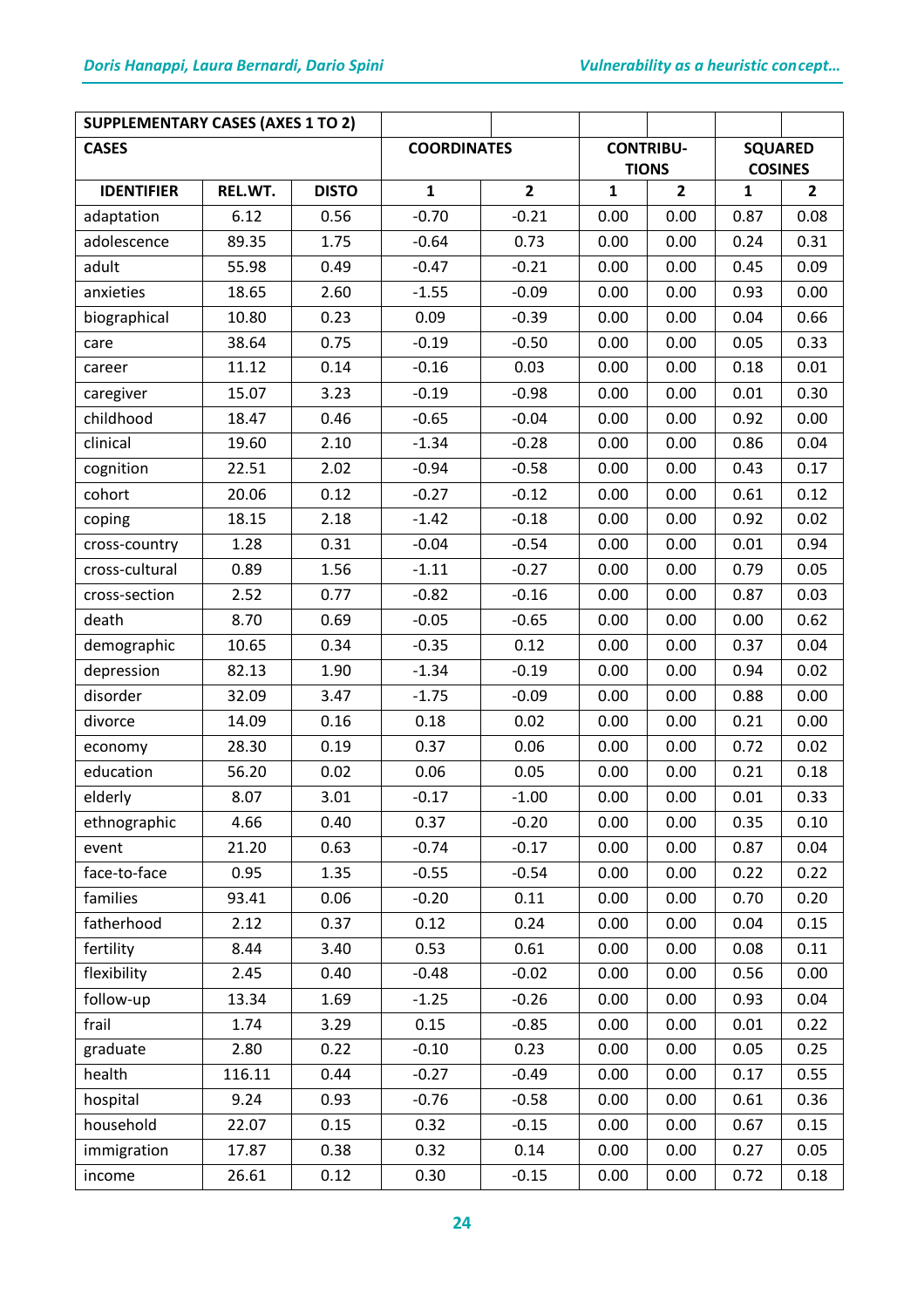## *Doris Hanappi, Laura Bernardi, Dario Spini Vulnerability as a heuristic concept…*

| individual-level | 2.17  | 0.12 | 0.01    | $-0.05$ | 0.00 | 0.00 | 0.00 | 0.02 |
|------------------|-------|------|---------|---------|------|------|------|------|
| insecure         | 2.73  | 0.62 | $-0.47$ | $-0.53$ | 0.00 | 0.00 | 0.36 | 0.45 |
| labor            | 23.63 | 0.43 | 0.47    | 0.18    | 0.00 | 0.00 | 0.51 | 0.08 |
| lifco            | 10.06 | 0.10 | 0.26    | $-0.13$ | 0.00 | 0.00 | 0.66 | 0.16 |
| lifsp            | 1.60  | 0.95 | $-0.57$ | $-0.58$ | 0.00 | 0.00 | 0.34 | 0.35 |
| manic            | 3.79  | 4.97 | $-2.03$ | $-0.13$ | 0.00 | 0.00 | 0.83 | 0.00 |
| market           | 14.16 | 0.45 | 0.53    | 0.15    | 0.00 | 0.00 | 0.62 | 0.05 |
| marriage         | 30.83 | 0.15 | 0.14    | 0.11    | 0.00 | 0.00 | 0.13 | 0.09 |
| mental           | 21.55 | 0.43 | $-0.56$ | $-0.30$ | 0.00 | 0.00 | 0.73 | 0.20 |
| midlife          | 2.73  | 1.32 | $-0.35$ | $-0.78$ | 0.00 | 0.00 | 0.09 | 0.47 |
| migration        | 19.64 | 0.93 | 0.56    | 0.23    | 0.00 | 0.00 | 0.34 | 0.06 |
| narration        | 49.91 | 0.16 | 0.06    | $-0.30$ | 0.00 | 0.00 | 0.02 | 0.57 |
| partnership      | 24.33 | 0.42 | $-0.63$ | 0.00    | 0.00 | 0.00 | 0.96 | 0.00 |
| patient          | 41.89 | 2.33 | $-1.39$ | $-0.37$ | 0.00 | 0.00 | 0.83 | 0.06 |
| pension          | 1.47  | 1.22 | 0.21    | $-0.41$ | 0.00 | 0.00 | 0.04 | 0.14 |
| personality      | 17.67 | 3.40 | $-1.72$ | $-0.22$ | 0.00 | 0.00 | 0.87 | 0.01 |
| poverty          | 11.80 | 0.27 | 0.41    | 0.00    | 0.00 | 0.00 | 0.63 | 0.00 |
| professionals    | 10.69 | 0.16 | $-0.13$ | $-0.02$ | 0.00 | 0.00 | 0.11 | 0.00 |
| resources        | 17.20 | 0.16 | $-0.19$ | $-0.27$ | 0.00 | 0.00 | 0.22 | 0.46 |
| risk             | 67.97 | 0.57 | $-0.69$ | 0.01    | 0.00 | 0.00 | 0.85 | 0.00 |
| self-report      | 11.54 | 1.37 | $-1.16$ | $-0.09$ | 0.00 | 0.00 | 0.99 | 0.01 |
| services         | 19.15 | 0.51 | $-0.27$ | $-0.03$ | 0.00 | 0.00 | 0.15 | 0.00 |
| sociological     | 9.80  | 0.70 | 0.49    | 0.09    | 0.00 | 0.00 | 0.35 | 0.01 |
| stress           | 33.56 | 1.48 | $-1.15$ | $-0.23$ | 0.00 | 0.00 | 0.90 | 0.04 |
| survey           | 39.55 | 0.03 | 0.00    | $-0.06$ | 0.00 | 0.00 | 0.00 | 0.11 |
| trajectories     | 14.24 | 0.28 | $-0.43$ | $-0.04$ | 0.00 | 0.00 | 0.66 | 0.01 |
| transition       | 22.42 | 0.03 | $-0.02$ | 0.11    | 0.00 | 0.00 | 0.01 | 0.43 |
| treatment        | 27.91 | 1.79 | $-1.23$ | $-0.27$ | 0.00 | 0.00 | 0.85 | 0.04 |
| uncertain        | 2.60  | 0.11 | 0.03    | $-0.08$ | 0.00 | 0.00 | 0.01 | 0.06 |
| vulnerability    | 7.28  | 0.84 | $-0.88$ | $-0.21$ | 0.00 | 0.00 | 0.92 | 0.05 |
| wages            | 7.55  | 0.71 | 0.57    | 0.24    | 0.00 | 0.00 | 0.46 | 0.08 |
| welfare          | 14.37 | 0.22 | 0.18    | 0.35    | 0.00 | 0.00 | 0.14 | 0.58 |
| wellbeing        | 24.42 | 0.49 | $-0.42$ | $-0.39$ | 0.00 | 0.00 | 0.36 | 0.31 |
| work             | 86.04 | 0.09 | $-0.12$ | $-0.16$ | 0.00 | 0.00 | 0.16 | 0.28 |

| <b>CASES</b>         |         |              | <b>COORDINATES</b> |                | <b>CONTRIBU-</b><br><b>TIONS</b> |      | <b>SQUARED</b><br><b>COSINES</b> |      |
|----------------------|---------|--------------|--------------------|----------------|----------------------------------|------|----------------------------------|------|
| <b>IDENTIFIER</b>    | REL.WT. | <b>DISTO</b> |                    | $\overline{2}$ |                                  | 2    |                                  |      |
| adolescent<br>health | 7.00    | 0.72         | $-0.12$            | 0.56           | 0.00                             | 0.00 | 0.02                             | 0.44 |
| bipolar disorder     | 3.47    | 4.47         | $-1.93$            | $-0.16$        | 0.00                             | 0.00 | 0.83                             | 0.01 |
| breast cancer        | 2.62    | 1.83         | $-1.15$            | $-0.34$        | 0.00                             | 0.00 | 0.72                             | 0.06 |
| depressive           | 19.90   | 1.07         | $-0.97$            | $-0.26$        | 0.00                             | 0.00 | 0.88                             | 0.06 |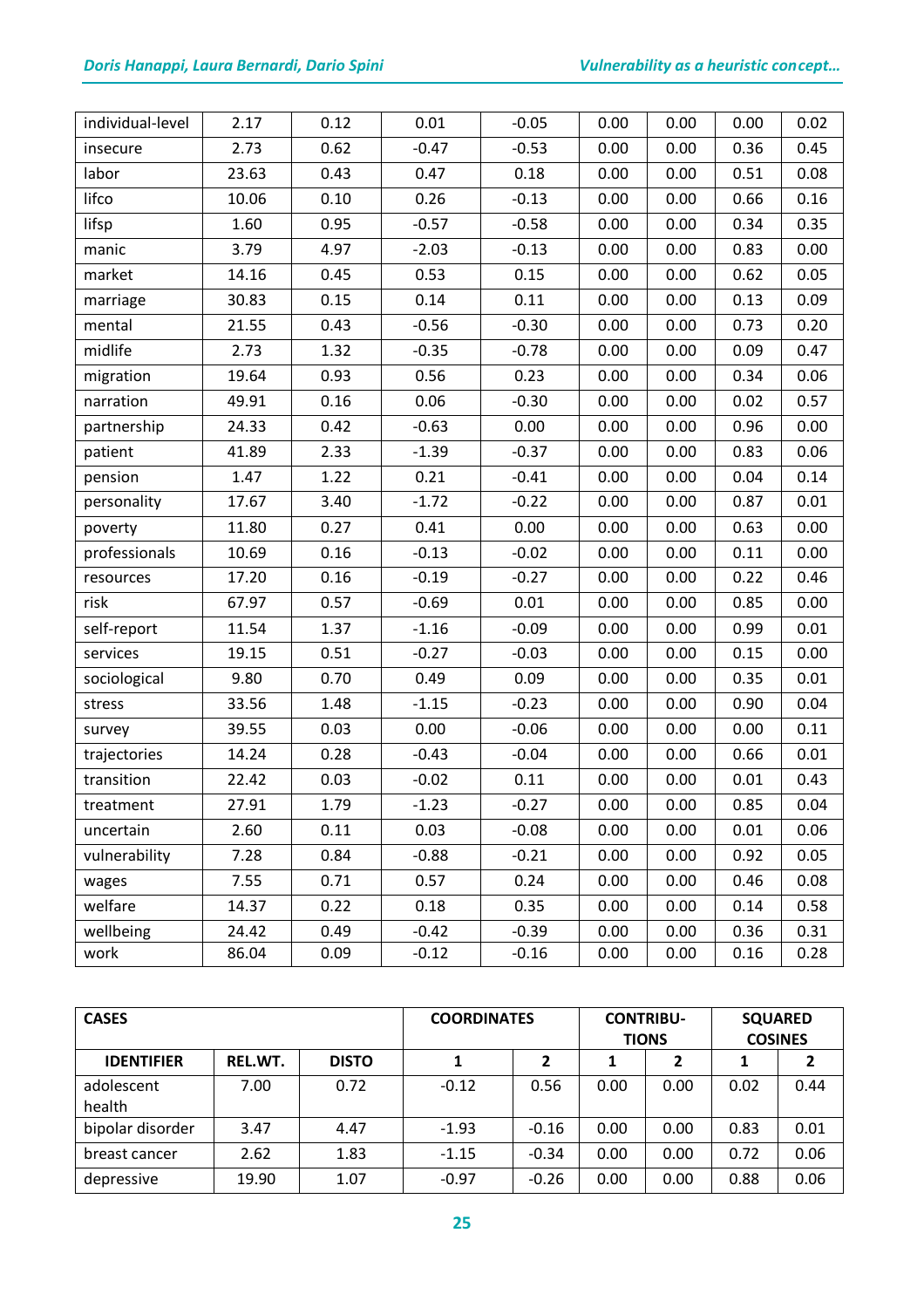| symptoms                    |      |      |         |         |      |      |      |      |
|-----------------------------|------|------|---------|---------|------|------|------|------|
| educational<br>attainment   | 5.10 | 0.04 | $-0.02$ | 0.05    | 0.00 | 0.00 | 0.01 | 0.05 |
| family structure            | 3.88 | 0.14 | 0.26    | 0.19    | 0.00 | 0.00 | 0.51 | 0.27 |
| human capital               | 3.25 | 0.25 | 0.31    | 0.21    | 0.00 | 0.00 | 0.39 | 0.17 |
| income dynamics             | 3.21 | 0.20 | 0.42    | 0.09    | 0.00 | 0.00 | 0.89 | 0.04 |
| intergenerational<br>transm | 1.13 | 0.20 | 0.17    | 0.14    | 0.00 | 0.00 | 0.15 | 0.11 |
| labor force                 | 3.14 | 0.25 | 0.38    | $-0.01$ | 0.00 | 0.00 | 0.59 | 0.00 |
| labor market                | 9.69 | 0.48 | 0.54    | 0.15    | 0.00 | 0.00 | 0.60 | 0.05 |
| life events                 | 4.83 | 0.99 | $-0.94$ | $-0.28$ | 0.00 | 0.00 | 0.90 | 0.08 |
| major depression            | 4.79 | 4.14 | $-1.88$ | $-0.13$ | 0.00 | 0.00 | 0.85 | 0.00 |
| negative affect             | 3.60 | 2.68 | $-1.50$ | $-0.40$ | 0.00 | 0.00 | 0.84 | 0.06 |
| personality<br>disorder     | 3.12 | 4.36 | $-1.93$ | $-0.07$ | 0.00 | 0.00 | 0.85 | 0.00 |
| personality traits          | 2.10 | 2.36 | $-1.47$ | $-0.23$ | 0.00 | 0.00 | 0.91 | 0.02 |
| prospective<br>memory       | 1.84 | 3.70 | $-1.79$ | $-0.27$ | 0.00 | 0.00 | 0.86 | 0.02 |
| single mothers              | 1.35 | 0.73 | 0.41    | 0.37    | 0.00 | 0.00 | 0.23 | 0.19 |
| social capital              | 5.33 | 0.22 | 0.21    | $-0.23$ | 0.00 | 0.00 | 0.20 | 0.24 |
| suicide attempts            | 2.25 | 1.89 | $-1.30$ | $-0.14$ | 0.00 | 0.00 | 0.90 | 0.01 |
| welfare state               | 1.69 | 0.45 | 0.48    | $-0.02$ | 0.00 | 0.00 | 0.51 | 0.00 |

## **References**

- Armingeon, K., & Bonoli, G. (2006). *The politics of post-industrial welfare states: adapting post-war social policies to new social risks*. London: Routledge*.*
- Baltes, P., Lindenberger, U., & Staudinger, U. (1998). Lifespan theory in developmental psychology. In R. Lerner (Ed.), *Handbook of child psychology* : Vol. 1 Theoretical Models of Development (pp. 1029–1143) (5th ed.). New York: Wiley.
- Beck, U. (1992). *Risk society: Towards a new modernity*. London: Sage.
- Benzecri, J. (1992). *Handbook of correspondence analysis*. New York: Dekker.
- Bourdieu, P. (1977). *Outline of a Theory of Practice*. Cambridge: University Press. <http://dx.doi.org/10.1017/CBO9780511812507>
- Brady, D. (2006). Structural theory and relative poverty in rich western democracies, 1969-2000. *Research in Social Stratification and Mobility, 24*(2), 153–175.<http://dx.doi.org/10.1016/j.rssm.2005.02.004>
- Brockmann, H. (2010). Why are middle-aged people so depressed? Evidence from West Germany. *Social Indicators Research, 97*(1), 23–42[. http://dx.doi.org/10.1007/s11205-009-9560-4](http://dx.doi.org/10.1007/s11205-009-9560-4)
- Bronfenbrenner, U. (1979). Contexts of child rearing: Problems and prospects. *American Psychologist*, *34*(10), 844–850.
- Bronfenbrenner, U. (1989). *Ecological systems theory*: *Annals of Child Development*. Cambridge, MA: Harvard University Press.<http://dx.doi.org/10.1037/0003-066X.34.10.844>
- Butz, W. P., & Torrey, B. B. (2006). Some Frontiers in Social Science. *Science*, 312(5782), 1898-1900. <http://dx.doi.org/10.1126/science.1130121>
- Coheris (2007). *Introduction to SPAD. User Guide – Data management. Data analysis. Data mining* (SPAD 7.0). Courbevoie, France: Coheris.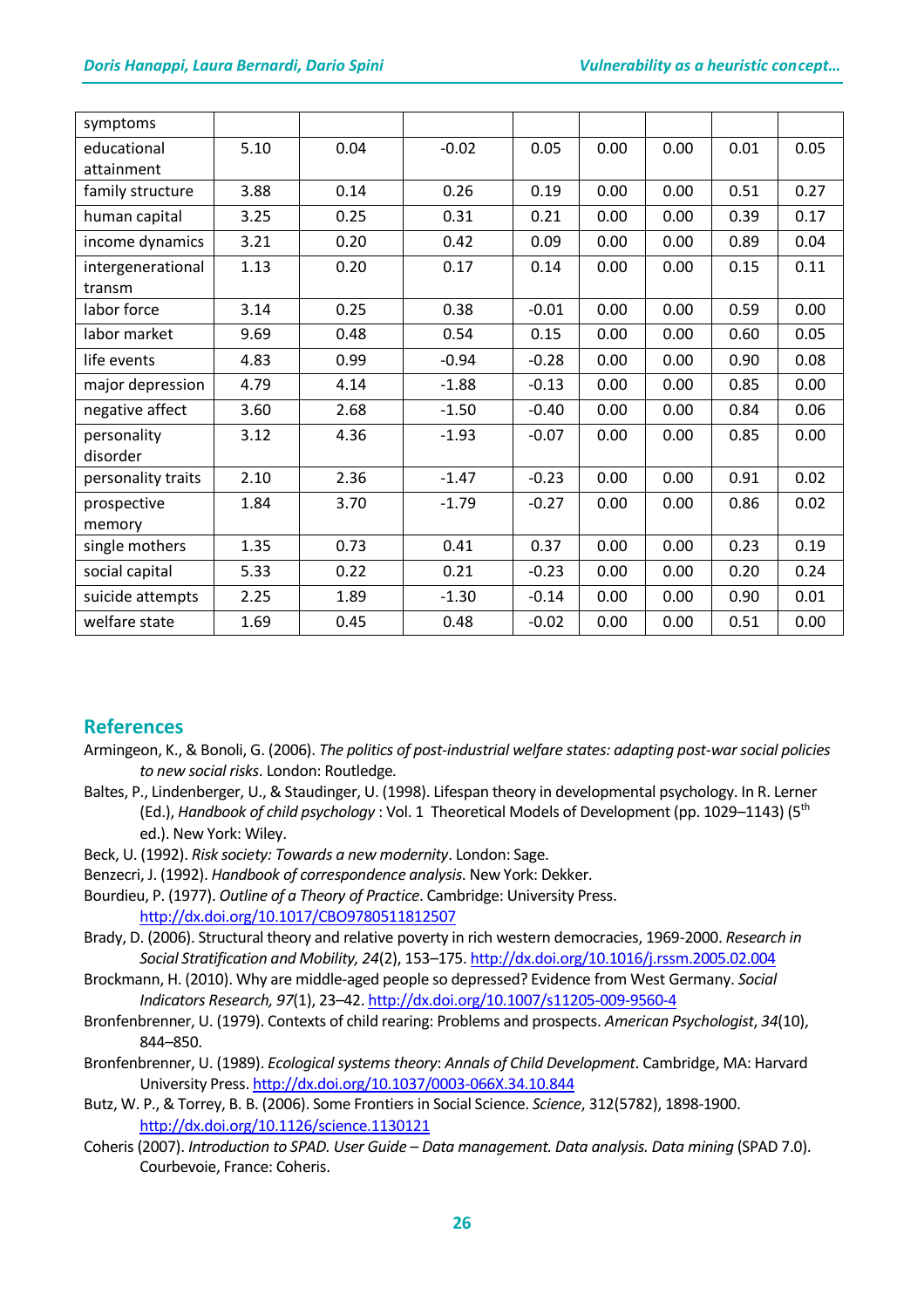- Drentea, P., Clay, O. J., Roth, D. L., & Mittelman, M. S. (2006). Predictors of improvement in social support: Fiveyear effects of a structured intervention for caregivers of spouses with Alzheimer's disease. *Social Science & Medicine, 63*(4), 957–967[. http://dx.doi.org/10.1016/j.socscimed.2006.02.020](http://dx.doi.org/10.1016/j.socscimed.2006.02.020)
- Dunbar, N., Van Dulmen, M., Ayers-Lopez, S., Berge, J., Christian, C., Gossman, G., Henney, S., Mendenhall, T., Grotevant, H., & MsRoy, R. (2006). Processes linked to contact changes in adoptive kinship networks. *Family Process, 45*(4), 449–464[. http://dx.doi.org/10.1111/j.1545-5300.2006.00182.x](http://dx.doi.org/10.1111/j.1545-5300.2006.00182.x)
- Ehrenberg, A. (1995). *L'individu incertain* (édition de poche Pluriel). Paris. France: Calmann-Lévy.
- Elder, G. (1985). Perspectives on the life course. In G. Elder (ed.) *Life course dynamics: trajectories and transitions, 1968-1980*, (pp. 23-49). Ithaca, New York : Cornell University Press.
- Elder, G. Jr. (1994). Time, human agency, and social change: Perspective on the life course. *Social Psychology Quarterly*, *57*(1), 4–15[. http://dx.doi.org/10.2307/2786971](http://dx.doi.org/10.2307/2786971)
- Elder, G. & Shanahan M. (2006). The life course and human development. In W. Damon, & R. Lerner (Eds.), *Handbook of Child Psychology: Theoretical Models of Human Development* (pp. 665–715). New York: Wiley and Stone.
- Elman, C., & O'Rand, A. (2002). Perceived job insecurity and entry into work-related education and training among adult workers. *Social Science Research, 31*(1), 49–76[. http://dx.doi.org/10.1006/ssre.2001.0718](http://dx.doi.org/10.1006/ssre.2001.0718)
- Engelman, M., Agree, E. M., Meoni, L., & Klag, M. (2010). Propositional density and cognitive function in later life: Findings from the precursors study. *The Journals of Gerontology Series B: Psychological Sciences and Social Sciences, 65*(6), 706–711[. http://dx.doi.org/10.1093/geronb/gbq064](http://dx.doi.org/10.1093/geronb/gbq064)
- Esping-Andersen, G. (1990). *The three worlds of welfare capitalism*. Cambridge, England: Polity Press.
- Esping-Andersen, G. (2009). *The Incomplete Revolution: Adapting to Women's New Roles*. Cambridge, England: Polity Press.
- Esping-Andersen, G. (2002). *Why we need a new welfare state*. Oxford, England: Oxford University Press. <http://dx.doi.org/10.1093/0199256438.001.0001>
- Esser, I., & Olsen, K. (2011). Perceived job quality: Autonomy and job security within a multi-level framework. *European Sociological Review*, 28(4), 443-454[. http://dx.doi.org/10.1093/esr/jcr009](http://dx.doi.org/10.1093/esr/jcr009)
- Friedman, S., Steinwachs, D., Temkin-Greener, H., & Mukamel, D. (2006). Informal caregivers and the risk of nursing home admission among individuals enrolled in the program of all-inclusive care for the elderly. *The Gerontologist, 46*(4), 456–463[. http://dx.doi.org/10.1093/geront/46.4.456](http://dx.doi.org/10.1093/geront/46.4.456)
- Gangl, M. (2002). Changing labour markets and early career outcomes: labour market entry in Europe over the past decade. *Work, Employment, and Society, 16*(1), 67–90. <http://dx.doi.org/10.1177/09500170222119254>
- George, L. (2003). Life course research: achievements and potential. In J. Mortimer & M. Shanahan (Eds.), *Handbook of the Life Course* (pp. 671–680). New York: Kluwer Academic[. http://dx.doi.org/10.1007/978-](http://dx.doi.org/10.1007/978-0-306-48247-2_31) [0-306-48247-2\\_31](http://dx.doi.org/10.1007/978-0-306-48247-2_31)
- Greenacre, M. (2010). *Correspondence analysis in practice.* (2<sup>nd</sup> ed.). United States: Chapman and Hall/CRC, Francis Laylor.
- Greenhalgh, L., & Rosenblatt, Z. (1984). Job insecurity: Toward conceptual clarity. *Academy of Management Review, 9*(3), 438–448.
- Ha, J., Carr, D., Utz, R., & Nesse, R. (2006). Older adults' perceptions of intergenerational support after widowhood how do men and women differ? *Journal of Family Issues, 27*(1), 3–30. <http://dx.doi.org/10.1177/0192513X05277810>
- Hanappi, D. (2011). Economic action, fields and uncertainty. *Journal of Economic Issues*, *45*(4), 285–803.
- Hank, K. (2005). Childbearing history, later-life health, and mortality in Germany. *Population Studies, 64*(3), 275– 291.<http://dx.doi.org/10.1080/00324728.2010.506243>
- Heinz, W., & Marshall, V. (2005). *Social dynamics of the life course: Transitions, institutions, and interrelations*. Hawthorme, NY: Aldine De Gruyter.
- Hofferth, S., & Goldscheider, F. (2010). Does Change in Young Men's Employment Influence Fathering? *Family Relations*, 59(4), 479-493[. http://dx.doi.org/10.1111/j.1741-3729.2010.00617.x](http://dx.doi.org/10.1111/j.1741-3729.2010.00617.x)
- Klimstra, T., Luyckx, K., Hale III, W., Goossens, L., & Meeus, W. (2010). Longitudinal associations between personality profile stability and adjustment in college students: Distinguishing among overall stability,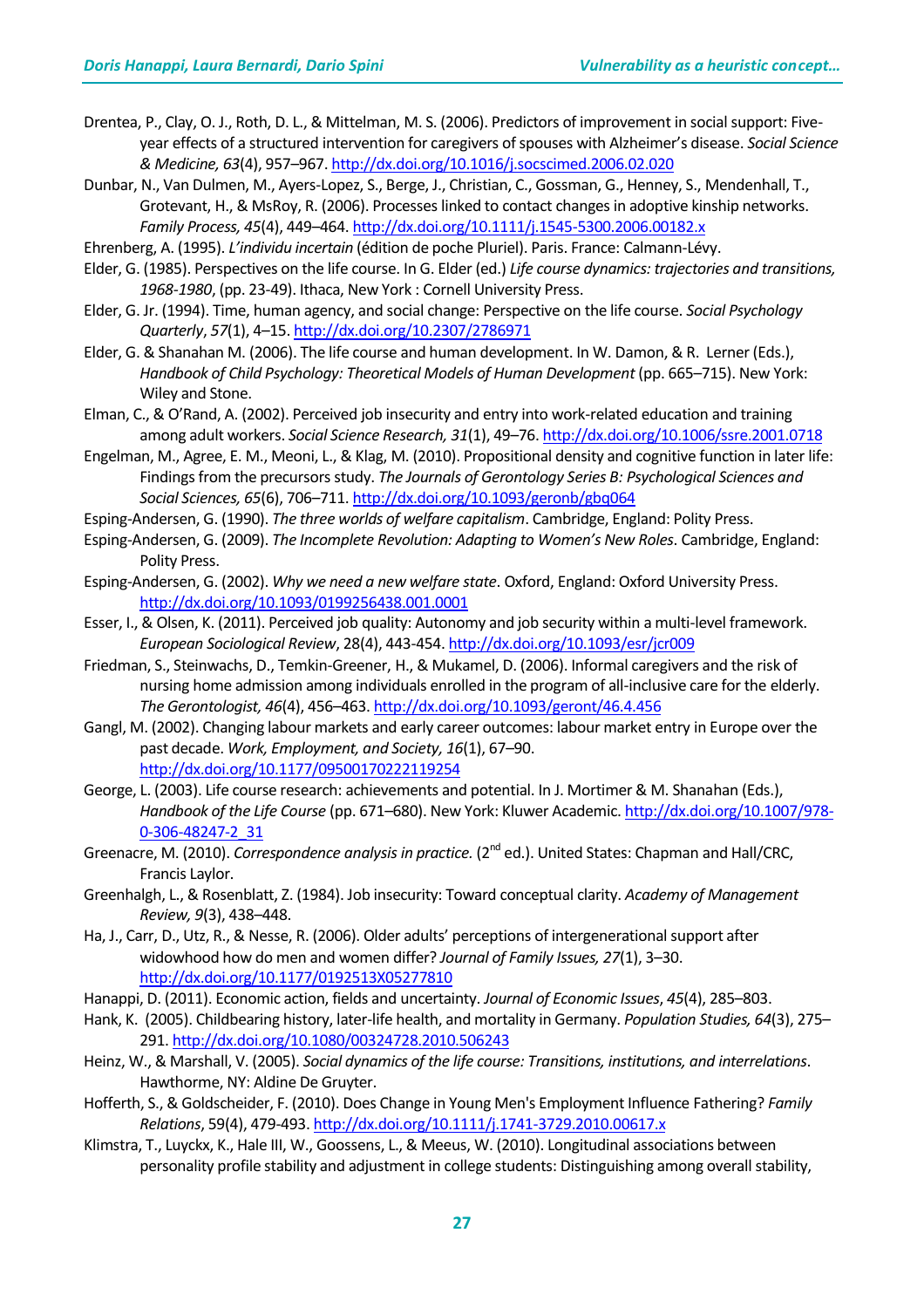distinctive stability, and within-time normativeness. *Journal of Personality, 78*(4), 1163–1184.

- Knight, F. (1921*). Risk, Uncertainty and Profit*. Boston and New York: Kelley.
- Kohli, M. (2007). The institutionalization of the life course: Looking back to look ahead. *Research in Human Development, 4*(3–4), 253–271.<http://dx.doi.org/10.1080/15427600701663122>
- Korinek, K., Entwisle, B., & Jampaklay, A. (2005). Through thick and thin: layers of social ties and urban settlement among Thai migrants. *American Sociological Review, 70*(5), 779–800. <http://dx.doi.org/10.1177/000312240507000503>
- Kort-Butler, L. (2009). Coping styles and sex differences in depressive symptoms and delinquent behavior. *Journal of Youth and Adolescence, 38*(1), 122–136[. http://dx.doi.org/10.1007/s10964-008-9291-x](http://dx.doi.org/10.1007/s10964-008-9291-x)
- Lebart, L. (1992). Discrimination through the regularized nearest cluster method. In Y. Dodge & Whittaker (eds.), *Computational Statistics*. (pp. 103–118). Heidelberg: Physica Verlag.
- Lebart, L., & Mirkin, B. (1993). Correspondence analysis and classification. In C.M. Cuadras & C.M. Rao (eds.), *Data Science and Application* (pp. 341–357). Amsterdam: Elsevier.
- Lebart, L., Salem, A., & Berry, L. (2010). *Exploring Textual Data*, *Vol. 4.* Dordrecht, Germany: Kluwer Academic Publishers.
- Lyonnette, C., Crompton, R., & Wall, C. (2007). *Gender, occupational class and work-life conflict*. London, England: Routledge.
- Martucellli, D. (2006). *Forgé par l'épreuve*. Paris, France: Armand Colin.
- Mayer, K. (2009). New directions in life course. *Annual Review of Sociology*, *35*, 413–433. <http://dx.doi.org/10.1146/annurev.soc.34.040507.134619>
- McNamara, T., Pitt-Catsouphes, M., Matz-Costa, C., Brown, M., & Valcour, M. (2013). Across the continuum of satisfaction with work-family balance: Work hours, flexibility-fit, and work-family culture. *Social Science Research, 42*(2), 283–298[. http://dx.doi.org/10.1016/j.ssresearch.2012.10.002](http://dx.doi.org/10.1016/j.ssresearch.2012.10.002)
- Morineau, A., & Alija-Banet, T. (1998). *Analyse en composants principales(avec illustrations SPAD)*. Paris: CISIA-CERESTA.
- Mortimer J. T., & Shanahan M. J. (2003). *Handbook of the Life Course*. New York: Kluwer Academic. <http://dx.doi.org/10.1007/b100507>
- Mussino, E., & Bernardi, L. (2010**).** Parlando di figli: analisi testuale delle aspettative di fecondita. In S. Bolasco, I. Chiari, & L. Giuliano (Eds.), *Statistical analysis of textual data* (pp. 951–963). Rome: Sapienza University of Rome.
- O'Rand, A. (2003). The future of the life course. Late modernity and life course risks. In J. Mortimer & M. Shanahan (Eds.), *Handbook of the life course* (pp. 693–701). New York: Kluwer Academic Publishers.
- O'Rand, A. (2006). Stratification and the life course: life course capital, life course risks, and social inequality. In R. Binstock & L. George (Eds.), *Handbook of aging and the social sciences* (pp. 145–62). San Diego: Elsevier. <http://dx.doi.org/10.1016/B978-012088388-2/50012-2>
- Paugam, S. (2000). *Le salarié de la précarité*. Paris: PUF.
- Pearlin, L. (1989). The sociological study of stress. *Journal of Health and Social Behavior, 30*(3), 241-256. <http://dx.doi.org/10.2307/2136956>
- Pintelon, O., Cantillon, B., Bosch, K., & Whelan, C. (2013). The social stratification of social risks: The relevance of class for social investment strategies*. Journal of European Social Policy 23*(52), 52-67. <http://dx.doi.org/10.1177/0958928712463156>
- Ranci, C. (2010). Social vulnerability in Europe. In C. Ranci (Ed.), *Social vulnerability in Europe. The new configuration of social risks.* (pp. 3–24). New York, US: Palgrave McMillan.
- Salamin, X., & Hanappi, D. (2014). Women and international assignments: A systematic literature review exploring textual data by correspondence analysis. *Journal of Global Mobility, 3*(3), 343–374. <http://dx.doi.org/10.1108/JGM-09-2013-0058>
- Sarfati, H., & Bonoli, G. (2002). *Labour market versus social protection reform. Parallel or convergent tracks?* Aldershot, UK: Asghate.
- Scherer, S. (2009). The social consequences of insecure jobs. *Social Indicators Research, 93*(3), 527–547. <http://dx.doi.org/10.1007/s11205-008-9431-4>
- Settersten, R. (2003). Propositions and controversies in life-course scholarship. In R. Settersten (Ed.), *Invitation to*